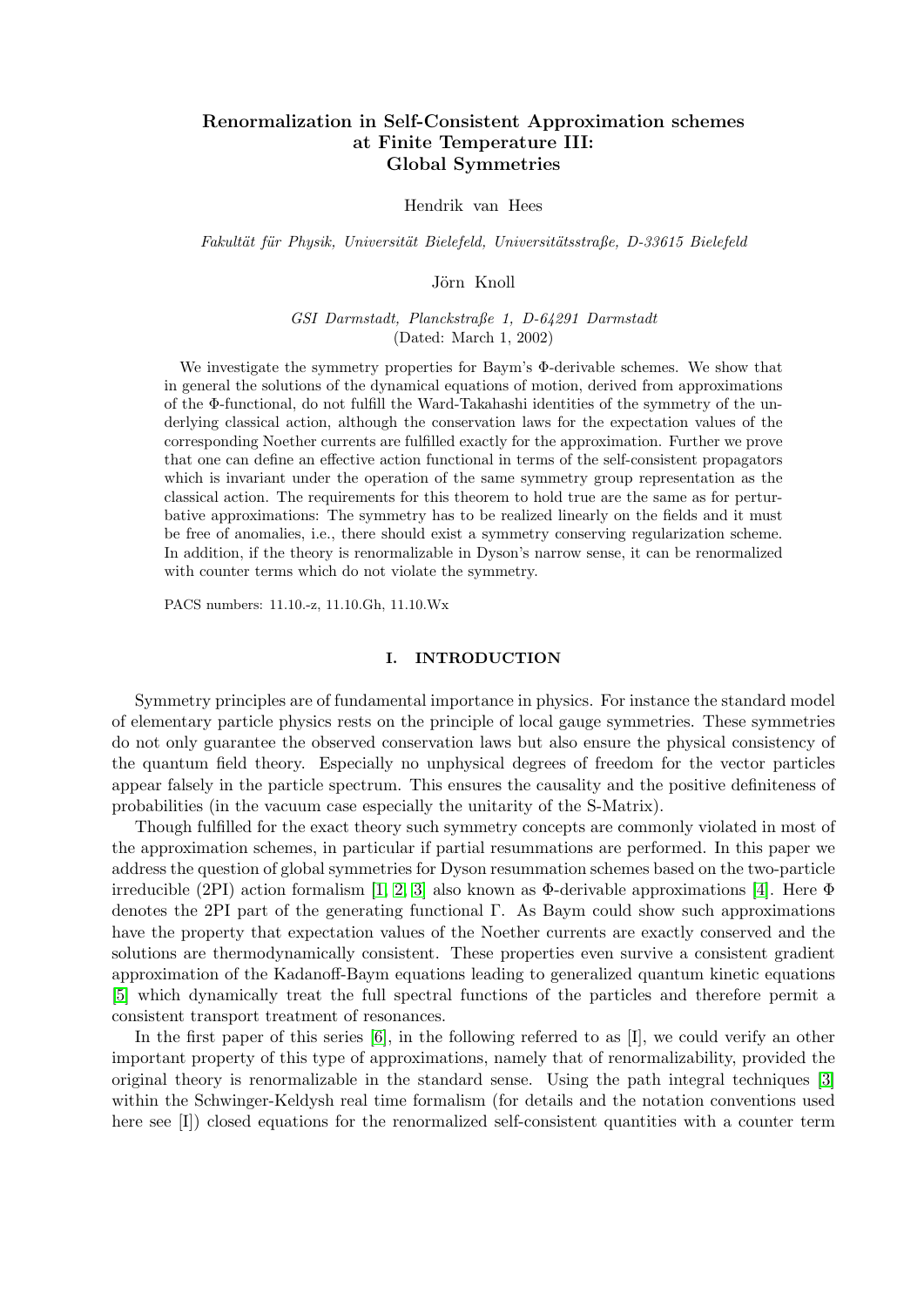structure solely defined at the vacuum level could be established. First examples which include the fully self-consistent approximation at second order in the coupling, i.e., including the tadpole and the sunset self-energy diagrams, were given in the second part of this series [\[7\]](#page-31-3), referred to as [II].

While for the solution to Φ-derivable approximations the expectation values of Noether currents are exactly conserved, this is no longer guaranteed at the correlator level or for higher order vertex functions. Thus in general the Ward-Takahashi identities (and thus also the symmetries of the underlying classical action) are violated already for the self-consistent self-energy. This was seen by Baym and Grinstein investigating various approximations for the  $O(N)$ -model [\[8\]](#page-31-4). Considerations related to symmetries in approximation schemes were conducted already very early, e.g., in investigations of superfluid Helium within non-relativistic many-body theory[\[9\]](#page-31-5). At that time the notion of gap-less approximations was coined in the context of Nambu-Goldstone modes in spontaneously broken phases. In some recent attempts the same phenomena were investigated in [\[10\]](#page-31-6) comparing various regularization and renormalization techniques, while in [\[11\]](#page-31-7) the equations of motion were modified by introducing mean-field dependent effective vertex functions in the approximations at the gap-equation level.

In this paper we like to investigate the symmetry aspects of approximation schemes at a quite general level fully within the 2PI functional approach. In Sect. [II](#page-2-0) we derive generalized Ward-Takahashi identities for the 2PI action functional. This is done in close analogy to the corresponding investigations for the usual perturbative quantum action functional (see for instance [\[12\]](#page-31-8)). Thereby we prove the following properties of the 2PI action functional formalism: Provided the symmetry is realized as a linear representation on the fields and is free of anomalies the considerations show the following:

- (1) If the 2PI action is truncated in a systematic way (loop expansion,  $1/N$  expansion) it fulfills the same symmetries as the classical action if both, the classical fields and the Green's functions, are simultaneously transformed as tensors of the symmetry representation of 1<sup>st</sup> and 2nd rank, respectively.
- (2) For the solutions of the corresponding self-consistent Dyson equation:
	- (a) expectation values of Noether currents are conserved.
	- (b) The scheme is void of double counting and fulfills detailed balance relations and is thus thermodynamically consistent.
	- (c) However, Ward-Takahashi identities at the correlator level and for higher order vertex functions can be violated.

The latter problem is expected for such partial resummation schemes since from the point of view of the exact theory, which fulfills the symmetry, this expansion is of course incomplete. Diagrammatically it is easy to see that in general Φ-functional based partial Dyson resummations already violate the crossing symmetry of vertex functions in orders of the expansion parameter beyond that chosen for the truncation of the Φ-functional.

As an important result of this paper it will be shown in Sect. [III](#page-5-0) how to overcome these problems. The strategy is that for any Φ-derivable approximation based on a truncated 2PI action  $\Gamma[\varphi, G]$  one always can construct a non-perturbative approximation for the effective quantum action on top of the self-consistent solution which indeed recovers the symmetry in the above cited sense. This effective action, called  $\Gamma[\varphi]$  is symmetric. It is expressed in terms of self-consistent propagators  $G[\varphi]$  at a given mean field and provides a non-perturbative approximation to the usual 1PI quantum-action functional. This action was already considered in ref. [\[3\]](#page-30-2) where the identity of vertex functions derived from  $\Gamma$  and  $\Gamma$  has been shown for the exact case. Here we concentrate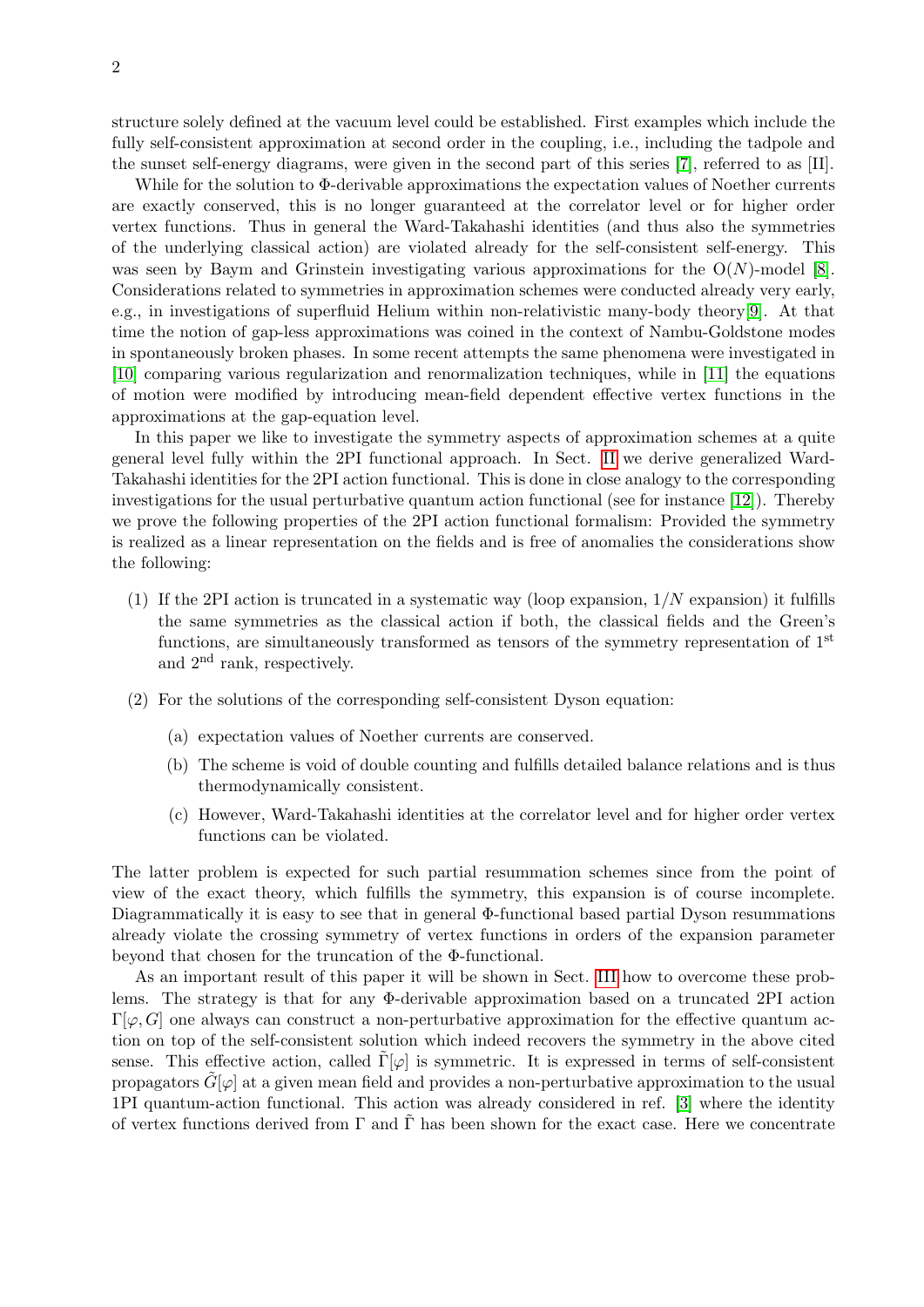on the consequences of truncation schemes, where both pictures are no longer equivalent. Rather in terms of perturbative diagrams, the new action indeed supplements that minimal set of extra diagrams needed to recover the symmetry for the restricted set of diagrams resummed by the Φderivable Dyson scheme. The extra terms are encoded in a special Bethe-Salpeter equation and higher vertex equations which precisely cope with the chosen Φ-derivable scheme. Formally the functional derivatives of this effective action with respect to the background field, taken at the stationary point, define non-perturbative approximations to the self-energies and proper vertex functions which fulfill the usual Ward-Takahashi identities. We call the so generated vertex functions external, as they do not take part in the self-consistent scheme but are rather constructed a posteriori, once the self-consistent Dyson solutions are given. In this way symmetry-conserving nonperturbative approximations to these quantities are provided. It is shown that this also holds true for the renormalized physical quantities. Since the external vertex functions are defined as usual by multiple functional derivatives of the effective action all symmetries inherent in this functional like crossing symmetry are guaranteed for the solutions. We shall concentrate on the properties of the self-energy, which, if derived from  $\Gamma$ , respects the symmetries (e.g., posses Nambu-Goldstone modes). This general scheme, however, permits to repair the symmetry of any other higher order vertex functions such as the correlators of Noether currents  $\langle j_\mu(x) j_\nu(y) \rangle$ , which then are conserved in contrast to the ones given by the underlying self-consistent Dyson resummation.

In Sect. [IV](#page-12-0) we discuss different approximation levels for the 2PI action applied to the  $O(N)$ linear  $\sigma$ -model. Besides the Hartree approximation (truncating the functional at the order  $\lambda$ ) we also discuss the next approximation level, i.e., up to second order in the coupling. As the most simple example for the recovery of the  $O(N)$ -symmetry violated by the Hartree approximation in the broken Nambu-Goldstone phase we show that the well known Random-Phase approximation (RPA), see, for instance, [\[13\]](#page-31-9), is derivable from a non-perturbative effective action of the here defined kind. Some explicit numerical results are given for the chiral linear σ-model. This clarifies the question of symmetry violations of the Hartree approximation shown in [\[8\]](#page-31-4) from the general point of view elaborated in this paper, which specifies the route to symmetry preserving vertex functions for any kind of Φ-derivable approximation. In the context of this series it is shown in sect. [III C](#page-9-0) that a straight forward generalization of the renormalization procedure presented in the first part of this series [I] also leads to closed renormalized equations for these vertex functions at finite temperature which counter-term structures are solely defined on the vacuum level. The paper is closed with conclusion and outlook.

The appendices contain a formal derivation of the expression for the Φ-functional which uses the path-integral formalism developed in [\[3\]](#page-30-2) and a short summary about Noether's theorem in the classical context which is needed in Sect. [II](#page-2-0) to formulate the generalized Ward-Takahashi identities.

# <span id="page-2-0"></span>II. SYMMETRY PROPERTIES OF THE EXACT 2PI ACTION FUNCTIONAL

The 2PI action functional [\[1,](#page-30-0) [2,](#page-30-1) [4\]](#page-31-0) can be introduced with help of the well known path integral methods [\[3\]](#page-30-2). Besides the standard local source  $J$  one also supplements a bilocal source  $B$  to the partition sum  $Z = Z[J, B]$ . The 2PI action functional  $\Gamma[\varphi, G]$  is then defined as the double Legendre transformation of  $W[J, B] = -i\hbar \ln Z[J, B]$  with respect to both, J and B. Details and a slightly different derivation than in [\[3\]](#page-30-2) are given in Appendix [A.](#page-24-0) A formal loop expansion of the path integral yields

<span id="page-2-1"></span>
$$
\Gamma[\varphi, G] = S[\varphi] + \frac{i\hbar}{2} \operatorname{Tr} \ln(G_{12}^{-1}/M^2) + \frac{i\hbar}{2} \int_C d(12) \mathcal{D}_{12}^{-1}(G_{12} - \mathcal{D}_{12}) + \Phi[\varphi, G]. \tag{1}
$$

Here we have used the notation  $\int_{\mathcal{C}} d(1) f_1$  for the integration over d-dimensional space time in the sense of dimensional regularization and appropriate sums for the internal field components (i.e.,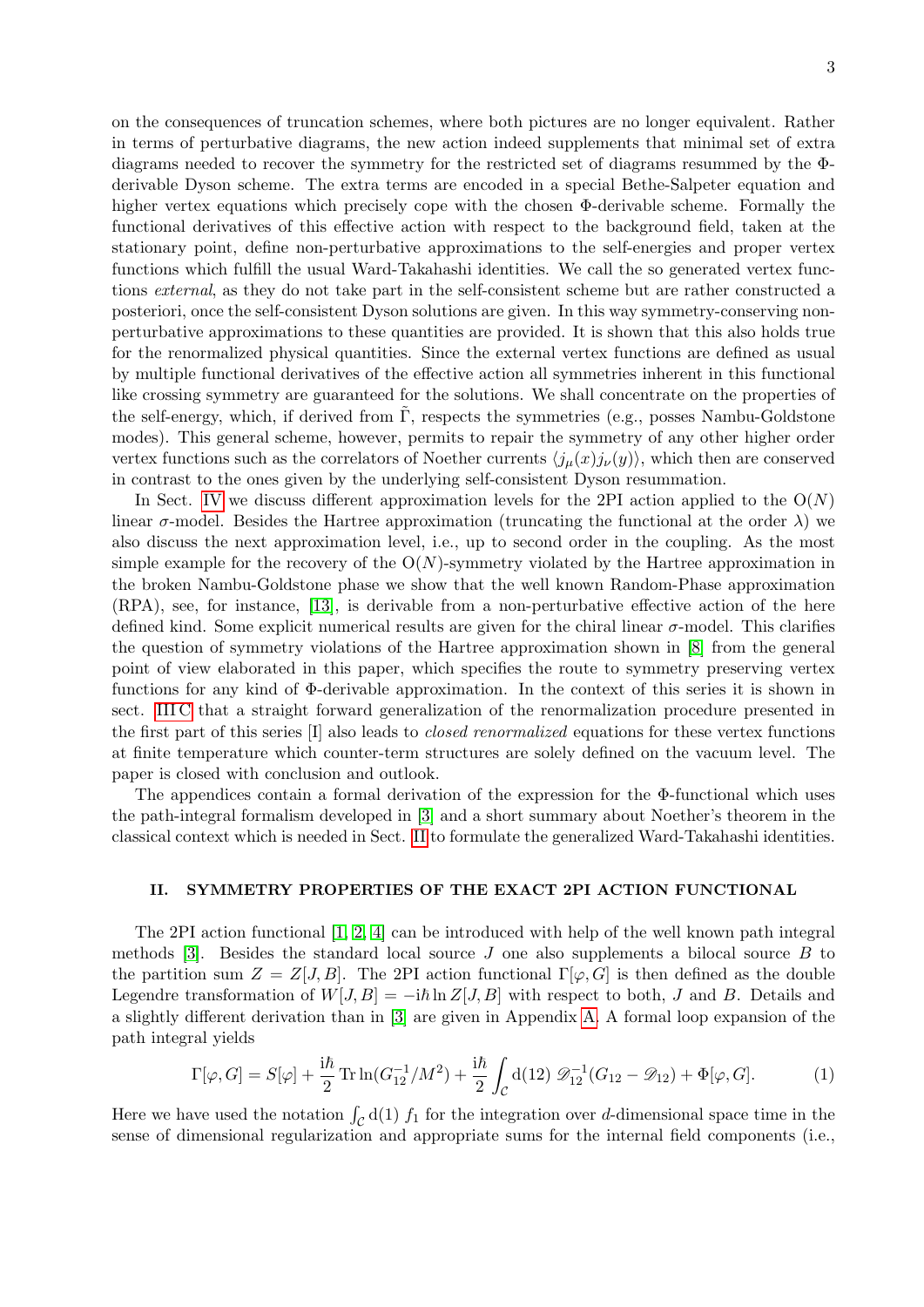"charge space" indices). Within the real-time formalism adapted to the equilibrium case the time integration runs along a modified Schwinger-Keldysh contour<sup>1</sup> which includes an imaginary branch of length iβ. In [\(1\)](#page-2-1)  $S[\varphi]$  denotes the classical action as a functional of the mean field  $\varphi$ , while the terms proportional to  $\hbar$  account for the quantum fluctuations at the one loop level. The free propagator in the presence of the mean field  $\varphi$  is denoted by  $\mathscr{D}$ :

$$
(\mathcal{D}^{-1})_{12} = \frac{\delta^2 S[\varphi]}{\delta \varphi_1 \delta \varphi_2}.
$$
\n(2)

Finally Φ accounts for all higher order terms. It is diagrammatically defined as the sum of all two-particle irreducible (2PI) closed diagrams beyond the one-loop level which can be built with point-vertices defined by the interaction part of  $S[\phi + \varphi]$ , i.e., the part with at least three  $\phi$ -fields expanded in the same way as the Feynman diagrams of perturbation theory. Thereby lines stand for full propagators G rather than free propagators. We shall give an analytical definition of the  $\Phi$ functional which can be used for practical calculations of approximations like the coupling constant or loop expansion for the Φ-functional in appendix [A.](#page-24-0)

The equations of motion for the mean field  $\varphi$  and the Green's function are given by the stationarity of Γ, i.e., at vanishing auxiliary sources  $J = B = 0$  as

<span id="page-3-1"></span><span id="page-3-0"></span>
$$
\frac{\delta\Gamma[\varphi, G]}{\delta\varphi} \stackrel{!}{=} 0, \quad \frac{\delta\Gamma[\varphi, G]}{\delta G} \stackrel{!}{=} 0.
$$
\n(3)

Using Eq. [\(1\)](#page-2-1) the second equation is seen as the Dyson equation for the full propagator

$$
(\mathcal{D}^{-1})_{12} - (G^{-1})_{12} = 2i \frac{\delta \Phi[\varphi, G]}{\delta G_{12}} := \Sigma_{12}.
$$
\n(4)

Thus [\(3\)](#page-3-0) gives a closed self-consistent set of equations of motion for the mean fields and the selfenergies in terms of the exact Green's function G. The 2PI property of  $\Phi$  avoids double counting in the sense that the diagrams of the self-energy with lines denoting exact Green's functions do not contain any self-energy insertion in any of its lines, i.e., it generates one-particle irreducible  $(1PI)$  skeleton diagrams for the self-energy by variation with respect to G. This is immediately clear from the fact that the derivative of  $\Phi$  with respect to G diagrammatically implies to open anyone of its lines in the diagrams building  $\Phi$  and taking the sum over the so obtained diagrams with two truncated external points.

For the discussion of the symmetry properties of the above defined functionals we take the  $O(N)$ -symmetric  $\phi^4$ -theory as an example. The generalization to other models and symmetries with more complicated field configurations is straight forward.

We use the fact that the path integral measure is invariant under a field translation  $\vec{\phi}' = \vec{\phi} + \delta \vec{\phi}$ . In first order of  $\delta \vec{\phi}$  we find

$$
0 = \int D\vec{\phi} \left[ \int_{\mathcal{C}} d(1) \left( \frac{\delta S}{\delta \phi_1^j} + J_{1j} \right) \delta \phi_1^j + \int_{\mathcal{C}} d(12) B_{j1,k2} \phi_1^j \delta \phi_2^k \right] \times \exp \left[ iS[\vec{\phi}] + i \int_{\mathcal{C}} d(1) J_{1j} \phi_1^j + \frac{i}{2} \int_{\mathcal{C}} d(12) B_{j1,k2} \phi_1^j \phi_2^k \right].
$$
 (5)

<sup>&</sup>lt;sup>1</sup> besides the real-time parts along the real time axis from an initial time  $t_i$  to a final time  $t_f$  and back to  $t_i$  this contour also includes a branch parallel to the imaginary time axis from  $t_i$  to  $t_i - i\beta$  ( $\beta = 1/T$  denotes the inverse temperature of the system). Finally we let the times  $t_i$  and  $t_f$  go to  $-\infty$  and  $+\infty$ , respectively. All considerations can be extended to more general off-equilibrium initial statistical operators with the qualification that in this case it does not make sense to take  $t_i \rightarrow -\infty$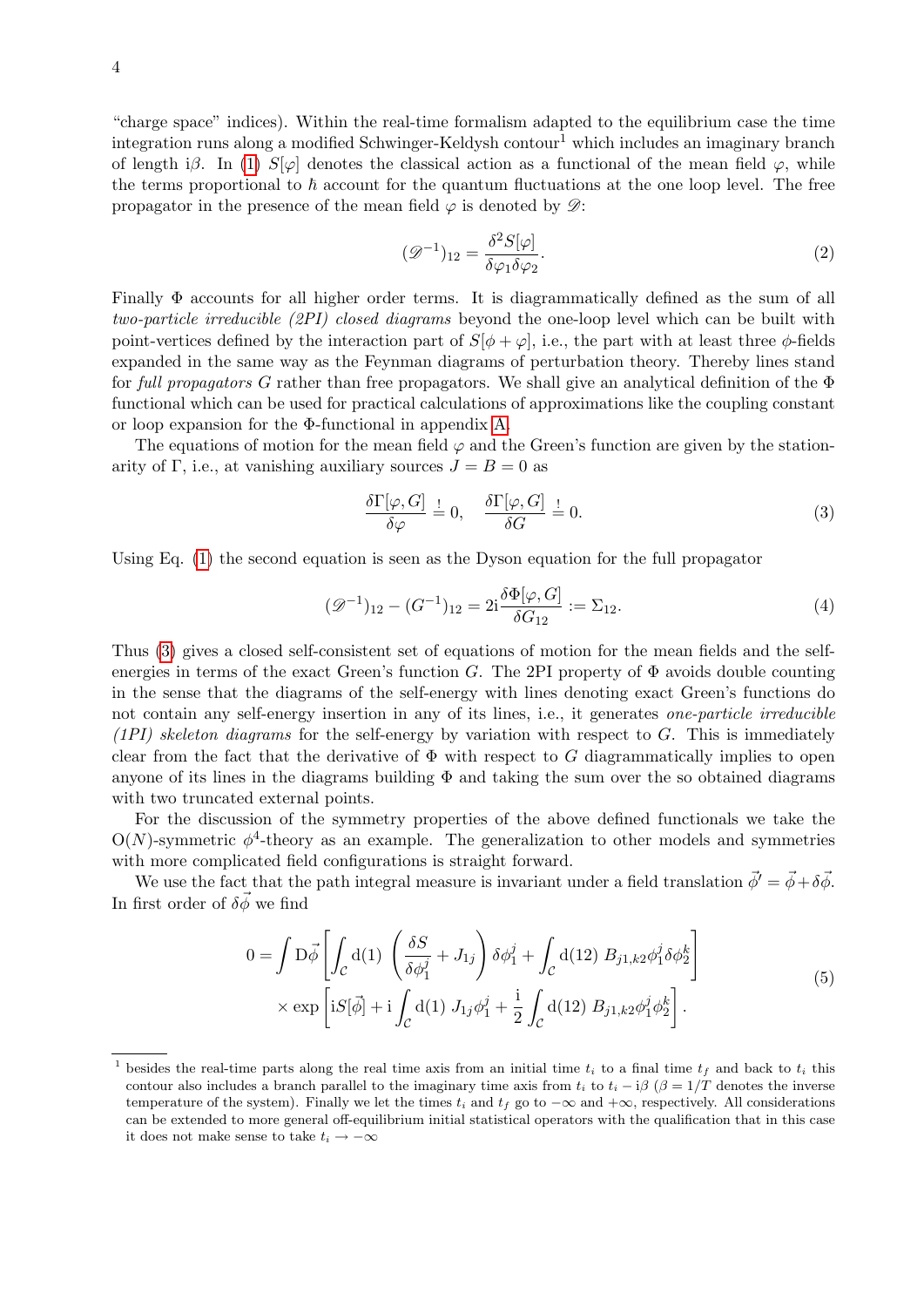Here subscripts and superscripts j, k denote the field components  $(\phi^j) = \vec{\phi}$ , and Einstein's summation convention is implied. For a *local*  $O(N)$ -transformation

<span id="page-4-3"></span><span id="page-4-0"></span>
$$
\delta\phi_1^j = \mathrm{i}\delta\chi_1^a(\tau^a)^j_{\phantom{j}j'}\phi_1^{j'}\tag{6}
$$

we obtain

<span id="page-4-1"></span>
$$
0 = \int D\phi \int_C d(1) \left[ \left( \frac{\delta S}{\delta \phi_1^j} + J_{1j} \right) i(\tau^a)^j{}_j \phi_1^{j'} \delta \chi_1^a + 2 \int_C d(2) B_{j1,k2} i(\tau^a)^j{}_j \phi_1^{j'} \phi_2^k \delta \chi_1^a \right] \times \exp \left[ iS[\vec{\phi}] + i \int_C d(1') J_{1'j'} \phi_1^{j'} + \frac{i}{2} \int_C d(1'2') B_{1'j',2'k'} \phi_1^{j'} \phi_2^{k'} \right]. \tag{7}
$$

Since the classical action functional is invariant under global  $O(N)$  transformations [\(6\)](#page-4-0), c.f. Appendix [A,](#page-24-0) we read off from [\(B8\)](#page-28-0) that [\(7\)](#page-4-1) can be expressed in the form

$$
0 = \int_{\mathcal{C}} d(1) \, \delta \chi_1^a \left\{ \partial_{\mu} j_1^{a\mu} \left[ \frac{\delta}{i \delta \vec{J}} \right] Z[\vec{J}, B] + J_{1j} i (\tau^a)^j_{\,j'} \frac{\delta Z[\vec{J}, B]}{\delta i J_{1j'}} \right\} + 2 \int_{\mathcal{C}} d(12) \, \delta \chi_1^a B_{1j, 2k} i (\tau^a)^j_{\,j'} \frac{\delta Z[\vec{J}, B]}{\delta i B_{1j', 2k}}.
$$
 (8)

Since  $\delta \chi_1^i$  is an arbitrary function this can be brought to the local expression

$$
0 = \partial_{\mu} j_{1}^{a\mu} \left[ \frac{\delta}{i\delta \vec{J}} \right] Z[\vec{J}, B] + J_{1j} i(\tau^{a})^{j}{}_{j'} \frac{\delta Z[\vec{J}, B]}{\delta i J_{1j'}} + 2 \int_{\mathcal{C}} d(2) B_{1j, 2k} i(\tau^{a})^{j}{}_{j'} \frac{\delta Z[\vec{J}, B]}{\delta i B_{1j', 2k}}. \tag{9}
$$

For the solution of the equations of motion we have  $\vec{J}=0$  and  $B=0$ . Thus the expectation value of the current is conserved as we read off from [\(9\)](#page-4-2):

<span id="page-4-2"></span>
$$
\partial_{\mu}j_{1}^{a\mu} \left[\frac{\delta}{i\delta\vec{J}}\right] Z[\vec{J},B] = Z[\vec{J},B] \partial_{\mu} \langle \mathbf{j}_{1}^{a\mu} \rangle = 0. \tag{10}
$$

Here the expectation value has to be read as the quantum statistical expectation value for the local current operator if interpreted within the operator formalism of quantum field theory. Here and in the following we write operators as bold face upright symbols.

For sake of completeness we write down the local Ward-Takahashi identities (WTIs) for the current. From  $(B11)$  we find for the  $O(N)$ -Noether current the expression

<span id="page-4-5"></span><span id="page-4-4"></span>
$$
j_{1\mu}^a[\phi] = -i(\tau^a)_{jj'}\phi_1^j \partial_\mu \phi_1^{j'}.
$$
\n(11)

Using this in [\(9\)](#page-4-2) yields the local WTIs for the functional  $W = -i \ln Z$ :

$$
-2\left[\Box^{(2)}\frac{\delta W}{\delta B_{1k,2k'}}\right]_{1=2}(\tau^a)_{kk'} + \vec{J}_{1j}(\tau^a)^j_{j'}\frac{\delta W}{\delta J_{1j'}} + 2\int_{\mathcal{C}}d(2) B_{j1,k2}(\tau^a)^j_{j'}\frac{\delta W}{\delta B_{j'1,k2}} = 0.
$$
 (12)

Finally we also obtain an expression for the Γ-functional by using the relations [\(A5\)](#page-25-0) and [\(A15\)](#page-27-0):

$$
-i\partial_{\mu} \langle \mathbf{j}_{1}^{\mu}[\phi] \rangle = \left( -\varphi_{1}^{k} \Box \varphi_{1}^{k'} + 2i \left[ \Box^{(2)} G_{1k,2k'} \right]_{1=2} \right) (\tau^{a})_{kk'}
$$

$$
= \frac{\delta \Gamma}{\delta \overline{\varphi}_{1}} \hat{\tau}^{a} \overline{\varphi}_{1} + 2 \int_{\mathcal{C}} d(2) \frac{\delta \Gamma}{\delta G_{j1,k2}} \tau_{jj'}^{a} G_{1j',2k}. \tag{13}
$$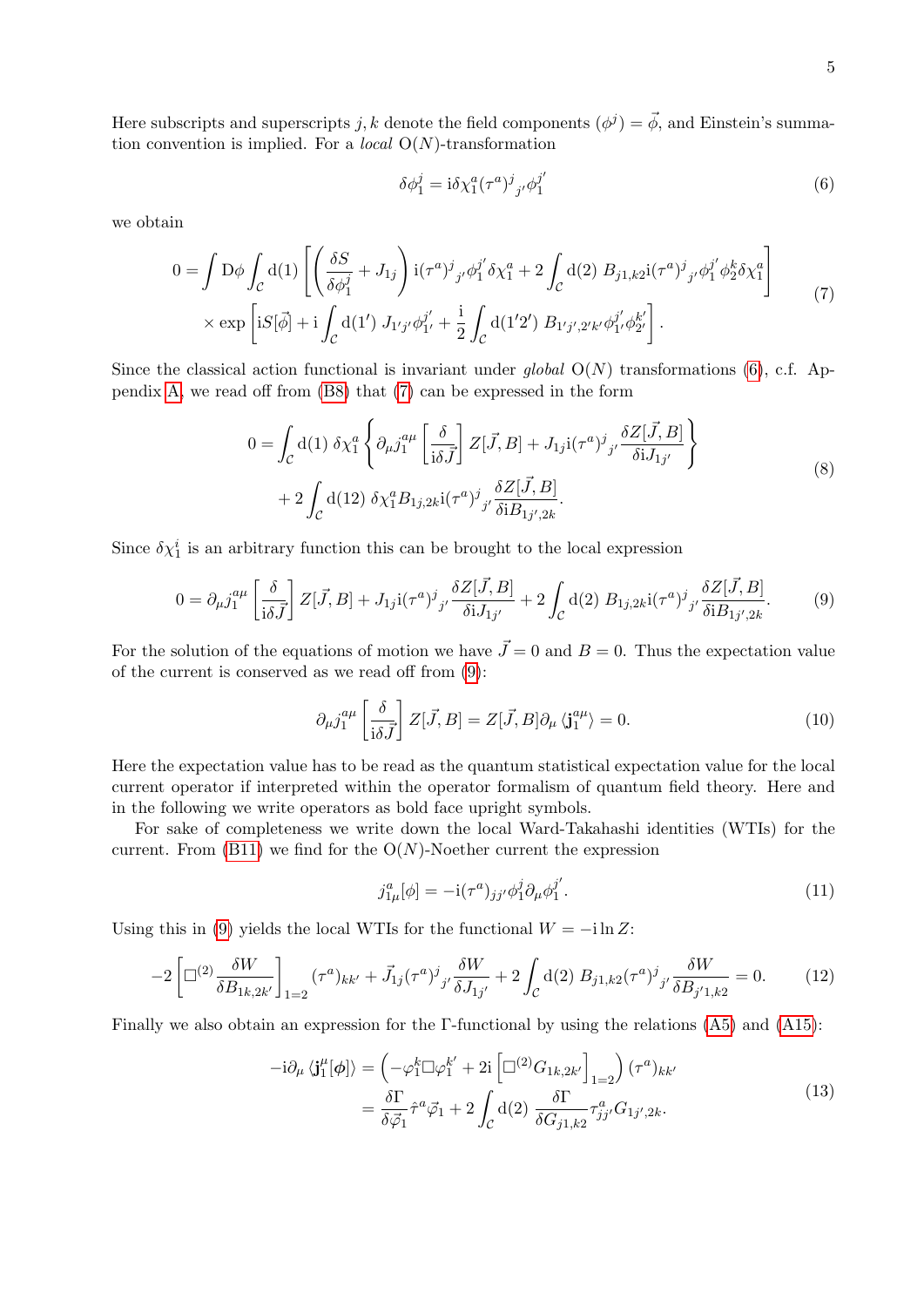Again it follows immediately that for the solutions of the equations of motion [\(3\)](#page-3-0) the expectation value of the  $O(N)$ -Noether current is conserved. Taking further derivatives of [\(9\)](#page-4-2) yields WTIs for higher order Green's functions of the Noether current, which we do not need in the further line of arguments.

For the further symmetry analysis we like to concentrate on properties of the 2PI functional [\(1\)](#page-2-1). We thus go back to [\(7\)](#page-4-1) and set  $\delta \chi^i = \text{const.}$  Then the first term in the curly bracket is a complete divergence and thus the integral vanishes and due to the linear independence of the constants  $\delta \chi^i$ we obtain the *global form* of the generalized *Ward-Takahashi identities*.

Especially this proves that the generating functional Z is invariant under global  $O(N)$  transformations when the local source  $J_{1j}$  is transformed in the contragredient way of the fields and the bilocal sources  $B_{1i,2k}$  as a covariant tensor of  $2<sup>nd</sup>$  rank. Since [\(8\)](#page-4-3) is of first order in the derivatives of  $Z$  with respect to the sources the same holds true for  $W$ :

$$
\int_{\mathcal{C}} d(1) J_{1j} i(\tau^a)^j_{j'} \frac{\delta W[\vec{J}, B]}{\delta J_{1j'}} + \int_{\mathcal{C}} d(12) \left[ B_{1j',2k}(\tau^a)^{j'}_{j} + B_{1j,2k'}(\tau^a)^{k'}_{k} \right] \frac{\delta W[\vec{J}, B]}{\delta B_{j1,k2}}, \quad (14)
$$

and from  $(A5)$  we find (again for *global* transformations):

<span id="page-5-1"></span>
$$
\int_{\mathcal{C}} d(1) \frac{\delta \Gamma[\vec{\varphi}, G]}{\delta \vec{\varphi}_1} \hat{\tau}^a \vec{\varphi}_1 + \int_{\mathcal{C}} d(12) \frac{\delta \Gamma[\vec{\varphi}, G]}{\delta G_{12}^{jk}} \left[ (\tau^a)^j{}_{j'} G_{12}^{j'k} + (\tau^a)^k{}_{k'} G_{12}^{jk'} \right] = 0. \tag{15}
$$

This result can be derived also directly from [\(13\)](#page-4-4) by taking the integral  $\int_{\mathcal{C}} d(1) \dots$  on both sides of the equation.

# <span id="page-5-0"></span>III. SYMMETRIES OF 2PI Φ-DERIVABLE APPROXIMATIONS

So far the Ward-identities were derived for the exact functionals, Green's functions and mean fields. In particular it is important to realize that the identity

$$
iG_{12}^{jk} := -i\frac{\delta^2 W[J, B]}{\delta J_{1j}\delta J_{2k}} = 2\frac{\delta W[J, B]}{\delta B_{1j, 2k}} - \varphi_1^j \varphi_2^k
$$
 for the *exact functional* (16)

was proven using the underlying path integral definition of the exact functionals. We now step towards the Φ-derivable approximations. They are defined by a truncation of the auxiliary functional  $\Phi[\varphi, G]$  in the definition [\(1\)](#page-2-1) of the generating functional  $\Gamma[\varphi, G]$  while keeping the variational properties [\(3\)](#page-3-0) which define the equations of motion for mean field and propagator

<span id="page-5-3"></span><span id="page-5-2"></span>
$$
\frac{\delta \Gamma_{\text{approx}}[\varphi, G]}{\delta \varphi} \stackrel{!}{=} 0, \quad \frac{\delta \Gamma_{\text{approx}}[\varphi, G]}{\delta G} \stackrel{!}{=} 0. \tag{17}
$$

The latter equation of motion defines the self-energy in terms of the self-consistent propagator by

$$
\Sigma_{12} := (\mathcal{D}^{-1})_{12} - (G^{-1})_{12} = 2i \frac{\delta \Phi_{\text{approx}}[\varphi, G]}{\delta G_{12}}.
$$
\n(18)

Thereby  $\Phi[\varphi, G]$  can be truncated according to various schemes, like expansion in powers of  $\lambda$ , in loop order or in powers of  $1/N$  (see [\[14\]](#page-31-10)), excluding the internal structure of the Green's functions from the counting. The sole requirement for the thus constructed  $\Phi_{\text{approx}}$  is that it remains *invariant* under the symmetry transformations as explained in appendix [A,](#page-24-0) i.e., that the generalized WTIs  $(15)$  hold true also for the approximation. In our case of the linear  $O(N)$ -model this is the case for the just mentioned schemes. The preferred choice may be motivated by the physical problem.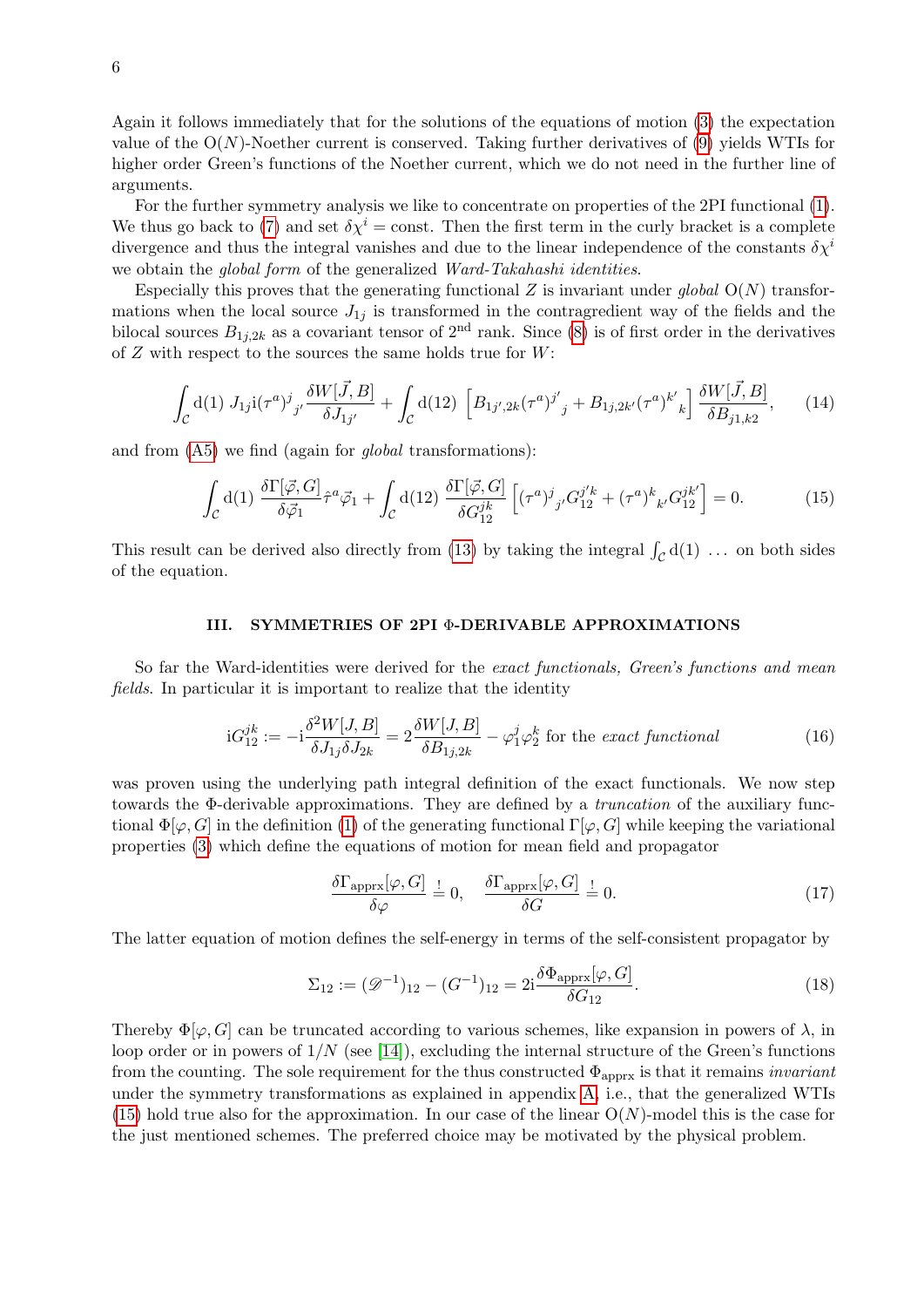Since in the so defined 2PI approximation one has a functional structure solely defined in terms of the approximated one- and two-point functions  $\varphi$  and  $G$ , path integral properties and relations such as [\(16\)](#page-5-2) do not need to hold true any longer. Thus irrespective of the chosen truncation scheme the n-point functions defined by the approximated 2PI functional generally may no longer coincide with the corresponding 1PI vertex-functions and thus WTIs derived from the 1PI formalism may be violated for those self-consistent approximations.

The reason is simply seen in diagrammatic terms. The Schwinger-Dyson resummation creates a very restricted subset of 1PI diagrams resulting from the iterative insertion of self-energy pieces. In particular this implies that already the crossing symmetry is violated at orders of the respective expansion parameter beyond those included in  $\Phi_{\text{approx}}$ . Thus it has to be expected that in general for the self-consistent approximation scheme [\(17\)](#page-5-3) the WTIs for the vertex functions derived from the 1PI formalism are not fulfilled for the self-consistent approximations of the self-energy and higher n-point functions derived from the 2PI functional. For example the symmetries may already be violated for the self-energy  $\Sigma$ . Especially for systems in the Nambu-Goldstone phase this implies that the self-consistent propagators may not comply with Goldstone's theorem.

In order to cure this problem we supplement the 2PI approximation scheme [\(17\)](#page-5-3) by an additional effective action  $\tilde{\Gamma}_{\text{approx}}[\varphi]$  defined with respect to the self-consistent solution as

<span id="page-6-0"></span>
$$
\tilde{\Gamma}_{\text{approx}}[\varphi] = \Gamma_{\text{approx}}[\varphi, \tilde{G}[\varphi]] \text{ with } \tilde{G}[\varphi] \text{ defined by}
$$
\n
$$
\frac{\delta \Gamma_{\text{approx}}[\varphi, G]}{\delta G} \bigg|_{G = \tilde{G}[\varphi]} \equiv 0.
$$
\n(19)

Here  $\tilde{G}[\varphi]$  is given as the Schwinger-Dyson solution in presence of a given mean field  $\varphi$ . Strategies like this date back to Baym and Kadanoff [\[15\]](#page-31-11), the equivalence of both functionals  $\Gamma[\varphi, G]$  and  $\Gamma[\varphi]$  at the exact level was shown in ref. [\[3\]](#page-30-2), while the consequences for truncation schemes were discussed, e.g., in [\[16\]](#page-31-12) in the context of a background field formulation. Here we will show that independent of the chosen trancation scheme  $\tilde{\Gamma}_{\text{approx}}[\varphi]$  permits to construct proper vertex functions on top of the self-consistent solutions of [\(17\)](#page-5-3), which then obey the symmetries as described by the usual 1PI WTIs. In diagrammatic terms, to any Φ-derivable approximation this procedure supplements that minimal set of diagrams which is needed to recover the symmetries. Effectively  $\varphi$  can be considered as a background field and  $\tilde{\Gamma}_{\text{approx}}[\varphi]$  permits to construct the linear response of the system with respect to a fluctuation in  $\varphi$  around the self-consistent solution of the equations of motion [\(17\)](#page-5-3). The latter coincides with the stationary point  $\tilde{\varphi}$  of the effective action functional  $\tilde{\Gamma}_\text{approx}[\varphi]$ 

<span id="page-6-2"></span>
$$
\frac{\delta \tilde{\Gamma}_{\text{approx}}[\vec{\varphi}]}{\delta \vec{\varphi}} \Big|_{\vec{\varphi} = \tilde{\varphi}} = \left( \frac{\delta \Gamma_{\text{approx}}[\vec{\varphi}, G]}{\delta \vec{\varphi}} + \int_{\mathcal{C}} d(12) \frac{\delta \Gamma_{\text{approx}}[\vec{\varphi}, G]}{\delta G_{12}^{jk}} \frac{\delta \tilde{G}_{12}^{jk}[\vec{\varphi}]}{\delta \vec{\varphi}} \right)_{G = \tilde{G}[\vec{\varphi}], \vec{\varphi} = \tilde{\varphi}} \tag{20}
$$
\n
$$
= \left( \frac{\delta \Gamma_{\text{approx}}[\vec{\varphi}, G]}{\delta \vec{\varphi}} \right)_{G = \tilde{G}[\vec{\varphi}], \vec{\varphi} = \tilde{\varphi}} \stackrel{!}{=} 0,
$$

i.e.,  $\tilde{\varphi}$  and  $\tilde{G}[\tilde{\varphi}]$  solve [\(17\)](#page-5-3).

<span id="page-6-1"></span>Now since the derivation of the WTIs [\(15\)](#page-5-1) only relies on the symmetry of the  $\Gamma_{\text{approx}}[\varphi, G]$ functional under the  $O(N)$ -transformations of  $\varphi$  and G as a contravariant vector and a contravariant tensor of 2nd rank, respectively, and this by construction holds true for the approximated functional, relation  $(15)$  is also valid for the approximation. Therefore we immediately conclude that the non-perturbative effective action functional [\(19\)](#page-6-0) is  $O(N)$  symmetric in the sense of the classical action, i.e.,

$$
\int_{\mathcal{C}} d(1) \frac{\delta \tilde{\Gamma}_{\text{approx}}[\vec{\varphi}]}{\delta \varphi_1^j} (\tau^a)^j_{j'} \varphi_1^{j'} = 0. \tag{21}
$$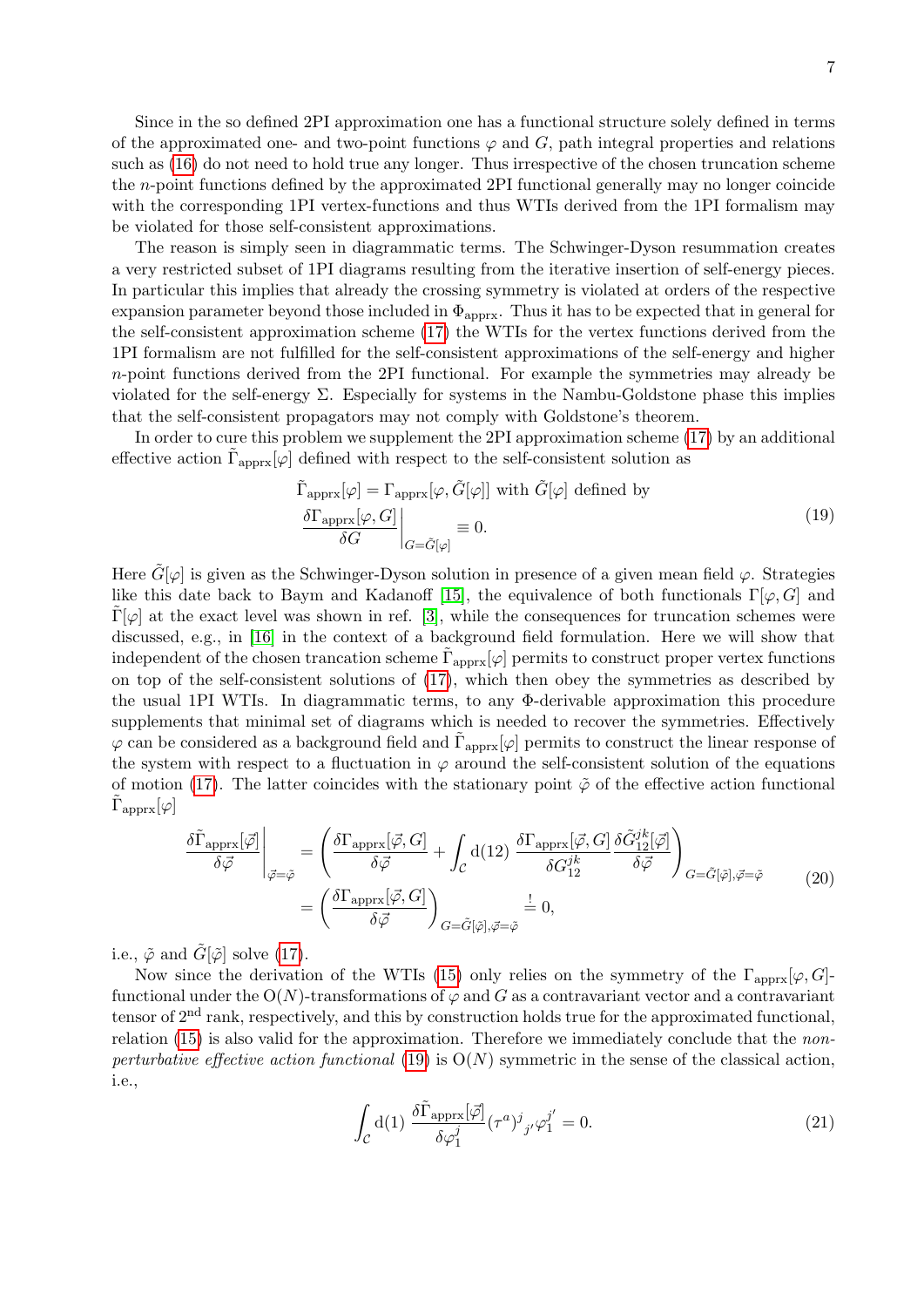Thus, if we define self-energies and higher proper vertex functions by the usual definition as multiple derivatives of  $\Gamma$ , then these functions fulfill the *usual* 1PI WTIs, and thus obey all symmetry properties derived from them. We call the so constructed functions external, as they do not take part in the self-consistent scheme but rather are calculated as a function of the frozen self-consistent solutions of [\(17\)](#page-5-3), the latter being referred to as *internal*. While external and internal quantities coincide at the exact level, this is commonly no longer the case for the here discussed approximation schemes based on a truncated Φ-functional. Below we drop the label "apprx".

### A. Goldstone's Theorem

As a first quantity we discuss the *external propagator* defined from  $\Gamma$  by

$$
(G_{\text{ext}}^{-1})_{1j,2k} = \left. \frac{\delta^2 \tilde{\Gamma}[\varphi]}{\delta \varphi_1^j \delta \varphi_2^k} \right|_{\varphi = \tilde{\varphi}},\tag{22}
$$

which fulfills the WTI

$$
\int_{\mathcal{C}} d(1) \left( G_{\text{ext}}^{-1} \right)_{j1,k2} (\tau^a)^j_{j'} \varphi_1^{j'} = 0, \tag{23}
$$

as can be immediately seen by taking the functional derivative of [\(21\)](#page-6-1) with respect to  $\varphi_2^k$  and using the fact that  $\tilde{\Gamma}$  is stationary for  $\varphi = \tilde{\varphi}$ . For a translationally invariant situation (for instance for the vacuum or thermal equilibrium) this can easily be Fourier transformed leading to

$$
(G_{\text{ext}}^{-1})_{jk}(p=0)(\tau^a)^j_{j'}\varphi^{j'} = -(M^2)_{jk}(\tau^a)^j_{j'}\varphi^{j'} = 0,
$$
\n(24)

where  $M<sup>2</sup>$  denotes the (thermal) mass matrix for the field degrees of freedom. This reflects Goldstone's theorem: There are as many massless states as group generators which do not annihilate the mean field, i.e., the number of massless Goldstone bosons is the dimension of the symmetry group minus the dimension of the symmetry group of the mean field. In our case the symmetry group is  $O(N)$  and the symmetry group of the mean field is  $O(N-1)$ , which means that we have  $(N-1)N/2 - (N-2)(N-1)/2 = N-1$  massless Goldstone Bosons in the spontaneously broken symmetry phase.

#### <span id="page-7-0"></span>B. The external propagator

Now we explicitly construct the external propagator. From [\(19\)](#page-6-0) we find

$$
\left(G_{\text{ext}}^{-1}\right)_{1j,2k} = \left[\frac{\delta^2 \Gamma[\varphi, G]}{\delta \varphi_1^j \delta \varphi_2^k} + \int_{\mathcal{C}} d(3'4') \frac{\delta^2 \Gamma[\varphi, G]}{\delta \varphi_1^j \delta G_{3'4'}^{j'k'}} \frac{\delta \tilde{G}_{3'4'}^{j'k'}}{\delta \varphi_2^k}\right]_{G = \tilde{G}[\tilde{\varphi}], \varphi = \tilde{\varphi}}.\tag{25}
$$

The derivative of  $\tilde{G}$  with respect to the background field  $\varphi$  can be expressed through the identity

$$
\int_{\mathcal{C}} d(2') \ (\tilde{G}^{-1})_{1j,2'k'} \tilde{G}_{2'2}^{k'k} = \delta_{12}^{(d)} \delta_j^k.
$$
\n(26)

Taking its derivative with respect to the mean field yields

$$
\int_{\mathcal{C}} d(2') \left[ \frac{\delta(\tilde{G}^{-1})_{1j,2'k'}}{\delta \varphi_3^l} \tilde{G}_{2'2}^{k'k} + (\tilde{G}^{-1})_{1j,2'k'} \frac{\delta \tilde{G}_{2'2}^{k'k}}{\delta \varphi_3^l} \right] = 0, \tag{27}
$$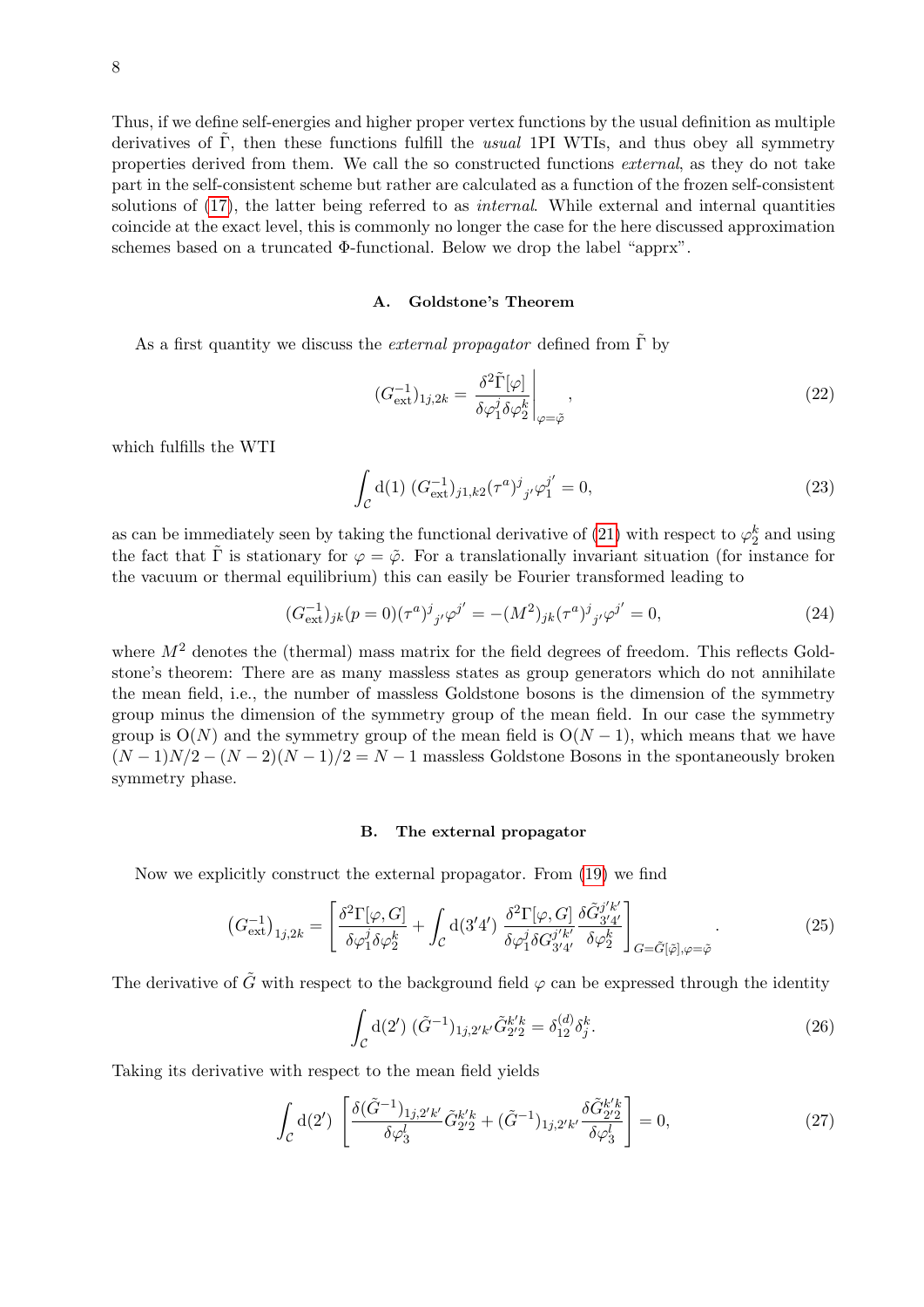implying

$$
\frac{\delta G_{12}^{jk}}{\delta \varphi_3^l} = -\int_{\mathcal{C}} d(1'2') \frac{\delta \tilde{G}_{1'j',2'k'}^{-1}}{\delta \varphi_3^l} \tilde{G}_{11'}^{jj'} \tilde{G}_{22'}^{kk'}.
$$
\n(28)

The functional derivative of  $\tilde{G}^{-1}$ , which is a three-point function

<span id="page-8-1"></span><span id="page-8-0"></span>
$$
\Lambda_{1j,2k;3l}^{(3)} = \frac{\delta \tilde{G}_{1j,2k}^{-1}}{\delta \varphi_3^l},\tag{29}
$$

can be implicitly expressed in form of a Bethe-Salpeter equation (BS)

$$
\Lambda_{1j,2k;3l}^{(3)} = \Gamma_{1j,2k;3l}^{(3)} - i \int_{\mathcal{C}} d(3'4'3''4'') \Gamma_{1j,2k;3'l',4'm'}^{(4)} \tilde{G}_{3'3''}^{l'l''} \tilde{G}_{4'4''}^{m''} \Lambda_{3''l'',4''m'';3l}^{(3)}.
$$
 (30)

We denote the resummed, i.e., two-particle reducible *n*-point vertex functions by  $\Lambda^{(n)}$  while the corresponding irreducible parts are denoted by  $\Gamma^{(n)}$ . Constructed through  $\Phi$  the latter

<span id="page-8-2"></span>
$$
\Gamma_{1j,2k;3l}^{(3)} = \left[ \frac{\delta^3 S[\varphi]}{\delta \varphi_1^j \delta \varphi_2^k \delta \varphi_3^l} - 2i \frac{\delta^2 \Phi[\varphi, G]}{\delta G_{12}^{jk} \delta \varphi_3^l} \right]_{G = \tilde{G}[\tilde{\varphi}], \varphi = \tilde{\varphi}},
$$
\n
$$
\Gamma_{1j,2k;3l,4m}^{(4)} = -2 \left[ \frac{\delta^2 \Phi[\varphi, G]}{\delta G_{12}^{jk} \delta G_{34}^{lm}} \right]_{G = \tilde{G}[\tilde{\varphi}], \varphi = \tilde{\varphi}}
$$
\n(31)

are functionals of the self-consistent propagator  $\tilde{G}$ .

In terms of diagrams the BS-equation [\(30\)](#page-8-0) can be depicted as follows:

$$
i\Lambda^{(3)} = \bullet \qquad \qquad \overbrace{i\Lambda^{(3)}} \bullet \qquad \qquad \overbrace{ii\Gamma^{(3)}} \bullet \qquad \qquad + \bullet \qquad \qquad \overbrace{i\Gamma^{(4)}} \bullet \qquad \qquad \overbrace{i\Lambda^{(3)}} \bullet \qquad \qquad (32)
$$

The different external points of the vertex functions, dots and stars, indicate the different kind of points, which are separated by a semicolon in [\(30\)](#page-8-0). This specialty of those diagrams clearly shows that only certain channels are resummed namely those which are not contained in the self-consistent scheme. As explained in [I] the Dyson resummation implies s-channel ladder resummations, while the here given BS-equation creates  $t$ - and  $u$ -channel ladders, this way recovering crossing and all global symmetries. This again shows the virtue of the Φ-functional method. Through the effective action functional  $\tilde{\Gamma}[\varphi]$  it permits the construction of fully symmetry preserving vertex functions void of double counting, although each dynamical equation, the Dyson and BS-equation, for themselves violate these symmetries. The kernel  $\Gamma^{(4)}$  of the BS-equation is symmetric with respect to the simultaneous change of the pairs 1,2 with 3,4 and 2PI for separating these pairs. In addition the Φ-functional ensures that especially the crossing symmetry is also recovered for the counter terms, a property necessary to renormalize the proper *n*-point functions.<sup>2</sup> This is non-trivial since the counter terms appear to arbitrary order in the sense of an  $h$ - or coupling constant expansion.

<sup>&</sup>lt;sup>2</sup> Power counting and Weinberg's convergence theorem show that in our case the superficial degree of divergence of a diagram  $\gamma$  is  $\delta(\gamma) = 4 - E$ , where E is the number of external legs of the diagram. This means that due to the BPHZ-renormalization procedure only proper *n*-point functions with  $n \leq 4$  have to be renormalized.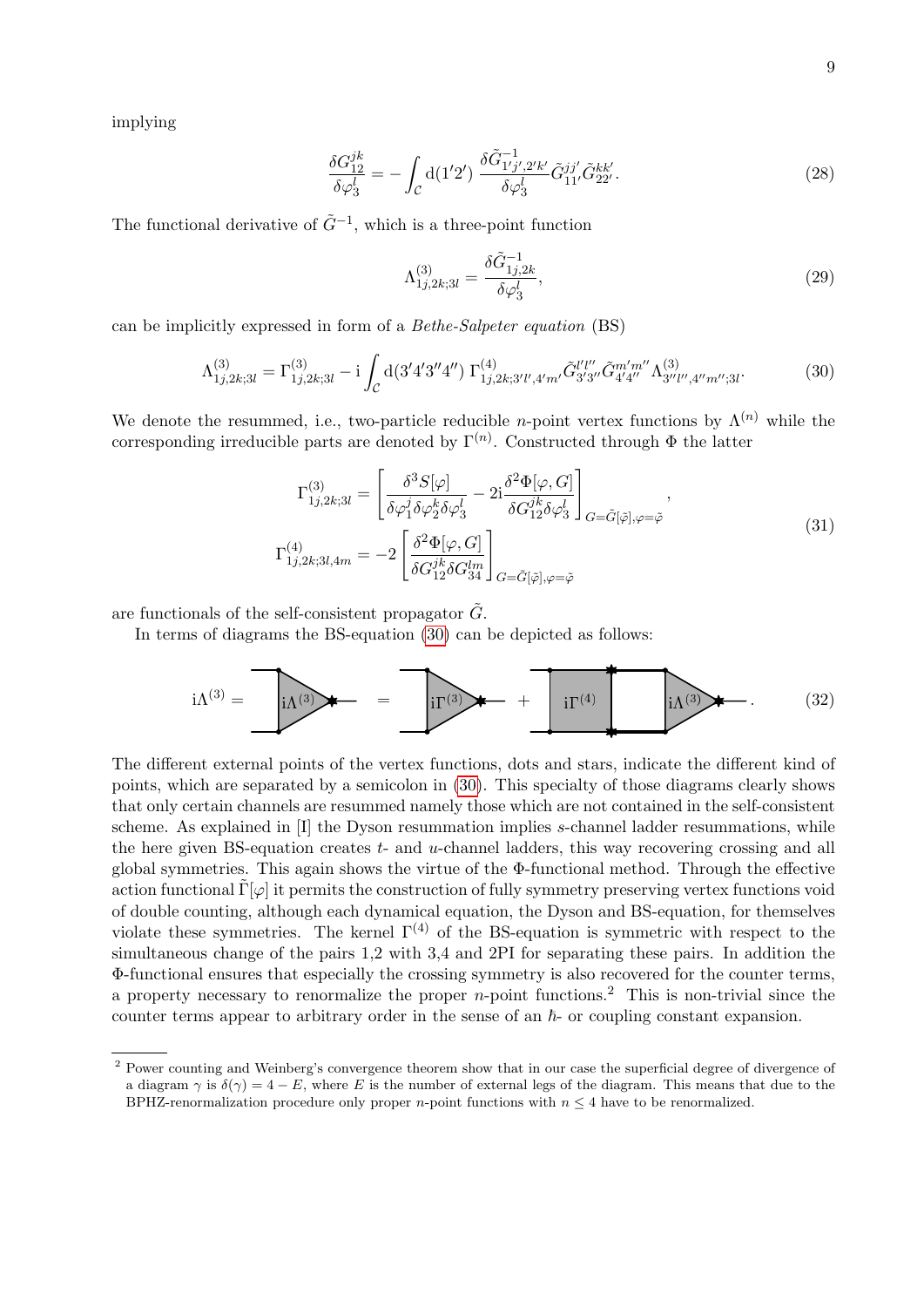Using  $(30)$ ,  $(31)$ ,  $(A15)$ , and  $(A4)$  in  $(25)$  we finally obtain for the external self-energy

<span id="page-9-2"></span>
$$
(\Sigma_{\text{ext}})_{1j,2k} = -\left[\frac{\mathrm{i}}{2} \int_{\mathcal{C}} d(1'2') \frac{\delta^4 S[\varphi]}{\delta \varphi_1^j \delta \varphi_2^k \delta \varphi_1^{j'} \delta \varphi_2^{k'}} G_{1'2'}^{j'k'} + \frac{\delta^2 \Phi[\varphi, G]}{\delta \varphi_1^j \delta \varphi_2^k} -\frac{\mathrm{i}}{2} \int_{\mathcal{C}} d(3'4'3''4'') \Gamma_{3'j',4'k';1j}^{(3)} G_{3'3''}^{j''} G_{4'4''}^{k'k''} \Lambda_{3''j'',4''k'';2k}^{(3)}\right]_{G = \tilde{G}[\tilde{\varphi}], \varphi = \tilde{\varphi}}
$$
\n(33)

Again this can be easily expressed with help of diagrams

<span id="page-9-1"></span>

where the last term of the external self-energy, the BS-part  $\Sigma_{BS}$ , needs special care with respect to renormalization. The external self-energy  $\Sigma_{ext}$ , here derived for a general Φ-derivable truncation scheme is frequently called the mass matrix, as it is used to determine the masses of the fluctuations in the phase of broken symmetry.

# <span id="page-9-0"></span>C. Solution and renormalization of the Bethe-Salpeter equation

The BS-equation now given in short hand four-point function notation

$$
\Lambda^{(3)} = \Gamma^{(3)} + \Gamma^{(4)}G^{(2)}\Lambda^{(3)}, \text{ where } G_{12;34}^{(2)} = -iG_{13}G_{24}
$$
 (35)

can be solved in terms of the four-point function  $\Lambda^{(4)}$  as

$$
\Lambda^{(3)} = \Gamma^{(3)} + \Lambda^{(4)} G^{(2)} \Gamma^{(3)},\tag{36}
$$

where the four-point function  $\Lambda^{(4)}$  is defined through two equivalent BS-equations

$$
\Lambda^{(4)} = \Gamma^{(4)} + \Gamma^{(4)} G^{(2)} \Lambda^{(4)} \tag{37}
$$

$$
= \Gamma^{(4)} + \Lambda^{(4)} G^{(2)} \Gamma^{(4)}.
$$
\n(38)

The latter four-point BS-equation is identical to that already considered in the first paper [I] of this series, however with two differences: In I only s-channel resummations were considered which restricts the momentum arguments to forward scattering, and secondly the BS-equation was used solely at the vacuum level. Here, however, the BS-equation truly acts at finite temperature. The latter implies that for the renormalization procedure vacuum and finite temperature pieces need to be separated along the lines given in [I]. Again however the only subdiagrams to be renormalized are the four-point functions which lead to the renormalized vacuum function  $\Lambda$  defined in [I].

Considering the difference between the four-point BS-equation at finite  $T$  and that at vacuum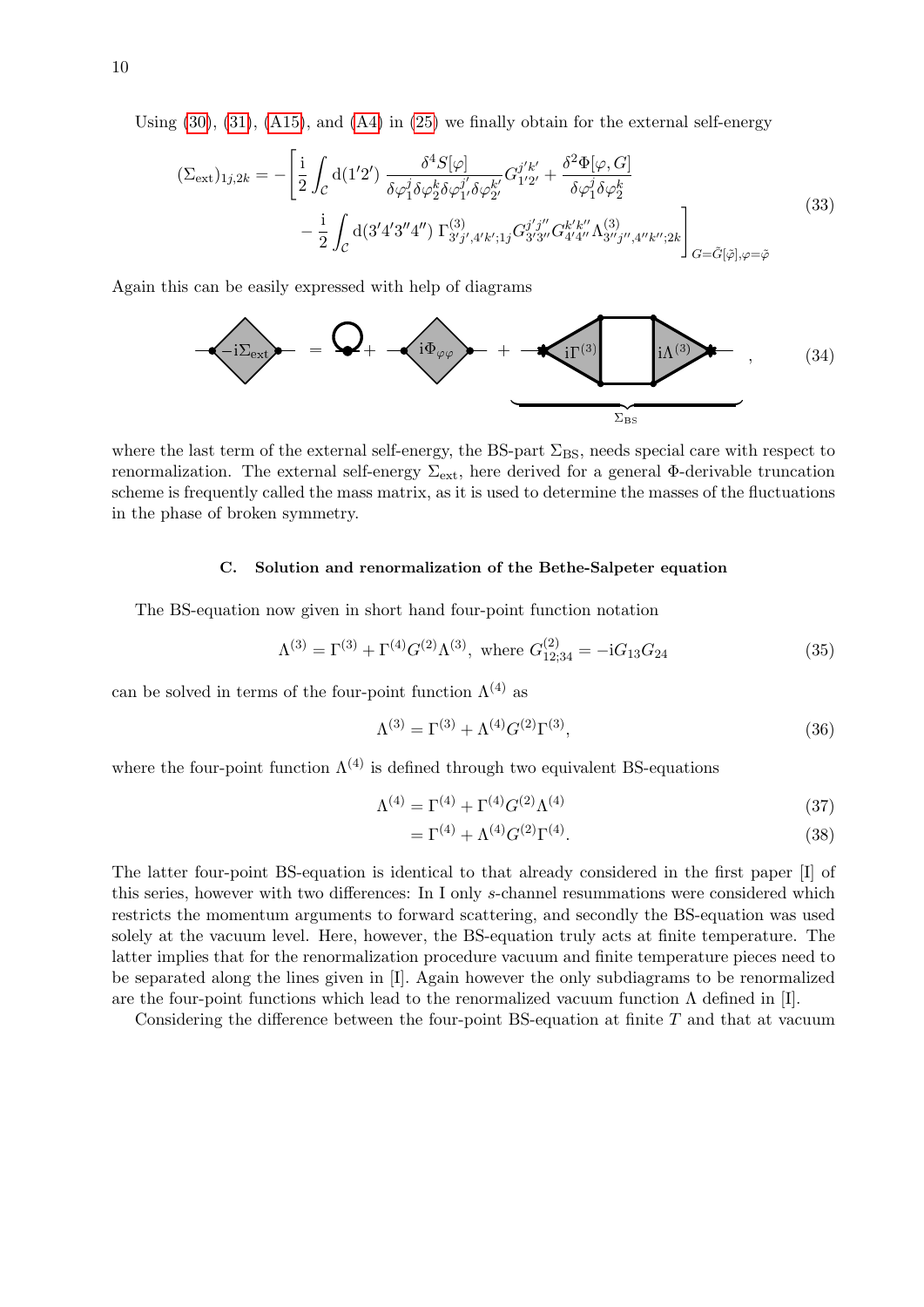leads to the following expression $3$ 

<span id="page-10-0"></span>
$$
\Lambda^{(4)} - \Lambda^{(4;\text{vac})} = \Gamma^{(4)} - \Gamma^{(4;\text{vac})} + \Gamma^{(4)}G^{(2)}\Lambda^{(4)} - \Gamma^{(4;\text{vac})}G^{(2,\text{vac})}\Lambda^{(4;\text{vac})}
$$
\n
$$
= \Gamma^{(4)} - \Gamma^{(4;\text{vac})} + \Lambda^{(4)}G^{(2)}(\Gamma^{(4)} - \Gamma^{(4;\text{vac})})
$$
\n
$$
+ \Lambda^{(4)}G^{(2)}\Gamma^{(4;\text{vac})} - \Gamma^{(4;\text{vac})}G^{(2,\text{vac})}\Lambda^{(4;\text{vac})}
$$
\n
$$
= \Gamma^{(4)} - \Gamma^{(4;\text{vac})} + \Lambda^{(4)}G^{(2)}(\Gamma^{(4)} - \Gamma^{(4;\text{vac})})
$$
\n
$$
+ (\Gamma^{(4)} - \Gamma^{(4;\text{vac})})G^{(2,\text{vac})}\Lambda^{(4;\text{vac})}
$$
\n
$$
+ \Lambda^{(4)}G^{(2)}(\Lambda^{(4;\text{vac})} - \Gamma^{(4;\text{vac})}G^{(2,\text{vac})}\Lambda^{(4;\text{vac})})
$$
\n
$$
= (\Lambda^{(4)} - \Lambda^{(4)}G^{(2)}\Gamma^{(4)})G^{(2,\text{vac})}\Lambda^{(4;\text{vac})}
$$
\n
$$
= \Gamma^{(4)} - \Gamma^{(4;\text{vac})} + \Lambda^{(4)}G^{(2)}(\Gamma^{(4)} - \Gamma^{(4;\text{vac})})
$$
\n
$$
+ (\Gamma^{(4)} - \Gamma^{(4;\text{vac})})G^{(2,\text{vac})}\Lambda^{(4;\text{vac})}
$$
\n
$$
+ \Lambda^{(4)}(G^{(2)} - G^{(2,\text{vac})})\Lambda^{(4;\text{vac})}
$$
\n
$$
+ \Lambda^{(4)}G^{(2)}(\Gamma^{(4)} - \Gamma^{(4;\text{vac})})G^{(2,\text{vac})}\Lambda^{(4;\text{vac})}
$$

Since the  $\Gamma^{(4)}$ -functions are 2PI when cutting the corresponding diagrams such that the two external point pairs become separated, the subtractions cause the explicite loops in the final expression to be finite such that only the vacuum quantities are to be renormalized.

This vacuum renormalization is obtained with the same techniques as explained in [I]. In the case of a spontaneously broken symmetry only the renormalization description has to be changed, since the on-shell scheme described in [I] would lead to artificial infrared singularities. Rather here a "mass-independent renormalization scheme" as the MS or MS scheme in dimensionally regularized perturbation theory is required. As generally shown in [I], for self-consistent schemes BPHZ-like renormalizations are more convenient to use, especially in numerical simulations as presented in [II]. Thus we introduce a mass renormalization scale  $\tilde{\mu}$ , i.e., for the counter terms we set the mass parameter  $m^2$  to  $\tilde{\mu}^2$ . Since the UV divergences are ruled by the asymptotic behavior of the Green's functions at large loop momenta, the same counter terms also render the integrals finite for the spontaneously broken phase where  $m^2 = -\tilde{m}^2 < 0$ .

Then we can apply the same renormalization conditions as in [I] for the symmetric phase now however taken at  $m^2 = \tilde{\mu}^2$ :

<span id="page-10-1"></span>
$$
\Sigma^{(\text{vac})}(p^2 = 0; m^2 = \tilde{\mu}^2) = 0,
$$
  
\n
$$
\partial_{p^2} \Sigma^{(\text{vac})}(p^2; m^2 = \tilde{\mu}^2)|_{p^2=0} = 0,
$$
  
\n
$$
\partial_{m^2} \Sigma^{(\text{vac})}(p^2; m^2 = \tilde{\mu}^2)|_{p^2=0} = 0,
$$
  
\n
$$
\Lambda^{(4;\text{vac})}(s = t = u = 0; m^2 = \tilde{\mu}^2) = \Gamma^{(4;\text{vac})}(s = t = u = 0; m^2 = \tilde{\mu}^2) = \frac{\lambda}{2}.
$$
\n(40)

Herein  $s, t$  and  $u$  are the usual Mandelstam variables for two-particle scattering kinematics. This procedure shows that those counter-terms necessary to render the self-consistent Dyson-equation of motion finite also enter here for the BS-equation. Especially the crossing symmetry of counterterms is also recovered consistently with the chosen approximation for Φ.

<sup>&</sup>lt;sup>3</sup> As explained in detail in [I], in this subtraction technique all vacuum functions are contour diagonal, i.e., they vanish for arguments with mixed vertex placement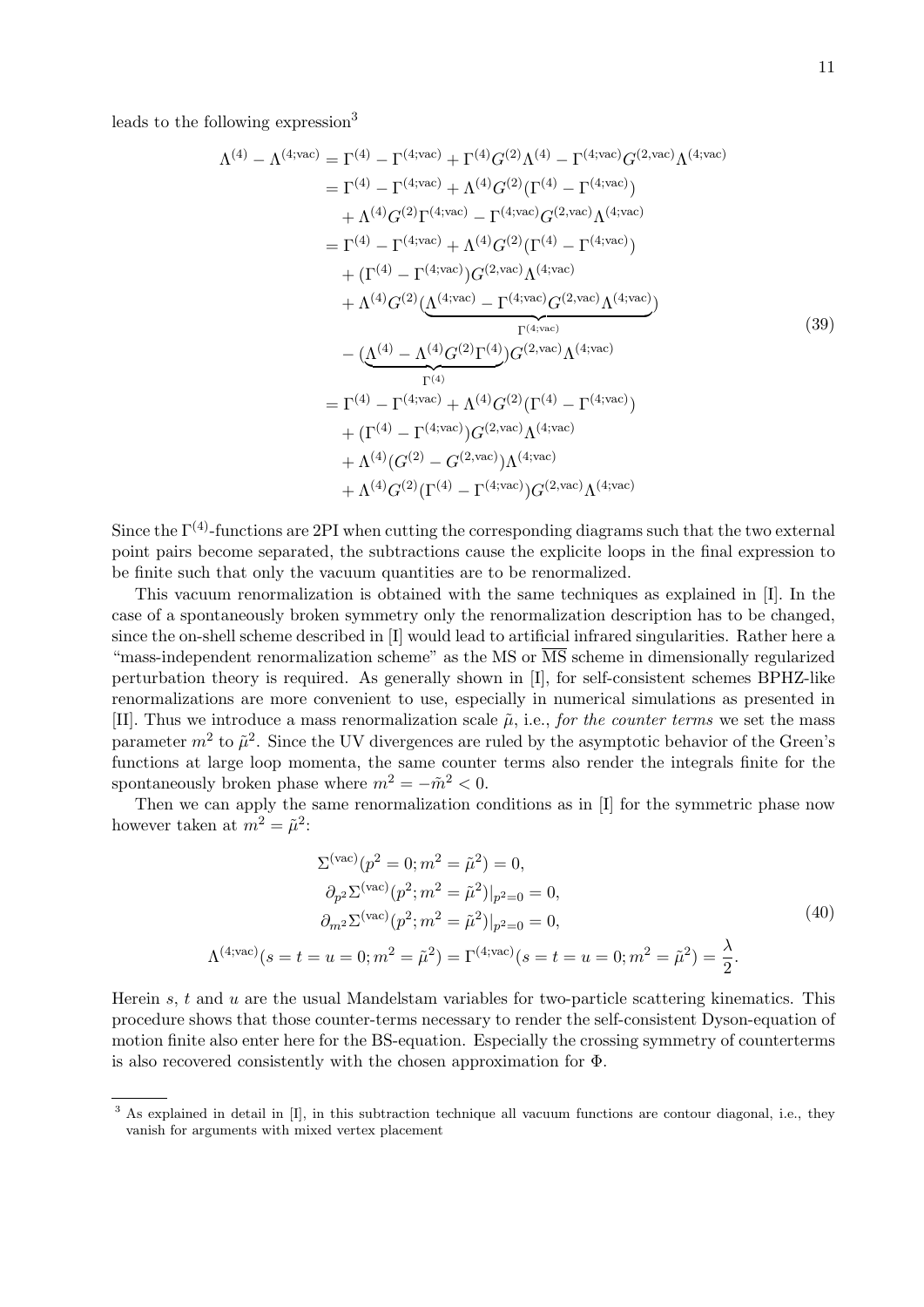Given the renormalized  $\Lambda^{(4,\text{vac})}$ , Eq. [\(39\)](#page-10-0) constitutes a regular integral equation to determine the finite T-dependent function  $\Lambda^{(4)}$ . The steps towards  $\Lambda^{(3)}$  and finally  $\Sigma^{BS}$  only involve to close a further loop which is rendered UV-finite considering the respective differences

$$
\Lambda^{(3)} - \Lambda^{(3;\text{vac})} = \Gamma^{(3)} - \Gamma^{(3;\text{vac})} + \underbrace{\Lambda^{(4)}\tilde{G}^{(2)}\Gamma^{(3)} - \Lambda^{(4;\text{vac})}G^{(2,\text{vac})}\Gamma^{(3;\text{vac})}}_{\text{UV-finite}}
$$
\n
$$
\Sigma_{\text{BS}} - \Sigma_{\text{BS}}^{\text{vac}} = \underbrace{\Gamma^{(3)}\tilde{G}^{(2)}\Lambda^{(3)} - \Gamma^{(3;\text{vac})}G^{(2;\text{vac})}\Lambda^{(3;\text{vac})}}_{\text{UV-finite}}.
$$
\n(41)

Here it is important to notice that in purely scalar theories without derivative couplings threepoint vertices are only logarithmically divergent. Further due to field-reflection symmetry of a theory with no generic three-point interaction term in the classical action no such counter term is necessary to render the three-point functions  $\Gamma^{(3)}$  and  $\Lambda^{(3)}$  finite; only counter terms for four-point functions appear in the renormalization scheme cf. [\(41\)](#page-11-0).

This completes the proof that also for the non-perturbative higher order vertex functions resulting from  $\Gamma$  the renormalization parts can entirely be defined at the vacuum level.

#### <span id="page-11-0"></span>D. Comments

The main result of our symmetry analysis can be summarized as follows: Truncated expansions of the 2PI functional  $\Gamma[\phi, G]$  with respect to parameters, like  $\hbar$  or  $1/N$ , consistent with the linearly realized symmetries yield approximate functionals which are symmetric, when mean fields and Green's functions are transformed as  $O(N)$ -vectors and  $2<sup>nd</sup>$ -rank  $O(N)$ -tensors, respectively. However, the solutions of the dynamical equations of motion may imply a resummation to arbitrary orders in the considered expansion parameter<sup>4</sup>. Then this resummation is incomplete and crossing and  $O(N)$ -symmetry may be violated at orders beyond those explicitely included in the chosen approximant of  $\Phi$ . This includes a violation of the β-function of the running coupling constant at the very same order (see also [\[17\]](#page-31-13) and [II]).

The techniques developed in [I] can be used to renormalize the self-consistent self-energy and the 2PI Γ-functional with temperature-independent counter terms. As usual in the here considered case of a spontaneously broken symmetry the Γ-functional can be rendered finite at a mass scale  $\tilde{\mu}^2 > 0$ , i.e., in the symmetric Wigner-Weyl phase. Thus no particular problems with massless degrees of freedom appearing in the Nambu-Goldstone mode arise, while symmetries are violated at the self-consistent level.

The symmetry is appropriately repaired through the non-perturbative approximation [\(19\)](#page-6-0) for the 1PI effective action functional. It was shown that all symmetries are recovered in the sense that the approximate proper vertex functions defined from [\(20\)](#page-6-2) in the usual sense, i.e., by

$$
\tilde{\Gamma}_{1,\dots,n} = i \frac{\delta^n \tilde{\Gamma}[\varphi]}{\delta \varphi_1 \cdots \delta \varphi_n} \tag{42}
$$

fulfill the usual WTIs of the proper vertex-functions and can be renormalized with temperature independent counter terms by the techniques developed in [I] and Sect. [III C.](#page-9-0)

Based on the symmetry violating intermediate Dyson resummation, however, it is expected that certain relics of that internal stage are still present also in these symmetric proper vertex

 $4$  Exceptions are truncations right at zero order as all zero-order terms are self-replicative, see the  $1/N$ -expansion discussed in sect. [V C](#page-22-0)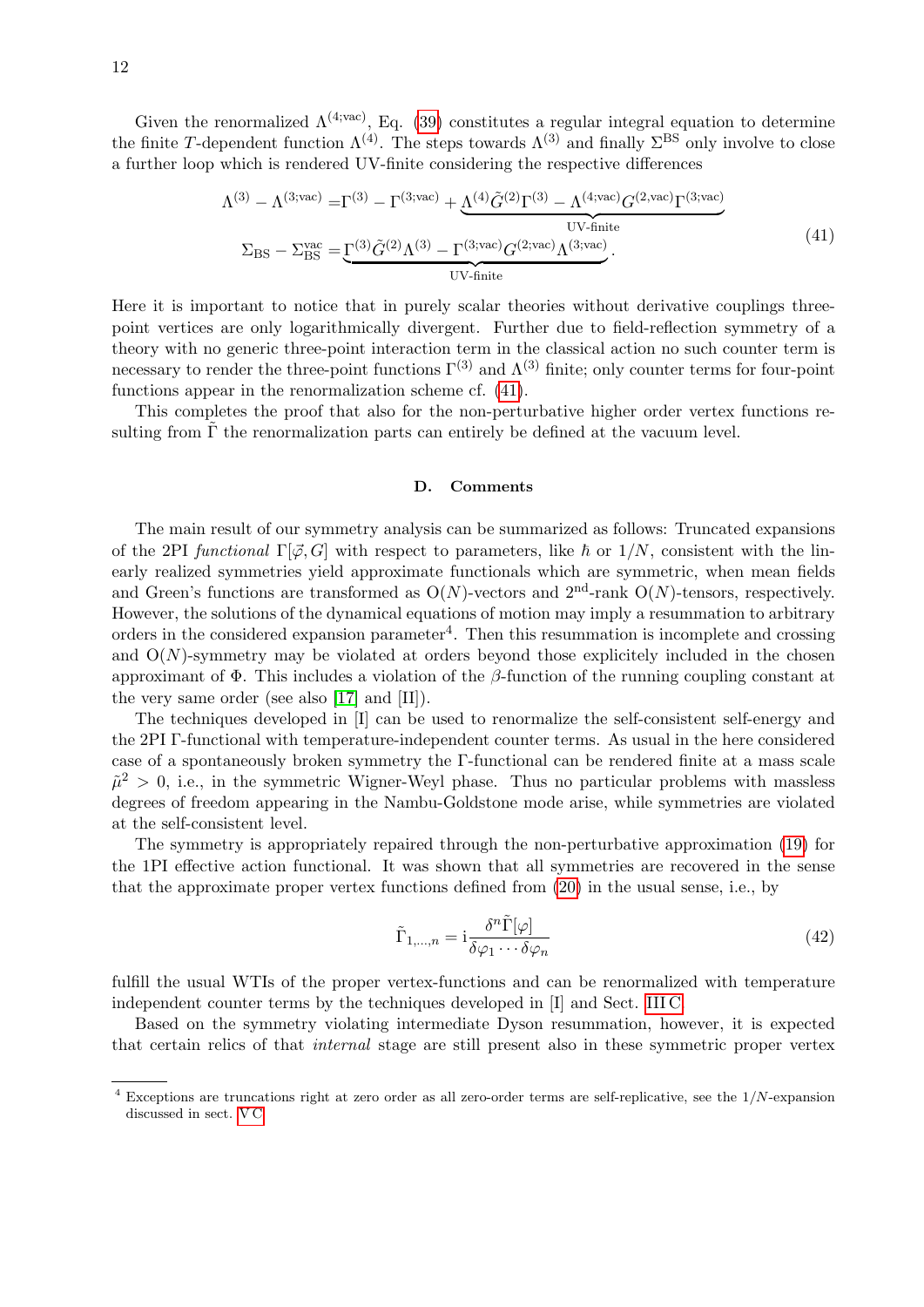functions<sup>5</sup>. Since the propagators, which define the kernels of Bethe-Salpeter equations, are given by the symmetry violating self-consistent scheme, already the threshold structure is expected to deviate from the correct behavior, since the Nambu-Goldstone modes falsely appear with finite masses for these internal lines.

One could think to include the external propagator into the self-consistent scheme, i.e., to consider all quantities as a function of  $G_{\text{ext}}$  rather than the Dyson G. This could indeed further improve the approximation. However, since implicitly this defines a new Φ-derivable scheme, with a  $\Phi$  defined by the 2PI diagrams leading to  $\Sigma_{\rm ext}$ , it has the consequence that the symmetries may again be violated, although at a much more "remote" level.

### <span id="page-12-0"></span>IV. APPROXIMATIONS OF THE Φ-FUNCTIONAL

In this section we first give a functional derivation of the  $\Phi$ -functional with the techniques developed in Sect. [A](#page-24-0) up to order  $\hbar^2$  to exemplify the reduction to 2PI diagrams and the symmetry properties of the approximations for the functional. As an application we give a diagrammatic derivation for the functional up to order  $\lambda^2$ .

We write the Lagrangian of the  $O(N)$ -model in the following form:

$$
\mathcal{L} = \frac{1}{2} (\partial_{\mu} \vec{\phi}) (\partial^{\mu} \vec{\phi}) + \frac{\tilde{m}^2}{2} \vec{\phi}^2 - \frac{\lambda}{8} (\vec{\phi}^2)^2.
$$
 (43)

It is immediately clear that in this case for both, the loop expansion and the coupling constant expansion, the corresponding approximations for the Φ-functional are symmetric under  $O(N)$ transformations, where  $\varphi$  and G transform as a vector and a tensor of  $2<sup>nd</sup>$  rank, respectively.

# A. The  $\Phi$ -functional up to order  $\hbar^2$

According to our discussion in Appendix [A](#page-24-0) we have to calculate the functional

$$
Z_{1}[J'] = N \exp\left(\frac{i}{\hbar}\tilde{S}[\varphi_{0}', J']\right) \int D\Phi'' \exp\left\{\frac{i}{2} \int_{\mathcal{C}} d(12) \, (\mathcal{G}^{-1})_{1j,2k} (\phi'')_{1}^{j} (\phi'')_{2}^{k}\right.-\frac{i\lambda}{24} \delta_{jklm} \int_{\mathcal{C}} d(1) \, \left(\hbar (\phi'')_{1}^{j} (\phi'')_{1}^{k} (\phi'')_{1}^{l} (\phi'')_{1}^{m} + 4\sqrt{\hbar} (\phi'')_{1}^{j} (\phi'')_{1}^{k} (\phi'')_{1}^{l} \varphi_{1}^{m}\right)\right\},
$$
\nwhere  $\delta_{jklm} = \delta_{jk}\delta_{lm} + \delta_{jl}\delta_{km} + \delta_{jm}\delta_{kl}$  (44)

and where we have explicitly reintroduced the internal field indices. The  $\hbar$ -expansion can now be generated following the standard technique for the usual perturbative calculation (see, e.g., [\[18\]](#page-31-14)). All path integrals of the  $\hbar$  expansion can be found be taking functional derivatives of the Gaussian path integral

$$
Z_{10}[J', K] = N \int D\Phi'' \exp\left(\int_C d(12) \, (\mathcal{G}^{-1})_{1j,2k} (\phi'')_1^j (\phi'')_2^k\right)
$$
  
= 
$$
\exp\left[-\frac{1}{2} \operatorname{Tr} \ln(\mathcal{G}^{-1}/M^2) - \frac{i}{2} \int_C d(12) \, \mathcal{G}_{12}^{jk} K_{1j} K_{2k}\right]
$$
(45)

<sup>&</sup>lt;sup>5</sup> This is essentially true for all approximations other then self-consistent ones, e.g., in perturbation theory the internal structure is given by free particle properties!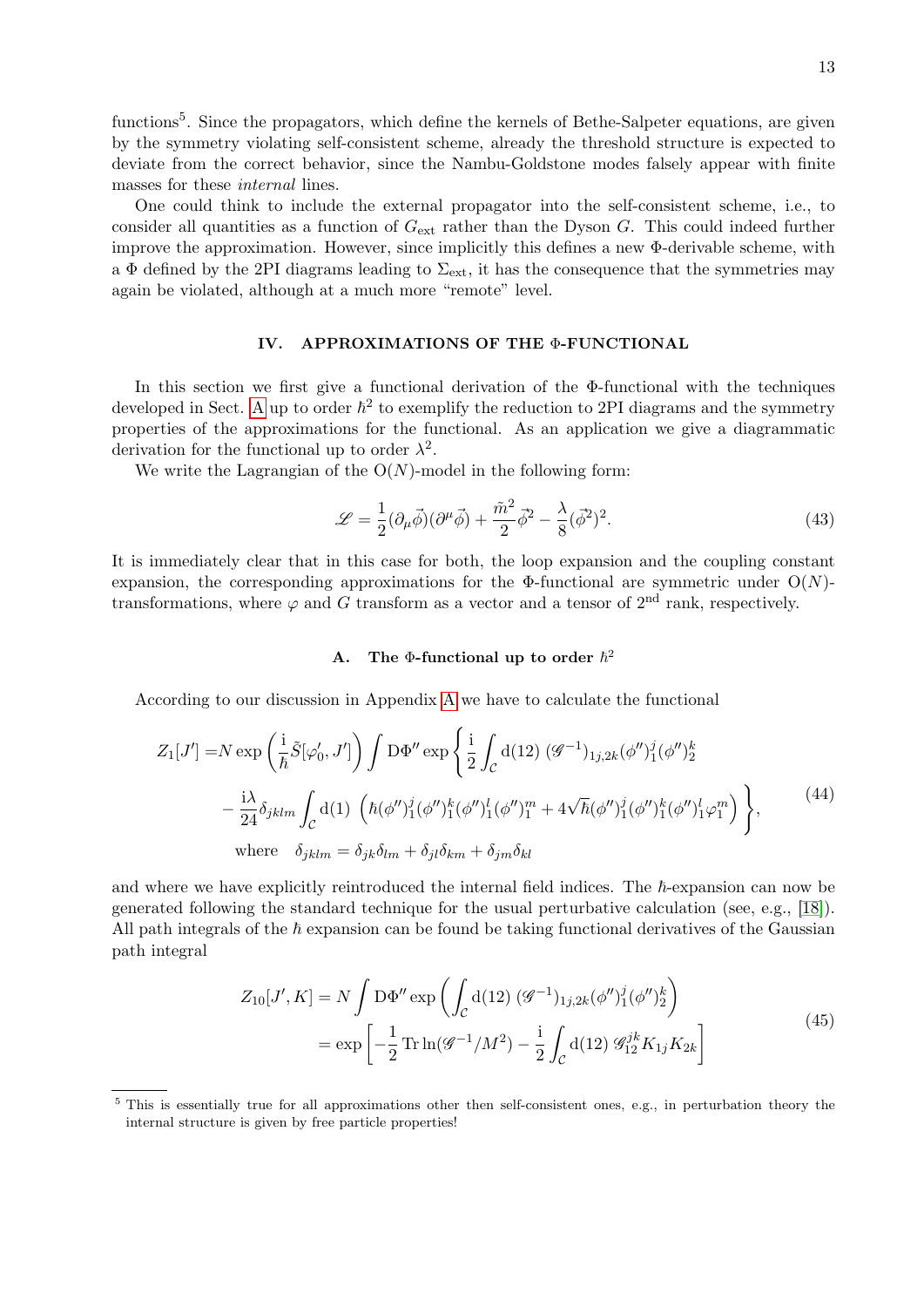with respect to the new independent local auxiliary source  $K$  which has to be set to 0 at the end of the calculation. We have to substitute only

$$
(\phi'')_1^j \to \frac{1}{i} \frac{\delta}{\delta K_{1j}} \tag{46}
$$

in the polynomial expression for the expansion of  $\exp(S_I[$  $(\sqrt{\hbar}\phi'', \varphi]).$ 

In our case this leads to

$$
W_1[J'] = -i\hbar \ln[Z_{10}[J', K = 0](1 + \hbar z_1^{[1]} + \hbar^2 z_1^{[2]})] + O(\hbar^3)
$$
  
=  $\tilde{S}[\varphi'_0, J'] + \frac{i\hbar}{2} \text{Tr} \ln(\mathscr{G}^{-1} M^2)$   
+  $\hbar^2 \left(\frac{\lambda}{8} \delta_{jklm} \int_C d(1) \mathscr{G}_{11}^{jk} \mathscr{G}_{11}^{lm} + \frac{\lambda^2}{8} \delta_{jklm} \delta_{j'k'l'm'} \int_C d(12) \mathscr{G}_1^j \mathscr{G}_{11}^{kl} \mathscr{G}_{12}^{mm'} \mathscr{G}_{22}^{k'l'} \varphi_2^{j'} \} \right).$  (47)

Now we need to substitute  $\varphi' = 0$  instead of  $\varphi'_0$  in this expression. To that end we have to find the expression for

$$
\varphi' = \frac{\delta W_1[J']}{\delta J'}\tag{48}
$$

up to order  $\hbar$ . Since  $\varphi_0$  is the stationary point of  $\tilde{S}[\phi', J']$  at fixed  $J'$  we have

$$
\frac{\delta \tilde{S}[\varphi_0', J']}{\delta J'} = \varphi_0'.\tag{49}
$$

Further from the equation of motion for  $\varphi'_0$  we have

$$
\frac{\delta(\varphi'_0)_1^j}{\delta(J')_{2k}} = \left[ \left( \frac{\delta J'}{\delta \varphi'_0} \right)^{-1} \right]_{12}^{jk} = \mathscr{G}_{12}^{jk}.
$$
\n(50)

From this we get

$$
\frac{i\hbar}{2} \frac{\delta}{\delta(J')_1^j} \text{Tr} \ln(\mathcal{G}^{-1}/M^2) = \frac{i\hbar}{2} \lambda \delta_{klmn} \int_{\mathcal{C}} d(1') \ G_{1'1'}^{kl} \varphi_{1'}^m G_{1'1}^{nj} + O(\hbar^2)
$$
(51)

and thus

$$
\frac{i\hbar}{2} \operatorname{Tr} \ln(\mathcal{G}^{-1}/M^2) = \frac{i\hbar}{2} \operatorname{Tr} \ln(G^{-1}M^2) \n- \frac{\hbar^2}{4} \lambda^2 \delta_{jklm} \delta_{j'k'l'm'} \int_{\mathcal{C}} d(12) \varphi_1^j G_{11}^{kl} G_{12}^{mm'} G_{22}^{l'k'} \varphi_2^{j'} + O(\hbar^3)
$$
\n(52)

and

$$
\tilde{S}[\varphi_0'] = \frac{\hbar^2}{8} \lambda^2 \delta_{jklm} \delta_{j'k'l'm'} \int_{\mathcal{C}} d(12) \, \varphi_1^j G_{11}^{kl} G_{12}^{mm'} G_{22}^{l'k'} \varphi_2^{j'} + O(\hbar^3)
$$
\n(53)

Gathering all terms finally yields

$$
\Gamma[\varphi, G] = S[\varphi] - \frac{i\hbar}{2} \int_C d(12) \mathcal{D}_{12}^{-1} (G_{12} - \mathcal{D}_{12}) + W_1[J'_0] \n= S[\varphi] - \frac{i\hbar}{2} \int_C d(12) \mathcal{D}_{12}^{-1} (G_{12} - \mathcal{D}_{12}) \n+ \frac{i\hbar}{2} \text{Tr} \ln(G_{12}^{-1}/M^2) + \frac{\hbar^2 \lambda}{8} \delta_{jklm} \int_C d(1) G_{11}^{jk} G_{11}^{lm} \n+ \frac{\hbar^2 \lambda^2}{12} \delta_{jklm} \delta_{j'k'l'm'} \int_C d(12) \varphi_1^j G_{12}^{kk'} G_{12}^{ll'} G_{12}^{mm'} \varphi_2^{j'} + O(\hbar^3).
$$
\n(54)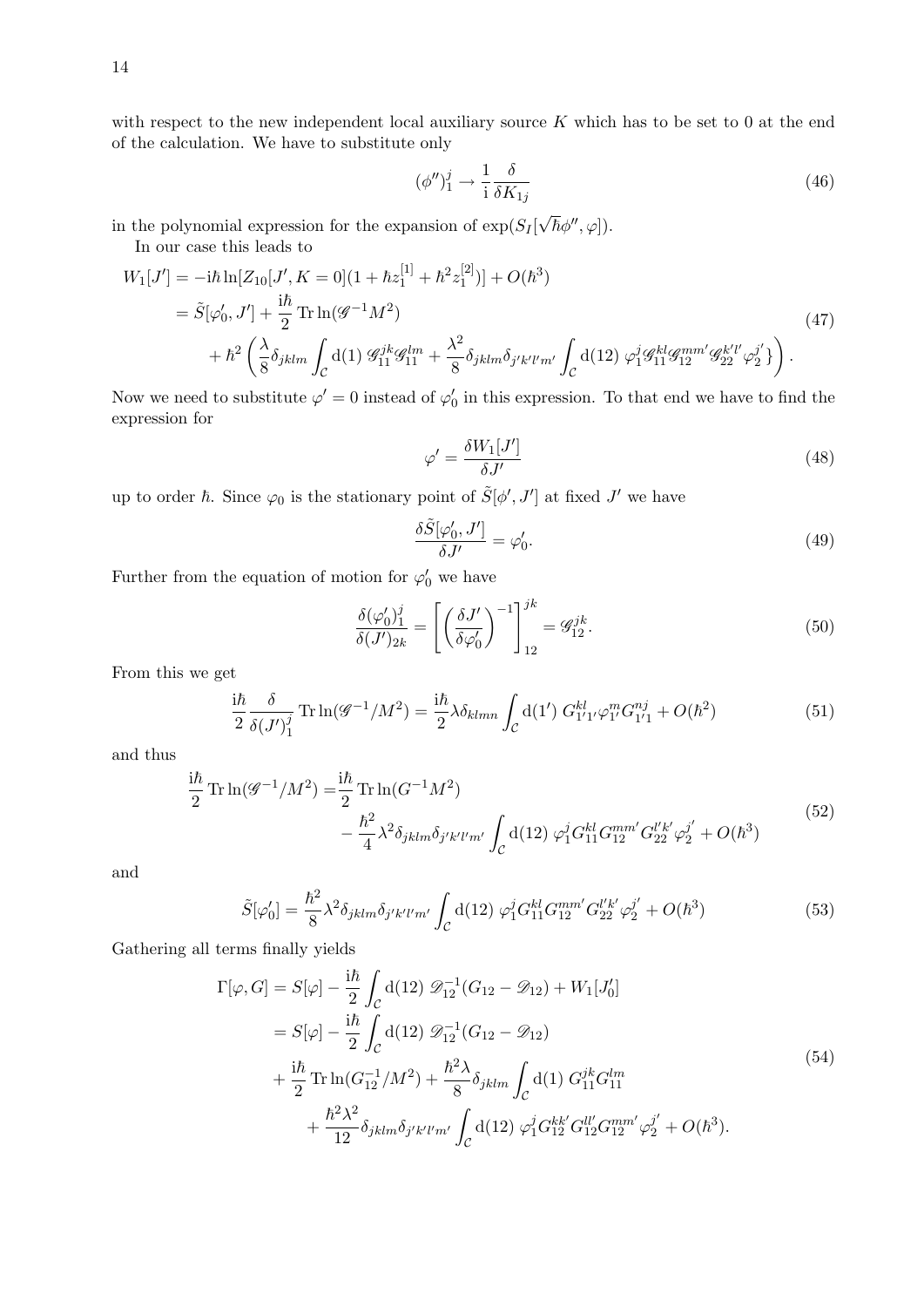This is indeed invariant under global  $O(N)$  operations if the mean fields  $\varphi$  and G are transformed as tensors of  $1<sup>st</sup>$  and  $2<sup>nd</sup>$  rank respectively.

### B. The  $\Phi$ -functional to order  $\lambda^2$

Now we like to give an example for the application of the diagram rules for the Φ-functional and the equations of motion for the self-consistent field and self-energy.

From [\(A10\)](#page-26-0) we see that the Φ-functional is given by diagrams which obey the Feynman rules with the point vertices of a field theory with an interaction Lagrangian given by  $S_I[\phi, \varphi]$ . The Lines, connecting these point vertices denote full propagators iG rather than perturbative propagators. As argued in the paragraph after equation [\(A17\)](#page-27-1) one has to keep only two-particle irreducible closed diagrams with at least two loops for iΦ.

For the O(N)-model this leads to the following diagram expression for  $i\Phi$  up to order  $\lambda^2$  in the coupling-constant expansion scheme

<span id="page-14-0"></span>
$$
i\Phi[\varphi,G] = \bigotimes + \mathbf{X} \bigotimes + \bigotimes.
$$
 (55)

The corresponding analytic expression reads

$$
\Phi[\varphi, G] = \frac{\hbar^2 \lambda}{8} \delta_{jklm} \int_{\mathcal{C}} d(1) G_{11}^{jk} G_{11}^{lm} \n+ \frac{\hbar^2 \lambda^2}{12} \delta_{jklm} \delta_{j'k'l'm'} \int_{\mathcal{C}} d(12) \varphi_1^j G_{12}^{kk'} G_{12}^{ll'} G_{12}^{mm'} \varphi_2^{j'} \n+ \frac{i\hbar^3 \lambda^2}{48} \delta_{jklm} \delta_{j'k'l'm'} \int_{\mathcal{C}} d(12) G_{12}^{jj'} G_{12}^{kk'} G_{12}^{ll'} G_{12}^{mm'} + O(\lambda^3).
$$
\n(56)

The equations of motion for the approximation are given by [\(A16-](#page-27-2)[A17\)](#page-27-1). For the mean field we find

$$
i(-\Box + \tilde{m}^2)\varphi_1^j - \frac{i\lambda}{6}\delta_{jklm}\varphi_1^k\varphi_1^l\varphi_1^m + \frac{\hbar\lambda}{2}\delta_{j'k'jm}\varphi_1^m G_{11}^{j'k'} + \frac{i\hbar^2\lambda^2}{6}\delta_{jklm}\delta_{j'k'l'm'}\int_{\mathcal{C}}d(2)\ G_{12}^{kk'}G_{12}^{ll'}G_{12}^{mm'}\varphi_2^{j'} \stackrel{!}{=} 0.
$$
\n(57)

In terms of diagrams this equation of motion reads

$$
-i(-\Box + \tilde{m}^2)\varphi_1 = \sum_{\mathbf{X}} \mathbf{X} + \sum_{\mathbf{I}} + \sum_{\mathbf{I}} \mathbf{X}.
$$
 (58)

The equation for the self-consistent self-energy follows from [\(4\)](#page-3-1)

$$
-i\Sigma_{1j,2k} = \frac{i\hbar\lambda}{2} \delta_{jklm} G_{11}^{lm} \delta_{12}^{(d)} + \frac{i\hbar\lambda^2}{2} \delta_{jpqr} \delta_{kp'q'r'} \varphi_1^p G_{12}^{rr'} G_{12}^{qq'} \varphi_2^{p'} - \frac{\hbar^2\lambda^2}{6} \delta_{jpqr} \delta_{kp'q'r'} G_{12}^{qp'} G_{12}^{qq'} G_{12}^{rr'} - \n\leftarrow\n\Phi + \n\sum_{i=1}^{N} \n\tag{59}
$$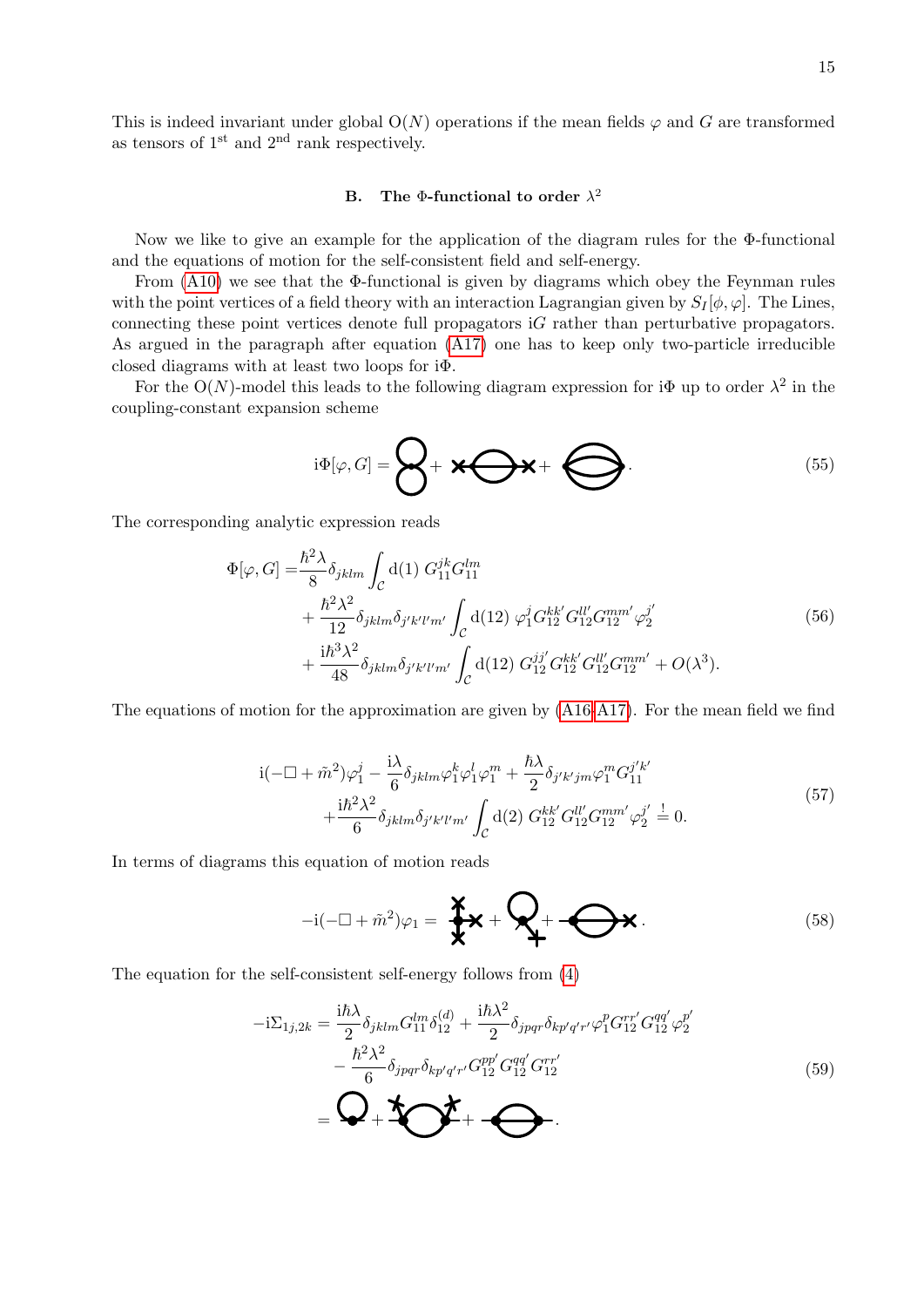16

According to [\(31](#page-8-1)[-34\)](#page-9-1) the diagrammatical elements for the calculation of the external self-energy are given by

$$
\frac{\partial \mathrm{i}\Phi[\varphi, G]}{\delta \varphi_1 \delta \varphi_2} = \bigodot , \qquad (60)
$$

$$
i\Gamma^{(3)} = \sum_{i=1}^{n} \frac{1}{i} \sum_{i=1}^{n} \frac{1}{i} \sum_{i=1}^{n} \frac{1}{i} \sum_{i=1}^{n} \frac{1}{i} \sum_{i=1}^{n} \frac{1}{i} \sum_{i=1}^{n} \frac{1}{i} \sum_{i=1}^{n} \frac{1}{i} \sum_{i=1}^{n} \frac{1}{i} \sum_{i=1}^{n} \frac{1}{i} \sum_{i=1}^{n} \frac{1}{i} \sum_{i=1}^{n} \frac{1}{i} \sum_{i=1}^{n} \frac{1}{i} \sum_{i=1}^{n} \frac{1}{i} \sum_{i=1}^{n} \frac{1}{i} \sum_{i=1}^{n} \frac{1}{i} \sum_{i=1}^{n} \frac{1}{i} \sum_{i=1}^{n} \frac{1}{i} \sum_{i=1}^{n} \frac{1}{i} \sum_{i=1}^{n} \frac{1}{i} \sum_{i=1}^{n} \frac{1}{i} \sum_{i=1}^{n} \frac{1}{i} \sum_{i=1}^{n} \frac{1}{i} \sum_{i=1}^{n} \frac{1}{i} \sum_{i=1}^{n} \frac{1}{i} \sum_{i=1}^{n} \frac{1}{i} \sum_{i=1}^{n} \frac{1}{i} \sum_{i=1}^{n} \frac{1}{i} \sum_{i=1}^{n} \frac{1}{i} \sum_{i=1}^{n} \frac{1}{i} \sum_{i=1}^{n} \frac{1}{i} \sum_{i=1}^{n} \frac{1}{i} \sum_{i=1}^{n} \frac{1}{i} \sum_{i=1}^{n} \frac{1}{i} \sum_{i=1}^{n} \frac{1}{i} \sum_{i=1}^{n} \frac{1}{i} \sum_{i=1}^{n} \frac{1}{i} \sum_{i=1}^{n} \frac{1}{i} \sum_{i=1}^{n} \frac{1}{i} \sum_{i=1}^{n} \frac{1}{i} \sum_{i=1}^{n} \frac{1}{i} \sum_{i=1}^{n} \frac{1}{i} \sum_{i=1}^{n} \frac{1}{i} \sum_{i=1}^{n} \frac{1}{i} \sum_{i=1}^{n} \frac{1}{i} \sum_{
$$

$$
i\Gamma^{(4)} = \bigtimes + \frac{1}{\sum + \frac{1}{2}} + \frac{1}{2} \tag{62}
$$

# <span id="page-15-2"></span>V. A SIMPLE EXAMPLE: THE HARTREE (PLUS EXCHANGE) APPROXIMATION

To illustrate the above formal considerations in this section we numerically solve the equations of motion for both the self-consistent and the symmetric effective self-energies for the approximation keeping only terms to linear order in the explicitely appearing coupling  $\lambda$  in all above equations. This defines the Hartree approximation including the corresponding bosonic exchange terms<sup>6</sup>. Especially  $\Phi$ , c.f. [\(56\)](#page-14-0), becomes

<span id="page-15-0"></span>
$$
\Phi[\varphi, G] = \frac{\lambda}{8} \delta_{jklm} \int_{\mathcal{C}} d(1) G_{11}^{jk} G_{11}^{lm}, \qquad (63)
$$

where we have set  $\hbar = 1$ .

### <span id="page-15-1"></span>A. The vacuum case

In the following we can restrict ourselves to time ordered functions, so that in this section all propagators stand for  $\{-\}$ -propagators and all vertices for  $\{-\}$ -vertices.

First we have to find and solve the self-consistent equations of motion [\(3\)](#page-3-0) for the approximation given by the  $\Phi$  functional [\(63\)](#page-15-0). For a given mean field  $\varphi_1^j$  we find:

$$
(\mathscr{D}^{-1})_{1j,2k} = \left[ (-\Box_1 + \tilde{m}^2) \delta_{jk} - \frac{\lambda}{2} (2\varphi_{1j}\varphi_{1k} + \vec{\varphi}_1^2 \delta_{jk}) \right] \delta^{(d)}(x_1 - x_2). \tag{64}
$$

Since the vacuum is homogeneous in space and time the mean field is constant and pointing in one arbitrarily chosen direction. Therefore it is convenient to express all vector and tensor quantities in terms of their components parallel and perpendicular to  $\vec{\varphi}$ . The perpendicular modes are those of the Goldstone bosons (e.g., the pions in the linear sigma model). The corresponding projectors are

$$
P_{\perp}^{jk} = \delta^{jk} - \frac{\varphi^j \varphi^k}{\vec{\varphi}^2},
$$
  
\n
$$
P_{\parallel}^{jk} = \frac{\varphi^j \varphi^k}{\vec{\varphi}^2}.
$$
\n(65)

 $6$  The latter are of next-to-leading order in the semi-classical  $1/N$  expansion.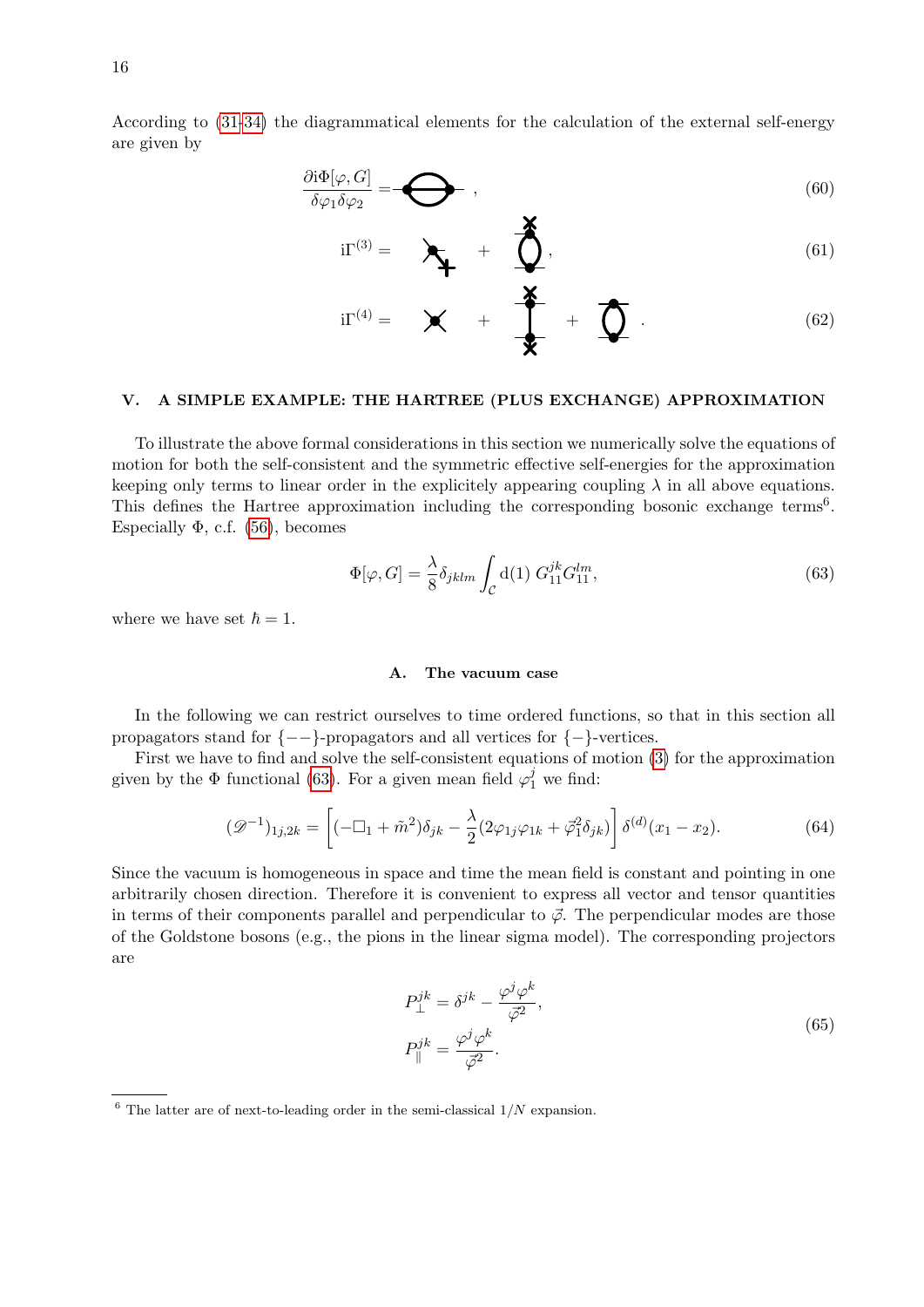<span id="page-16-0"></span>
$$
\Sigma_{\perp} = \frac{i\lambda}{2} \mu^{2\epsilon} \int \frac{d^d l}{(2\pi)^d} [(N+1)G_{\perp}(l) + G_{\parallel}(l)],
$$
  
\n
$$
\Sigma_{\parallel} = \frac{i\lambda}{2} \mu^{2\epsilon} \int \frac{d^d l}{(2\pi)^d} [(N-1)G_{\perp}(l) + 3G_{\parallel}(l)].
$$
\n(66)

Correspondingly the Dyson equations [\(17\)](#page-5-3) decouple with

<span id="page-16-1"></span>
$$
G_{\perp}(p) = \frac{1}{p^2 - M_{\perp}^2 + i\eta},
$$
  
\n
$$
G_{\parallel}(p) = \frac{1}{p^2 - M_{\parallel}^2 + i\eta}
$$
  
\nwith 
$$
M_{\perp}^2 = \frac{\lambda}{2}\vec{\varphi}^2 - \tilde{m}^2 + \Sigma_{\perp},
$$
  
\n
$$
M_{\parallel}^2 = \frac{3\lambda}{2}\vec{\varphi}^2 - \tilde{m}^2 + \Sigma_{\parallel}.
$$
  
\n(67)

With these definitions the equation of motion for the mean field reads

<span id="page-16-3"></span><span id="page-16-2"></span>
$$
\varphi_l(M_{\parallel}^2 - \lambda \vec{\varphi}^2) = 0,\tag{68}
$$

which shows that either the mean field or the bracket vanishes. In the first case, the symmetric Wigner-Weyl mode, in the second the Nambu-Goldstone mode is realized. In our case of negative  $-\tilde{m}^2$  the spontaneously broken phase is realized in the vacuum.

In the following we shall use the convention and renormalization prescription according to [\(40\)](#page-10-1). In this renormalization scheme the self-consistent gap equations [\(66](#page-16-0)[-67\)](#page-16-1) become

$$
M_{\perp}^{2} = \Theta_{\perp}(M_{\perp}, M_{\parallel}) := \frac{\lambda}{2} \vec{\varphi}^{2} - \tilde{m}^{2} + \frac{\lambda}{32\pi^{2}} \left[ (N+2)\tilde{\mu}^{2} - (N+1)M_{\perp}^{2} - M_{\parallel}^{2} \right. \\
\left. + M_{\perp}^{2}(N+1) \ln \left( \frac{M_{\perp}^{2}}{\tilde{\mu}^{2}} \right) + M_{\parallel}^{2} \ln \left( \frac{M_{\parallel}^{2}}{\tilde{\mu}^{2}} \right) \right]
$$
\n
$$
M_{\parallel}^{2} = \Theta_{\parallel}(M_{\perp}, M_{\parallel}) := \frac{3\lambda}{2} \vec{\varphi}^{2} - \tilde{m}^{2} + \frac{\lambda}{32\pi^{2}} \left[ (N+2)\tilde{\mu}^{2} - (N-1)M_{\perp}^{2} - 3M_{\parallel}^{2} + M_{\perp}^{2}(N-1) \ln \left( \frac{M_{\perp}^{2}}{\tilde{\mu}^{2}} \right) + 3M_{\parallel}^{2} \ln \left( \frac{M_{\parallel}^{2}}{\tilde{\mu}^{2}} \right) \right]
$$
\n(69)

The equations show clearly that the physical results are independent of the choice of the mass renormalization scale  $\tilde{\mu}$  since a different choice of  $\tilde{\mu}$  can be compensated by a (finite) renormalization of the coupling  $\lambda$  and the mass parameter  $\tilde{m}$ . For more general Φ-derivable approximations, which contain real two-point contributions to the self-energy, also a wave function renormalization is needed (see [\[6\]](#page-31-2)). The introduction of the mass renormalization scale  $\tilde{\mu}$  is necessary only because we need a "mass independent renormalization scheme" [\[19,](#page-31-15) [20\]](#page-31-16) which uses the fact that a theory with symmetries can be renormalized with counter terms of its symmetric realization in the Wigner-Weyl mode also for the spontaneously broken Nambu-Goldstone phase. In addition mass independent renormalization schemes have the advantage to avoid "renormalization induced" infrared divergences which would appear with the massless modes within an on-shell renormalization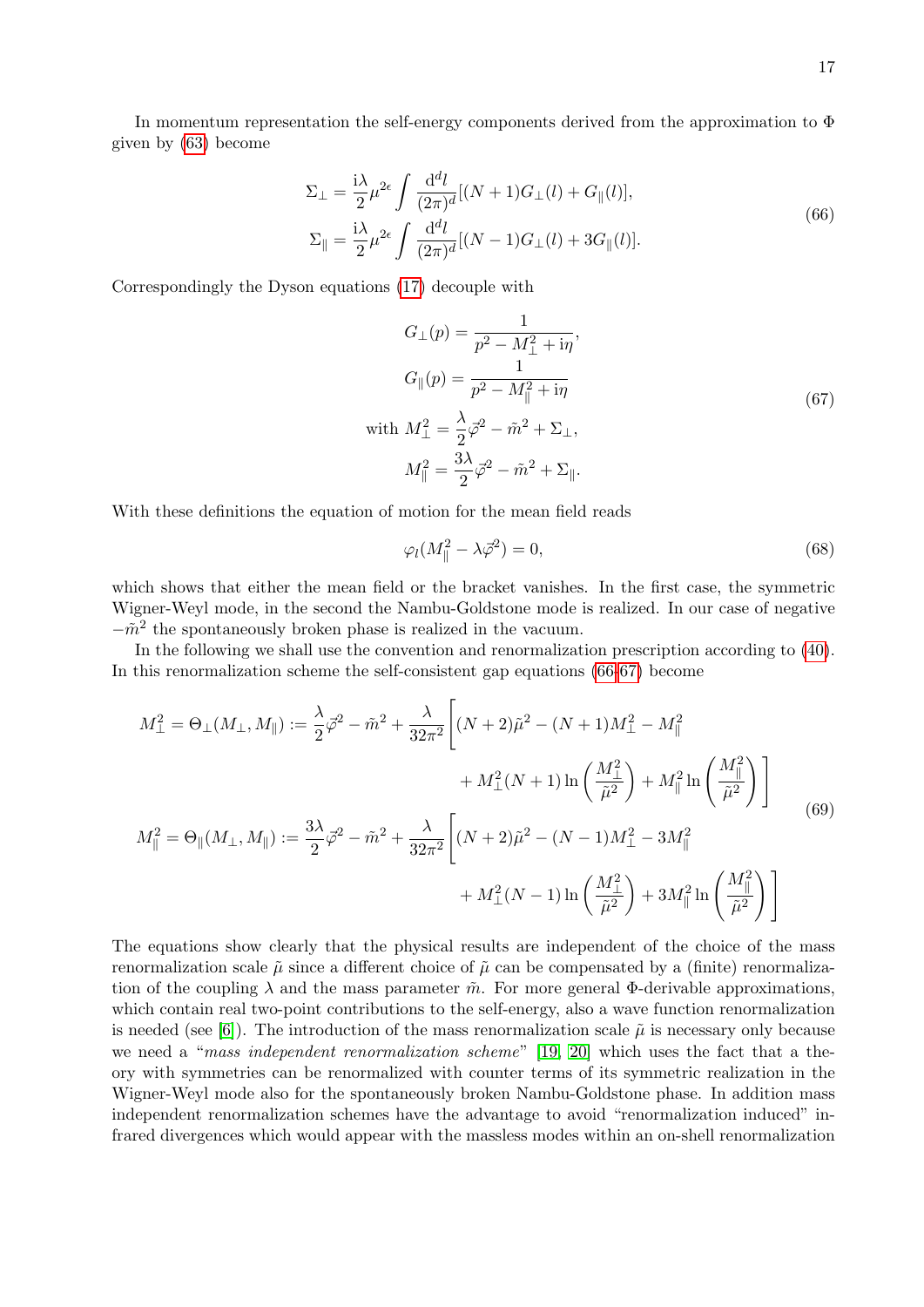scheme. It is also clear that for special choices of  $\tilde{\mu}$  our class of renormalization schemes contains the minimal subtraction scheme (MS) and the modified minimal subtraction scheme  $(\overline{\text{MS}})$ .

From [\(69\)](#page-16-2) it becomes immediately clear that by the self-consistent Φ-derivable approximation the symmetry is explicitly broken in the Nambu-Goldstone mode of the theory, i.e., for  $m^2 =$  $-\tilde{m}^2 < 0$  which provides  $\varphi^2 > 0$ : The transverse modes should be massless according to Goldstone's theorem which does not hold true according to [\(69\)](#page-16-2).

As we have seen in section [III](#page-5-0) we can define an approximation to the self-energy respecting the underlying symmetry by [\(25\)](#page-7-0). For that purpose we need to solve the equation of motion [\(30\)](#page-8-0). From [\(31\)](#page-8-1) we obtain the kernels, here given in the momentum representation

<span id="page-17-0"></span>
$$
\Gamma_{jk;l,m}^{(4)} = -\frac{\lambda}{2} (\delta_{jk}\delta_{lm} + \delta_{jl}\delta_{km} + \delta_{jm}\delta_{kl}) := -\frac{\lambda}{2} \delta_{jklm},
$$
  
\n
$$
\Gamma_{jk;l}^{(3)} = -\lambda (\varphi_k \delta_{jl} + \varphi_j \delta_{kl} + \varphi_l \delta_{jk}) = -\lambda \delta_{jklm} \varphi_m.
$$
\n(70)

Since due to translation invariance  $\varphi$  is independent of the four-momentum both  $\Gamma^{(4)}$  and  $\Gamma^{(3)}$  are constant and effectively only one-point functions. From this it is clear that  $\Lambda^{(3)}$  is effectively only a two-point function and thus depends only on the momentum attached to its third argument. This becomes also immediately clear from the diagrams [\(32\)](#page-8-2) and [\(34\)](#page-9-1). In our special case the kernels  $\Gamma^{(3)}$  and  $\Gamma^{(4)}$  are point vertices

$$
i\Gamma^{(3)} = \sum_{i} \text{ and } i\Gamma^{(4)} = \sum_{i} \tag{71}
$$

and thus from the iterative solution of the equation of motion [\(30\)](#page-8-0) and [\(33\)](#page-9-2) for  $\Lambda^{(3)}$  we conclude that the external self-energy associated with the Hartree approximation is given by the RPA bubble resummation

<span id="page-17-2"></span><span id="page-17-1"></span>
$$
-i\Sigma_{\text{ext}} = \frac{Q}{\sqrt{2}} + \frac{1}{2} \frac{1}{\sqrt{2}} + \frac{1}{2} \frac{1}{\sqrt{2}} + \cdots
$$
 (72)

To find the analytic expressions for this diagrammatic equation we specialize [\(30\)](#page-8-0) with the kernels [\(70\)](#page-17-0). This leads to the equation

$$
\Lambda_{jkl}^{(3)}(k) = -\lambda \delta_{jklm} \varphi^m + \frac{\mathrm{i}\lambda}{2} \delta_{jkl'm'} \Lambda_{l''m'',l}^{(3)}(k) \int \frac{\mathrm{d}^d l}{(2\pi)^d} G^{l'l''}(l) G^{m'm''}(l-k). \tag{73}
$$

According to [\(40\)](#page-10-1) for renormalization we have to subtract the expression where in [\(73\)](#page-17-1) both propagators are set to free propagators with the mass parameter set to the mass renormalization scale  $\tilde{\mu}$  and  $k = 0$ .

From the symmetry properties of  $\Lambda^{(3)}$  it follows that it must be of the form

$$
\Lambda_{jk;l}^{(3)}(k) = \varphi^l \left( \Lambda_1^{(3)}(k) P_{\perp}^{jk} + \Lambda_2^{(3)}(k) P_{\parallel}^{jk} \right) + \Lambda_3^{(3)}(k) \left( \varphi^j P_{\perp}^{kl} + \varphi^k P_{\perp}^{jl} \right) + \Lambda_4^{(3)}(k) \left( \varphi^j P_{\parallel}^{kl} + \varphi^k P_{\parallel}^{jl} \right).
$$
\n(74)

Indeed after some algebraic manipulations with the propagators [\(67\)](#page-16-1) we obtain the algebraic linear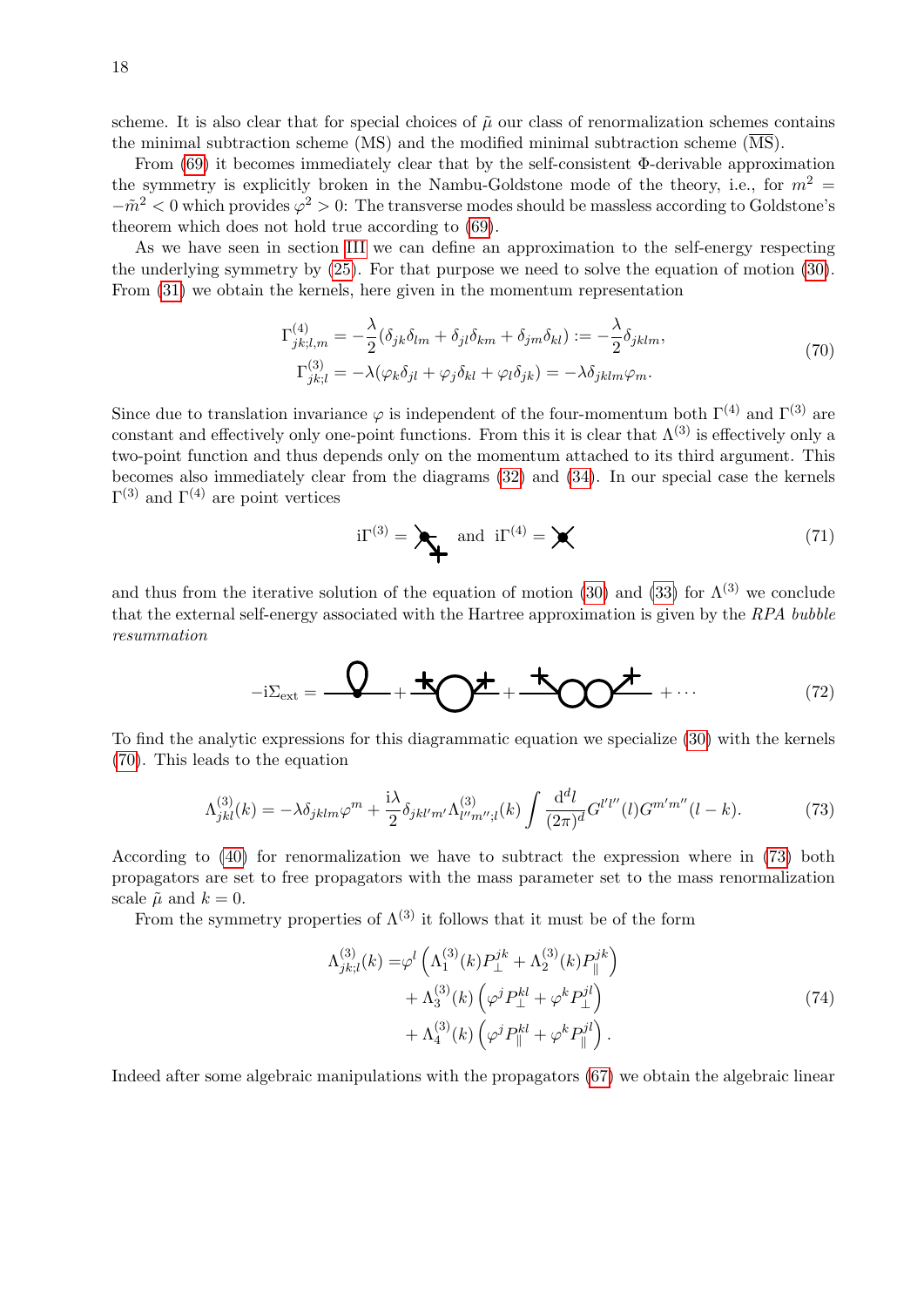equations of motion for the four independent components of  $\Lambda^3$  as

<span id="page-18-1"></span>
$$
\Lambda_1^{(3)}(k) = -\lambda + \frac{\lambda}{2} \left[ (N+1)L_{\perp,\perp}(k)\Lambda_1^{(3)}(k) + (\Lambda_2^{(3)}(k) + 2\Lambda_4^{(3)}(k))L_{\parallel,\parallel}(k) \right],
$$
  
\n
$$
\Lambda_2^{(3)}(k) = -\lambda + \frac{\lambda}{2} \left[ (N-1)L_{\perp,\perp}(k)\Lambda_1^{(3)}(k) + (3\Lambda_2^{(3)}(k) + 2\Lambda_4^{(3)}(k))L_{\parallel,\parallel}(k) \right],
$$
  
\n
$$
\Lambda_3^{(3)}(k) = -\lambda + \lambda L_{\parallel,\perp}(k)\Lambda_3^{(3)}(k),
$$
  
\n
$$
\Lambda_4^{(4)}(k) = -\lambda + \lambda L_{\parallel,\parallel}(k)\Lambda_4^{(3)}(k).
$$
\n(75)

Here we used the abbreviation

<span id="page-18-2"></span>
$$
L_{\alpha,\beta}(k) = L_{\beta,\alpha}(k) = \mathbf{i} \int \frac{\mathrm{d}^4 l}{(2\pi)^4} \left\{ G_{\alpha}(l) G_{\beta}(l-k) - [D(l)]^2 \right\}
$$
  
with  $\alpha, \beta \in \{\perp, \parallel\}$  and  $D(l) = \frac{1}{l^2 - \tilde{\mu}^2 + i\eta}$ . (76)

According to [\(33\)](#page-9-2) and [\(73\)](#page-17-1) the external self-energy is given by

$$
\begin{split} (\Sigma_{\text{ext}})_{jk}(p) &= \Sigma_{jk}(p) - \varphi^l(\Lambda_{lj;k}^{(3)}(p) - \Gamma_{ljk}^{(3)}) \\ &= \Sigma_{jk} - \bar{\varphi}^2 \{ [3\lambda + \Lambda_2^{(3)}(p) + 2\Lambda_4^{(3)}(p)] P_{\parallel jk} + [\lambda + \Lambda_3^{(3)}(p)] P_{\perp jk} \}. \end{split} \tag{77}
$$

In order to prove Goldstone's theorem we have to set  $p = 0$  and use the equations of motion [\(68\)](#page-16-3) and [\(69\)](#page-16-2). The crucial property is

$$
M_{\perp}^2 = \Sigma_{\perp} - \Sigma_{\parallel} = -\lambda [\Theta_1(M_{\parallel}^2) - \Theta_1(M_{\perp}^2) - (M_{\parallel}^2 - M_{\perp}^2)\Theta_2(\tilde{\mu}^2)],\tag{78}
$$

where the functions  $\Theta_1$  and  $\Theta_2$  are given in appendix [C](#page-29-1) cf. [\(C1\)](#page-29-2) and [\(C2\)](#page-30-3). Using [\(C5\)](#page-30-4) together with

<span id="page-18-0"></span>
$$
M_{\text{ext}\perp}^2 = \frac{\lambda}{2}\vec{\varphi}^2 - \tilde{m}^2 + \Sigma_{\text{ext}\perp}(0) \tag{79}
$$

and [\(77\)](#page-18-0) we find indeed  $M_{\text{ext}\perp}^2 = 0$  as it should be according to Goldstone's theorem: The  $(N-1)$ degrees of freedom perpendicular to the mean field are the Goldstone modes corresponding to the spontaneous breaking of the  $O(N)$  to the  $O(N-1)$  symmetry group of the mean field.

Finally we remark that the Hartree self-energy for the case of the Wigner-Weyl phase of the theory, where  $\vec{\varphi} = 0$ , is identical with the external self-energy and thus fulfills also the WTI for the self-energy, which indeed in this case is trivially fulfilled.

In Fig. [1](#page-19-0) we plot an example for the above considerations: We roughly fit the parameters of the self-consistent self-energy such that the properties for pions are satisfied, namely  $M_{\perp} = 140 \text{MeV}$ and  $M_{\parallel} = 600 \text{MeV}, \ \varphi = f_{\pi} = 93 \text{MeV}, \ \text{and} \ n = 4.$  The equations of motion [\(69\)](#page-16-2) were solved for  $\tilde{m}^2$  and  $\tilde{\mu}^2$ . The renormalization conditions [\(40\)](#page-10-1) were used. The plot of the pion mass clearly shows that Goldstone's theorem is recovered, since  $(M_1^{\text{(ext)}})$  $(\xi^{(ext)})^2(s=0) = 0$  although the internal Green's functions do not fulfill the Ward identities. This violation of the symmetry properties by the self-consistent self-energies is clearly seen in the spectral function for the " $\sigma$ -meson", since its the sen-consistent sen-energies is clearly seen in the spectral function for the  $\sigma$ -meson, since its threshold is at  $\sqrt{s} = 0 = 2M_{\perp} = 280$ MeV and not at  $\sqrt{s} = 0$  as it should be for massless pions in the chiral limit.

Like the here constructed *external* self-energy where due to the finite mean field  $\varphi$  the RPAbubbles contributed to the self-energy expectation value  $\varphi(x)\varphi(y)\langle\phi^2(x)\phi^2(y)\rangle$  also other symmetry preserving two-point functions are given by the very same RPA terms, and thus result from the linear response of the system due to fluctuations around the Hartree solution. A prominent example is the correlator  $\langle j^{\mu}(x) j^{\nu}(y) \rangle$  of the Noether current [\(11\)](#page-4-5), which then is conserved.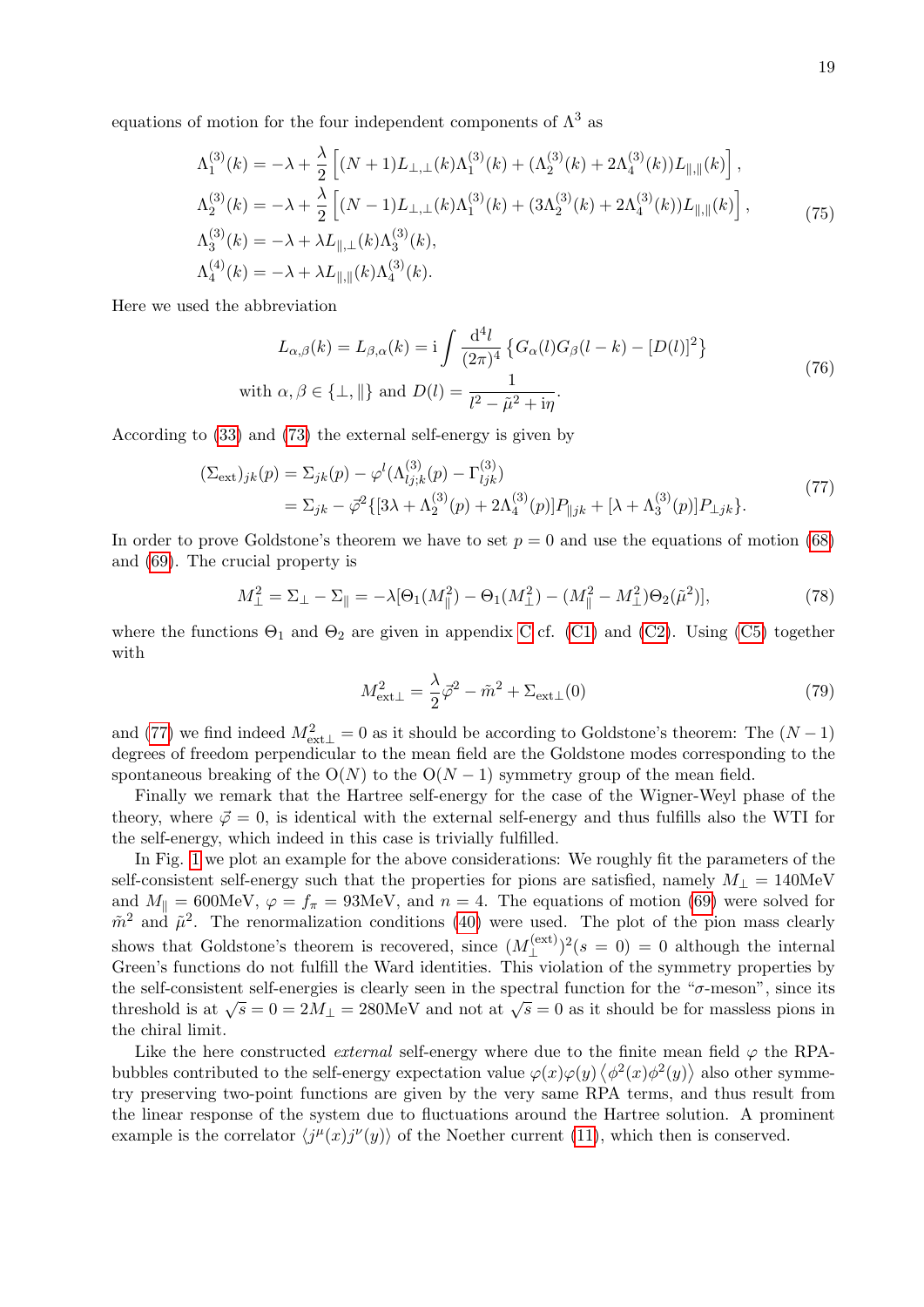

<span id="page-19-0"></span>FIG. 1: The " $\sigma$ " spectral function (left) and the external effective mass of the "pions" (right).

#### B. The finite temperature case

Since the counter terms at finite temperature are the same as for the vacuum case we can immediately write down the renormalized equations of motion where we make use of the vacuum functions defined in  $(69)$  and the explicitly T-dependent finite part of the tadpole diagram:

$$
\Theta^{(T)}(M) = \frac{i\lambda}{2} \int \frac{\mathrm{d}^4 l}{(2\pi)^4} 2\pi n_T(l_0) \delta(l^2 - M^2) = \frac{i\lambda}{4\pi^2} \int_M^\infty \mathrm{d}\omega \sqrt{\omega^2 - M^2} n_T(\omega),\tag{80}
$$

with the Bose-Einstein distribution function  $n_T$ .

From the fact that the self-consistent  $\{--\}$ -propagator reads

$$
G^{--}(p, M) = \frac{1}{p^2 - M^2 + i\eta} - 2\pi i n(p_0)\delta_\eta(p^2 - M^2),
$$
  

$$
\delta_\eta(x) = \frac{1}{2\pi i} \operatorname{Im} \left( \frac{1}{x - i\eta} - \frac{1}{x + i\eta} \right)
$$
 (81)

and that for our tadpole integral we are allowed take the limit  $\eta \to +0$  in the explicitly temperature dependent part we find the renormalized gap equation at finite temperature

<span id="page-19-1"></span>
$$
0 = \varphi(M_{\parallel}^{2} - \lambda \varphi^{2}),
$$
  
\n
$$
M_{\perp}^{2} = \Theta_{\perp}(M_{\perp}, M_{\parallel}) + (N + 1)\Theta^{(T)}(M_{\perp}) + \Theta^{(T)}(M_{\parallel}),
$$
  
\n
$$
M_{\parallel}^{2} = \Theta_{\parallel}(M_{\perp}, M_{\parallel}) + (N - 1)\Theta^{(T)}(M_{\perp}) + 3\Theta^{(T)}(M_{\parallel}),
$$
\n(82)

where  $\Theta_{\perp}$  and  $\Theta_{\parallel}$  are defined by  $(69)^7$ . The solutions of these gap-equations are shown in Fig. [2](#page-20-0) which shows clearly a first order phase transition behavior. There exist two "critical temperatures": For  $0 < T < T_{c1}$  there exists only one solution with  $\varphi \neq 0$ , for  $T_{c1} < T < T_{c2}$  two solutions with  $\varphi \neq 0$  and the symmetric solution with  $\varphi = 0$  while for  $T > T_{c2}$  the only solution is symmetric. Also

<sup>&</sup>lt;sup>7</sup> Note that although the self-consistent masses  $M_{\perp}$  and  $M_{\parallel}$  are temperature dependent the counter terms used to render  $\Theta_{\perp}$  and  $\Theta_{\parallel}$  finite are temperature-independent since the counter terms  $\propto \Sigma_{\perp}$  and  $\Sigma_{\parallel}$  are due to the subtraction of hidden vacuum-divergences of the four-point function as explained in detail in [I].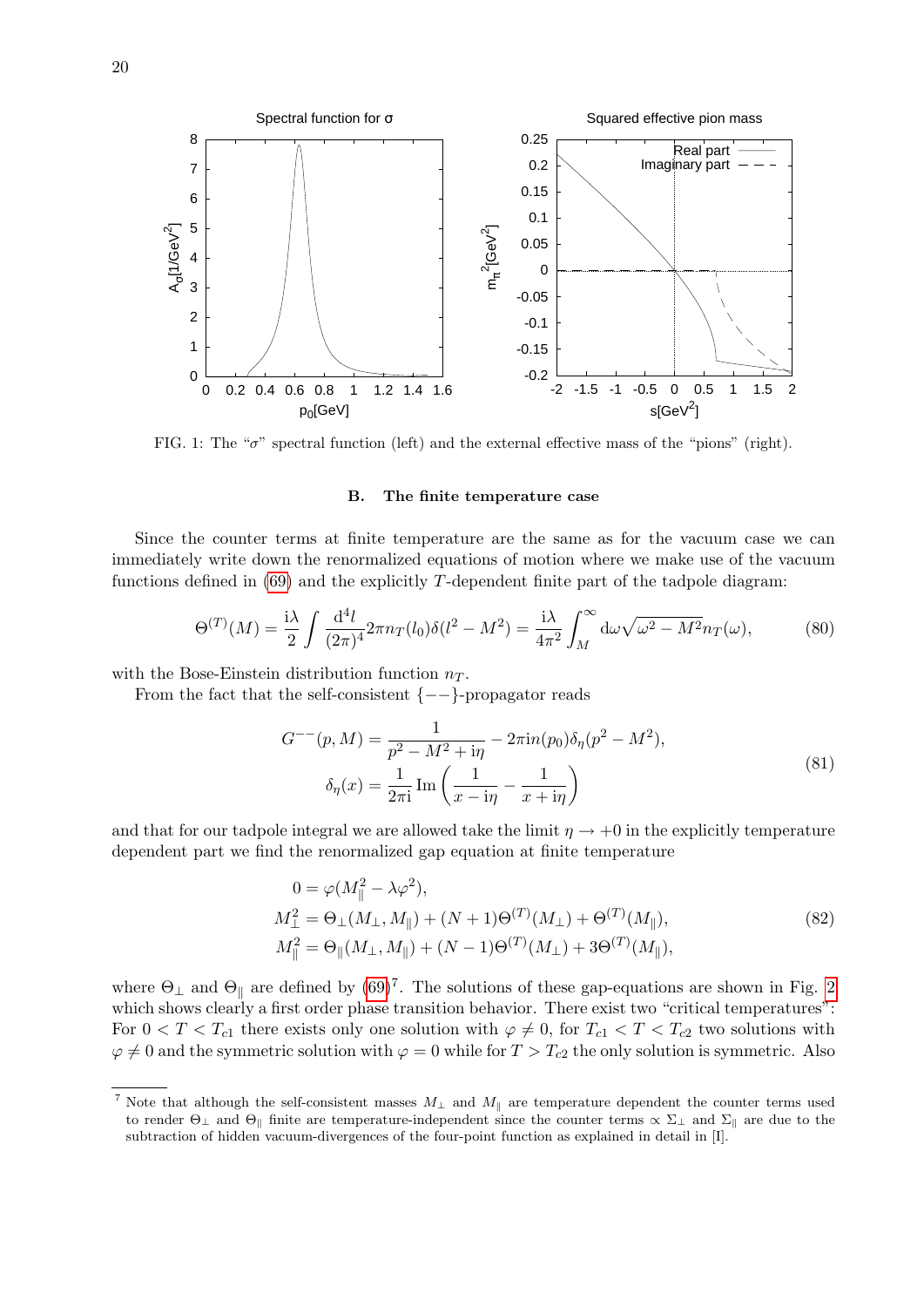

<span id="page-20-0"></span>FIG. 2: The solutions for the gap equations [\(82\)](#page-19-1).

the equations of motion for the external self-energy [\(77\)](#page-18-0) remain formally the same but has to be read within the real-time  $\{-+\}$ -matrix formalism. As cited in [I] appendix A the analytic properties of two-point functions lead to the conclusion that the retarded (and also the advanced) propagators and self-energies decouple from the other degrees of freedom, so that the simple algebraic properties are valid for them as in the vacuum. We make use of the property

$$
F^{R}(p) = \text{Re}\, F^{--(p)} + \text{i}\, \tanh\left(\frac{p_0 \beta}{2}\right) \text{Im}\, F^{--(p)},\tag{83}
$$

which holds true for any amputated two-point function.

In our special case we can take advantage of these analytic properties also for the functions  $\Lambda^{(4)}$ , since effectively these are two-point functions as well. Thus we can use the vacuum equations [\(75\)](#page-18-1) for the retarded functions without changes. Furthermore it is clear that these functions do not contain any renormalization parts except the already removed pure vacuum divergences.

Since the effective mass at  $p = 0$  is identical with the second derivative of the effective potential, defined by

$$
V_{\text{eff}}[\varphi]\delta^{(4)}(p) = -\tilde{\Gamma}[\varphi]|_{\varphi=\text{const.}}\tag{84}
$$

its value should be  $\geq 0$  for a stable solution, i.e., for a minimum of the effective potential rather than a maximum which provides an unstable "tachyonic" solution. The explicit calculation shows that the solution, denoted by "broken phase 2" in Fig. [2](#page-20-0) are unstable. This shows that we find a phase transition of first order, i.e., a discontinuity in the order parameter  $\varphi^2 = M_{\parallel}^2/\lambda$  (see Fig. 1).

The effective masses for the stable spontaneously broken phase together with the spectral function for the  $\sigma$ -meson are depicted in Fig. [3.](#page-21-0)

The calculation clearly shows the symmetry violations of the underlying self-consistent Dyson approximation: Although the WTIs and Goldstone's theorem are fulfilled for the external propagator remnants of their violation by the internal propagators are present: The low-energy threshold behavior of the " $\sigma$ -meson" is not correct since the "pion" mass within the internal propagator does not vanish. Also the phase transition comes out to be of first instead of second order as it should be.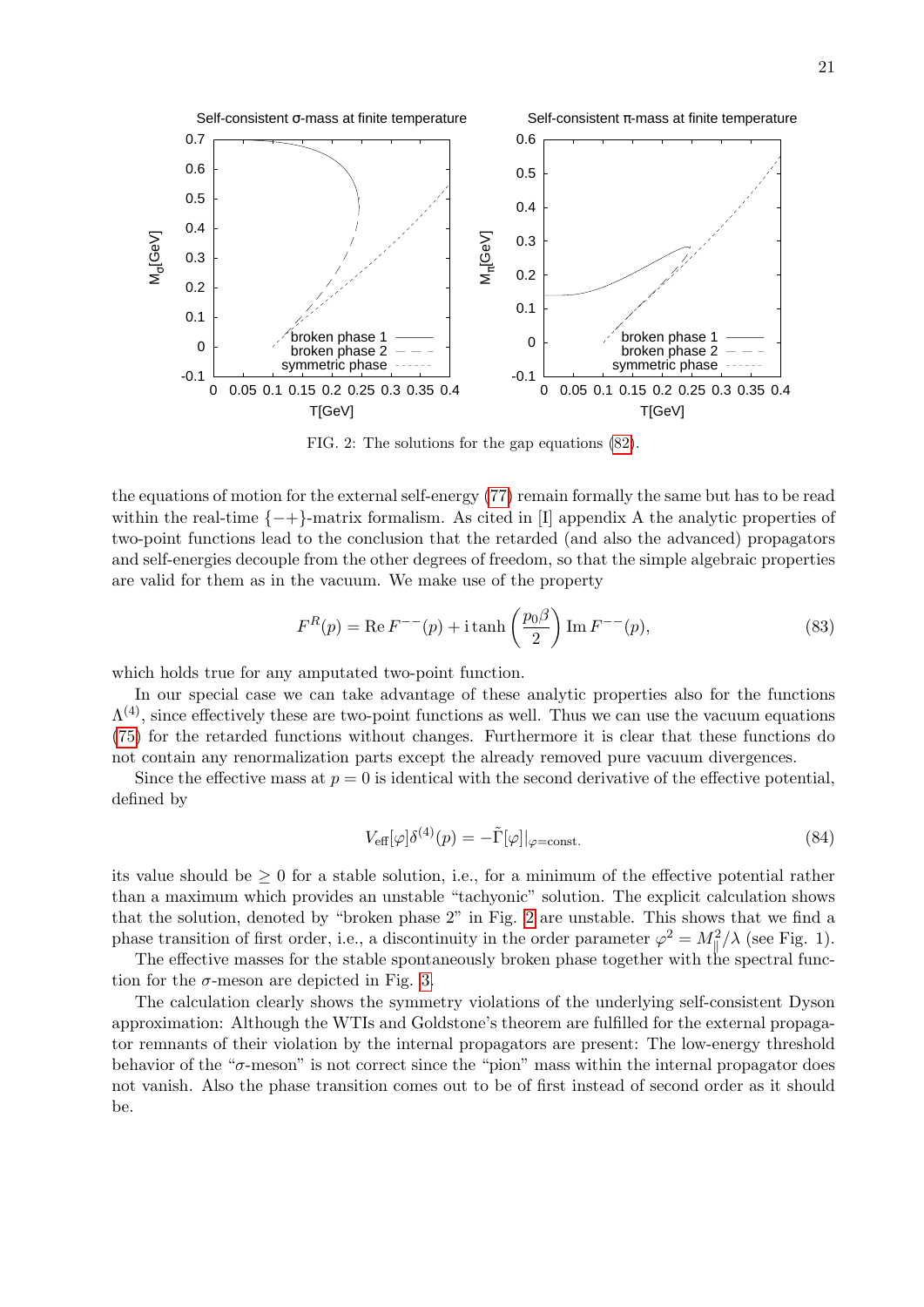

<span id="page-21-0"></span>FIG. 3: The effective external masses at a temperature of  $150$ MeV. The effective external  $\pi$ -mass indeed vanishes at  $p_0 = \vec{p} = 0$  as predicted from Goldstone's theorem. The spectral function of the  $\sigma$ -meson shows that at high temperatures its strength becomes more peaked and the maximum shifted to lower momenta than at  $T = 0$ .

### <span id="page-21-1"></span>C. Leading order large-N

In the context of symmetries the large  $N$  expansion scheme is of particular importance. Here  $N$ denotes the number of fields, e.g., in  $SU(N)$  or  $O(N)$  theories. The counting depends on the type of theory and is defined such that the classical action scales like  $N$ , c.f. [\[14,](#page-31-10) [21\]](#page-31-17). As unrestricted loops scale like N this implies that coupling and mean fields scale like

unrestricted loops 
$$
\propto N
$$
,  $\lambda \propto \frac{1}{N}$ ,  $\vec{\varphi} \propto \sqrt{N}$  (85)

for the here considered  $O(N)$  model in the Nambu-Goldstone phase. As the WTIs concern the selfenergies in the first place we shall first dicuss the  $1/N$  expansion at this level before we comment on it in the context of the 2PI-functional formalism.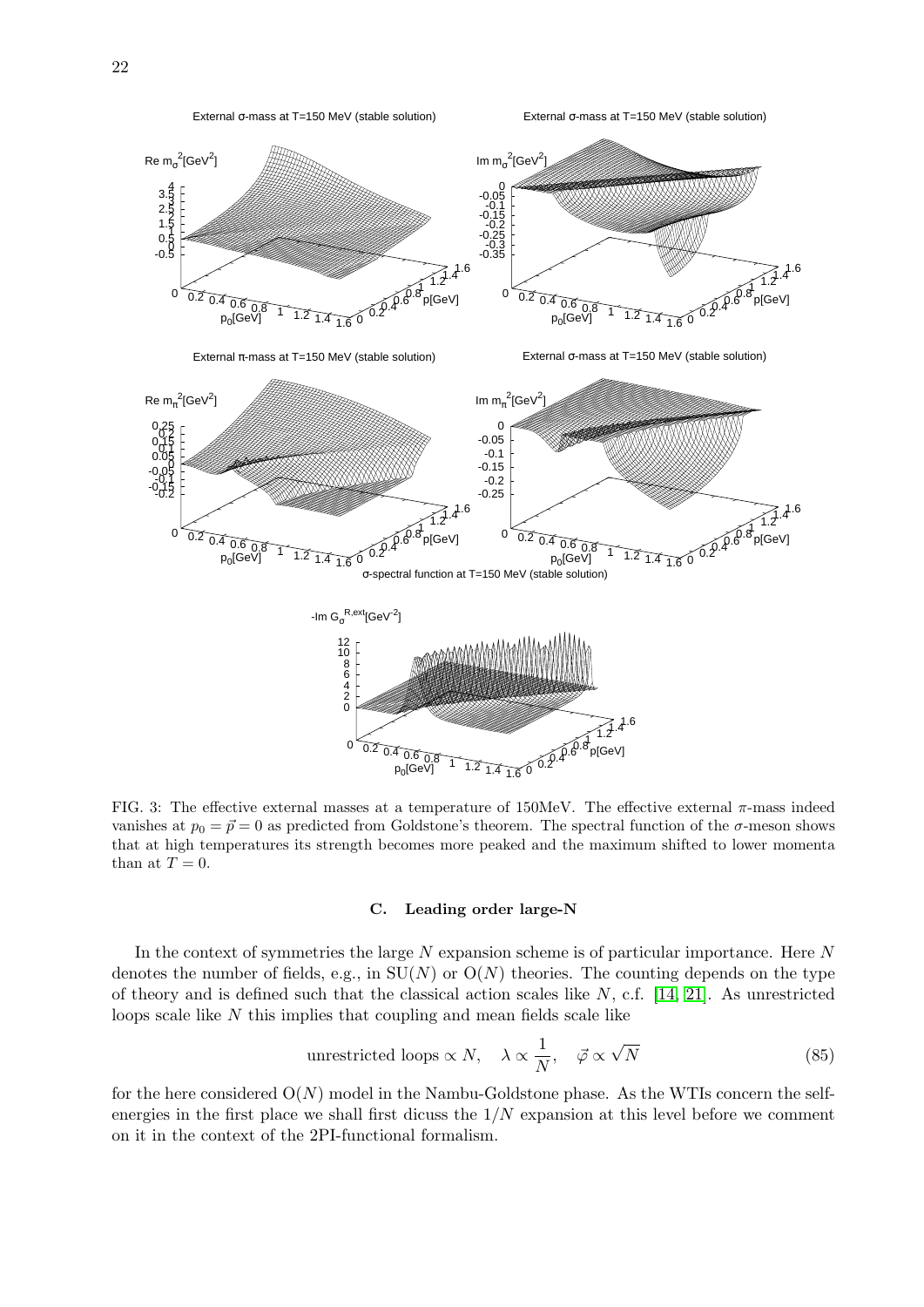#### <span id="page-22-2"></span><span id="page-22-0"></span> $1/N$ -expansion of the self-energy

The  $1/N$  counting scheme has the remarkable feature that the leading order (LO) leads to zero order terms, i.e.,  $\propto (1/N)^0$ , in the self-energies. This implies that iterative self-energy insertions of zero order contribute in LO which amends the entire LO self-energy self-consistently to be constructed within a corresponding Dyson resummation. Thus the resulting LO-propagator is created fully self-consistently and at the same time accounts for all terms at LO. The latter fact guarantees that for the LO self-energies the symmetries, i.e., the corresponding WTIs, are fulfilled.

Since the above derived Hartree  $+$  RPA (external) self-energy, given by Eqs. [\(66\)](#page-16-0) to [\(77\)](#page-18-0) indeed includes all zero order terms in  $1/N$ -expansion, the leading order can simply by obtained by retaining the according large N limit terms

$$
-i\Sigma^{LO} = \left\{ \begin{array}{c} \mathbf{Q} + \mathbf{A} \mathbf{Q} + \mathbf{A} \mathbf{Q} \mathbf{Q} + \cdots \end{array} \right\}^{LO} \tag{86}
$$

Naturally this leads to counting factors different from those in the RPA result [\(72\)](#page-17-2) as different contractions of the  $(\vec{\varphi}\vec{\varphi})^2$  interaction term lead to different 1/N-orders (see, e.g., [\[14\]](#page-31-10)). The counting further implies that (a) solely loops in the Nambu-Goldstone modes survive and (b) therefore the bubble sum only contributes to the  $\sigma$ -meson self-energy  $\Sigma_{\parallel}$ . The explicit result is

<span id="page-22-1"></span>
$$
\Sigma_{\perp}^{\text{LO}} = \frac{iN\lambda\mu^{2\epsilon}}{2} \int \frac{\mathrm{d}^d l}{(2\pi)^d} G_{\perp}^{\text{LO}}(l), \quad \text{ with } (M_{\perp}^{\text{LO}})^2 \varphi = 0,
$$
\n
$$
\Sigma_{\parallel}^{\text{LO}} = \Sigma_{\perp}^{\text{LO}} + \frac{\varphi^2 \lambda^2 N L_{\perp,\perp}^{\text{LO}}}{1 - \lambda N L_{\perp,\perp}^{\text{LO}}}.
$$
\n(87)

Here  $L_{\perp,\perp}^{LO}$  denotes the pion bubble loop, c.f. [\(76\)](#page-18-2). The result clearly shows that for the broken phase  $\varphi_l \neq 0$  the "pion"-mass vanishes for the zero-order propagator. The renormalization of Eq. [\(87\)](#page-22-1) is done in the same way as described above for the Hartree case and of course also the renormalized "pion"-mass vanishes for both, the vacuum and the finite-temperature case. The WTI for the self-energy [\(87\)](#page-22-1) are fulfilled by construction, if all terms of a given order are included, and thus both the  $O(N)$ -Noether current [\(11\)](#page-4-5) is conserved and the Goldstone theorem is fulfilled. For the zero-order result [\(87\)](#page-22-1) all this can be proven by mere inspection.

Please note that although the LO result [\(87\)](#page-22-1) can be generated from a self-consistent Dyson resummation scheme, it is *not*  $\Phi$ -*derivable*, since the pion self energy pieces corresponding to the bubble series are of subleading order! Higher order approximations can even not be expressed in terms of a self-consistent scheme, since from the Dyson series the corresponding propagator contains all orders, while the terms contributing to the self energy are of limited order!

#### $1/N$ -expansion of the 2PI generating functional

In recent times the  $1/N$ -expansion scheme also has been used to organize truncation schemes for the here considered 2PI generating functional. Thereby the counting results from the scaling rules [\(85\)](#page-21-1), however excluding the internal structure of the self-consistent propagators from the counting in the diagrams of  $\Phi$  [\(1\)](#page-2-1), c.f. refs. [\[14,](#page-31-10) [21\]](#page-31-17). This procedure leads to a 2PI generating function which is symmetric, a premise for the entire discussion in the papers.

In leading order  $1/N$  one recovers the diagrams for the Hartree approximation [\(64\)](#page-15-1) sect. [V](#page-15-2) and the corresponding Dyson resummation result, however with the counting factor arising from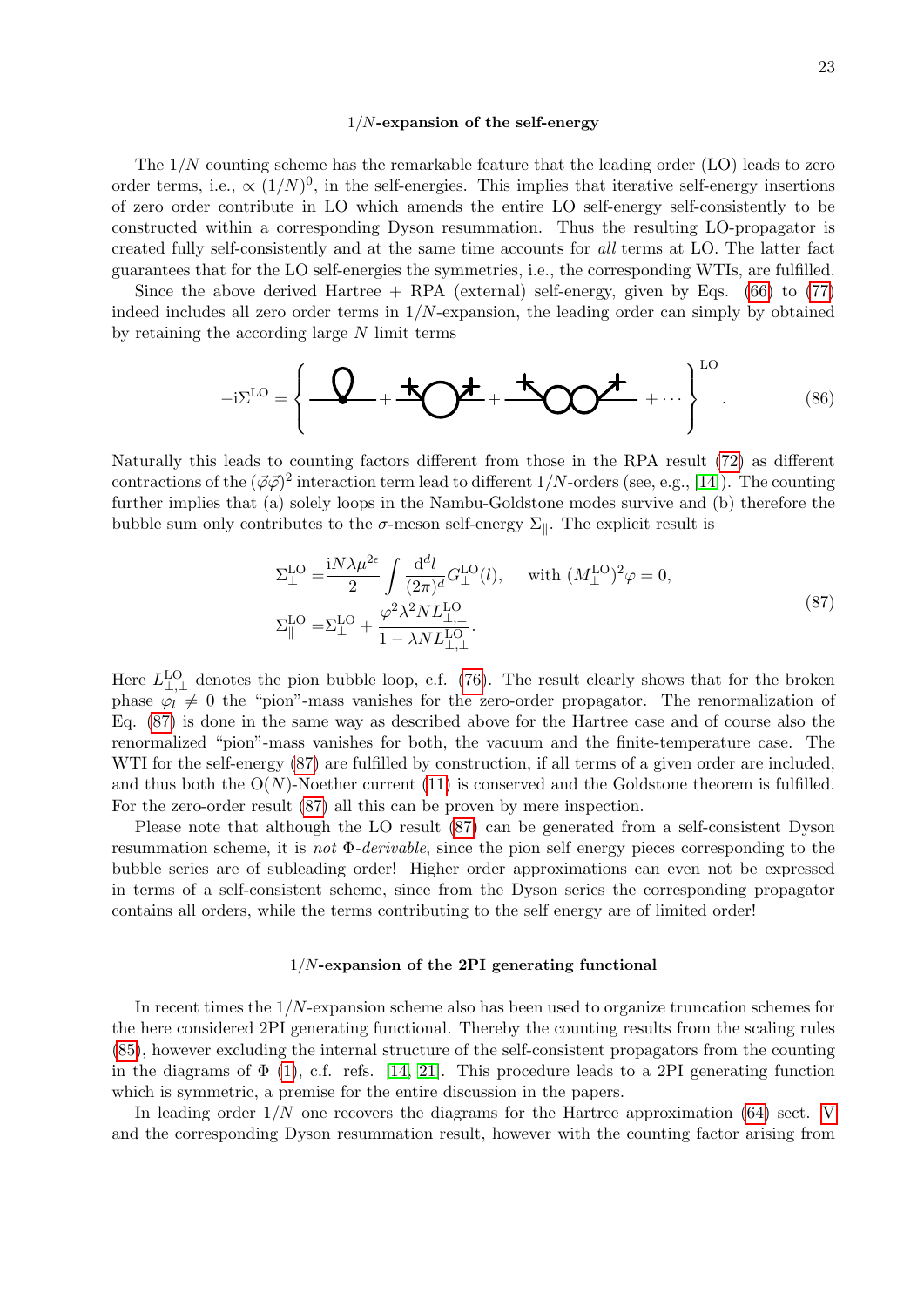LO in  $1/N$ . The internal self-energy resulting from the corresponding Dyson resummation is given by the above result [\(86\)](#page-22-2), [\(87\)](#page-22-1), however with the essential difference that the bubble contributions are dropped. The reason is that the corresponding 2PI diagrams, c.f. Fig. 5 in ref. [\[14\]](#page-31-10), are of subleading order. Nevertheless the pion mass is still zero, since it is not affected from this difference, while the sigma-meson self-energy is lacking the corresponding decay cuts and the WTIs at the correlator level are indeed violated. The external self-energy then exactly recovers the missing diagrams leading back to the result  $(87)$ . In fact for the 2PI-1/N-expansion the Goldstone theorem can only be assured for the so called mass-matrix which is identical to the here considered external self-energy. A noteworthy side feature, though, is that the LO approximation gives the correct 2nd-order phase transition. For details see [\[10\]](#page-31-6).

As the main theme of this paper we explicitely see here that a symmetric generating functional by itself does not guarantee that the solution of the equations of motion, i.e., the Dyson equation, preserves the symmetry. Rather the here presented functional scheme to construct external vertex functions is the minimal procedure to cure the corresponding symmetry defects.

# VI. CONCLUSION AND OUTLOOK

In this paper we have analyzed Baym's Φ-derivable approximations with respect to their symmetry properties. It was shown that the self-consistent mean field and propagator solutions of such approximations in general do not fulfill the Ward-Takahashi identities of the full propagator as derived from the usual 1PI generating functional, i.e., the effective action. The reason for that lies in the fact that, although the expansion of the 2pI-functional is done systematically in a symmetry-conserving ordering scheme (for instance in powers of some coupling constant of a symmetric term in the Lagrangian, the  $\hbar$ - or the 1/N-expansion) the solutions of the equations of motion correspond to an incomplete resummation to any order of the expansion parameter. In general not even crossing symmetry is respected for the solutions beyond the order of the expansion parameter.

Furthermore it could be shown, though, that for any such truncated Dyson resummation scheme it is always possible to define a non-perturbative 1PI-effective action based on the self-consistent solution. This supplementary action indeed generates proper  $n$ -point vertex functions which fulfill the whole hierarchy of Ward-Takahashi identities. These external proper vertex functions are implicitly determined by closed vertex equations of Bethe-Salpeter or higher order type, where all ingredients are constructed from the self-consistent mean field and the self-consistent propagator resulting from the underlying Φ-derivable Dyson scheme. The corresponding solutions exactly recover the crossing symmetry and at the same time the symmetries of the original classical action provided there are no intervening anomalies. The fact that the Φ-functional formalism was used to determine the self-consistent mean fields and propagators does not only avoid double counting but also ensures the consistency of counter terms, needed for renormalization of the divergent integrals. This is valid for both, for the 2PI functional  $\Gamma[\phi, G]$  and its equations of motion as well as for the here discussed higher order vertex equations like the Bethe-Salpeter equation resulting from the effective quantum action  $\Gamma[\vec{\varphi}]$ . In the simple Hartree approximation the symmetry repairing procedure leads to the well known Random Phase Approximation (RPA). Similar features result for the leading order  $1/N$  expansion of the 2PI functional. For approximation levels with genuine twopoint self energies, i.e., for problems with damping, one arrives at Bethe-Salpeter equations of ladder type, as they were considered, e.g., in the context of Hard Thermal Loop (HTL) resummations or of photon production [\[22\]](#page-31-18), which in semi-classical approximation leads to classical transport equations.

Although the effective 1PI-action formally fulfills all the symmetry properties of the original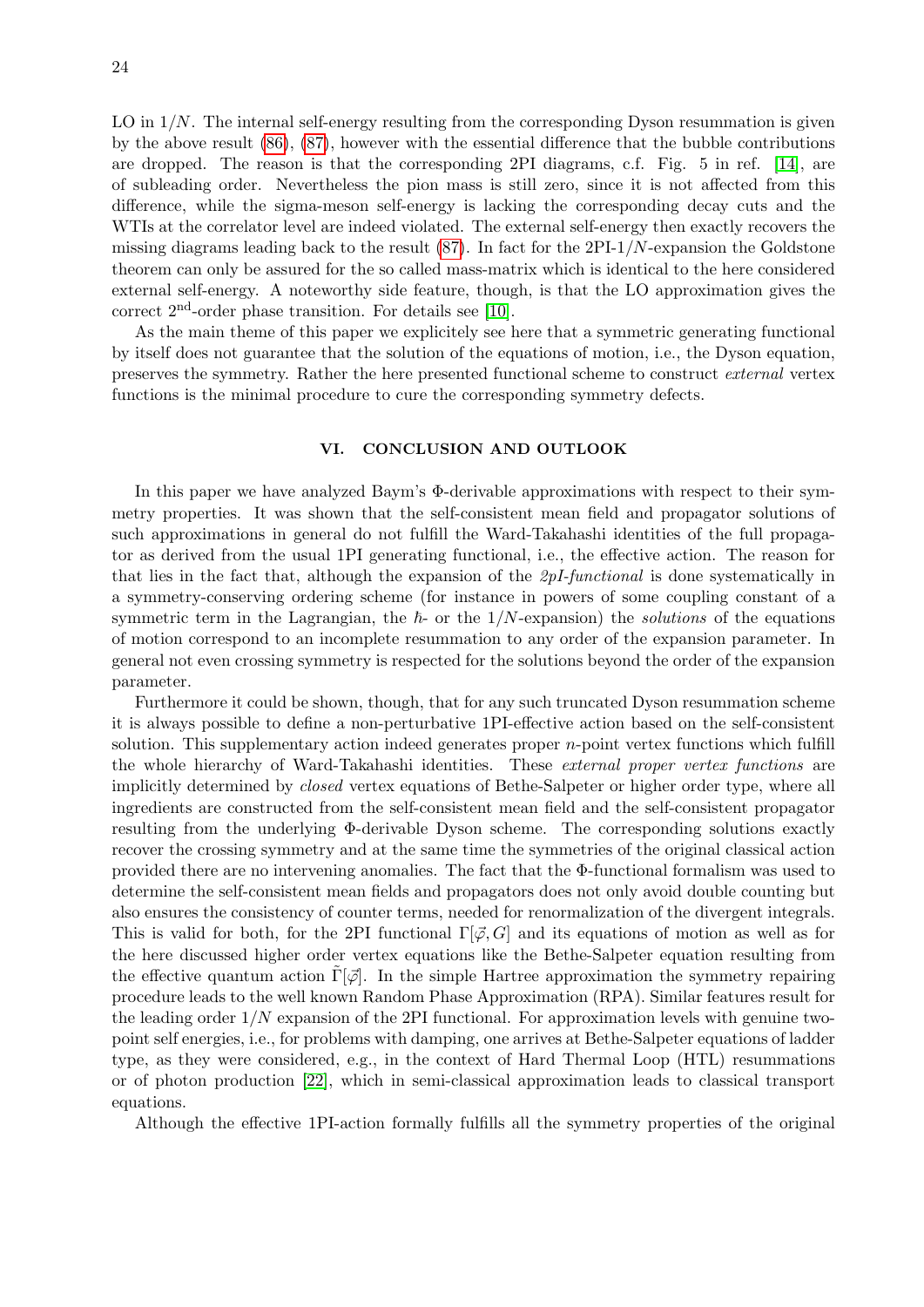action it now suffers other defects essentially resulting from the lack of self-consistency for the so constructed *external* multi-point functions. Their internal structure is inherited from the selfconsistent (e.g., Hartree) propagators: Since the latter do not fulfill the Ward-Takahashi identities it is not guaranteed that they show the correct dynamical behavior. For instance in the case of the here considered  $O(N)$ -model in the spontaneously broken Nambu-Goldstone phase without explicit symmetry breaking the transverse ("pionic") degrees of freedom have a non-zero mass in the self-consistent propagator and thus all "pion" loops show a wrong dynamical behavior (e.g., the vacuum " $\sigma$ " spectral function shows a threshold at  $s = 2M_{\perp}^2$  which is finite rather than zero!). Another consequence of this symmetry problem at the internal level is the wrong prediction of a first order phase transition.

Both, the here considered 1PI and the 2PI effective actions  $\tilde{\Gamma}[\varphi]$  and  $\Gamma[\varphi, G]$  have the same values at the solution of the self-consistent solutions for the mean fields and propagators and therefore represent a non-perturbative approximation for the thermodynamical potential. This implies that the symmetry violation at the internal level may also leaves its traces in this thermodynamical potential.

The derivation of approximation schemes that fulfill all symmetry properties of the underlying classical action and at the same time are fully self-consistent still remains as an open task.

In a forthcoming publication we shall discuss the symmetry properties for the specially interesting case of local gauge symmetries. Here the background field method permits to establish an explicitly gauge-invariant non-perturbative effective action on the basis of the 2PI-action [\[16\]](#page-31-12), which leads to vertex functions that formally fulfill the Ward-Takahashi identities. In this case, however, the symmetry violation by the intermediate 2PI approximations causes even more serious complications, namely the excitation of unphysical degrees of freedom for the gauge field propagators. The latter fact may imply artifacts in the external proper vertex functions which among others even may spoil thermodynamic consistency due to the false number of degrees of freedom in the internal lines. Here appropriate projection methods integrated into the Dyson scheme as recently suggested by us [\[23\]](#page-31-19) may establish a suitable work-around for such problems. For a more general recent review on Schwinger Dyson equation approaches to non-abelian gauge theories, in particular applied to the low-energy properties of QCD, see [\[24\]](#page-31-20).

#### Acknowledgment

We are grateful to D. Ahrensmeier, R. Baier, J. Berges, J. P. Blaizot, P. Danielewicz, B. Friman, E. Iancu, Yu. Ivanov, M. Lutz, L. McLerran, E. Mottola, R. Pisarski, and D. Voskresensky for fruitful discussions and suggestions at various stages of this work.

### <span id="page-24-0"></span>APPENDIX A: CALCULATION OF THE 2PI FUNCTIONAL

In order to give a precise meaning for the approximation schemes considered we briefly derive the Feynman rules for the 2PI functional in terms of path integrals. The main line of arguments follows [\[3\]](#page-30-2). In order to perform a systematic loop expansion here we explicitely shall keep track of  $\hbar$  factors.

We shall restrict ourselves to theories with only scalar boson fields. The generalization to other field contents is straight forward using the very same functional integral techniques. Thus we assume the theory to be defined in terms of a classical action functional

$$
S[\phi] = \int_{\mathcal{C}} d(1) \mathcal{L}(\phi_1), \tag{A1}
$$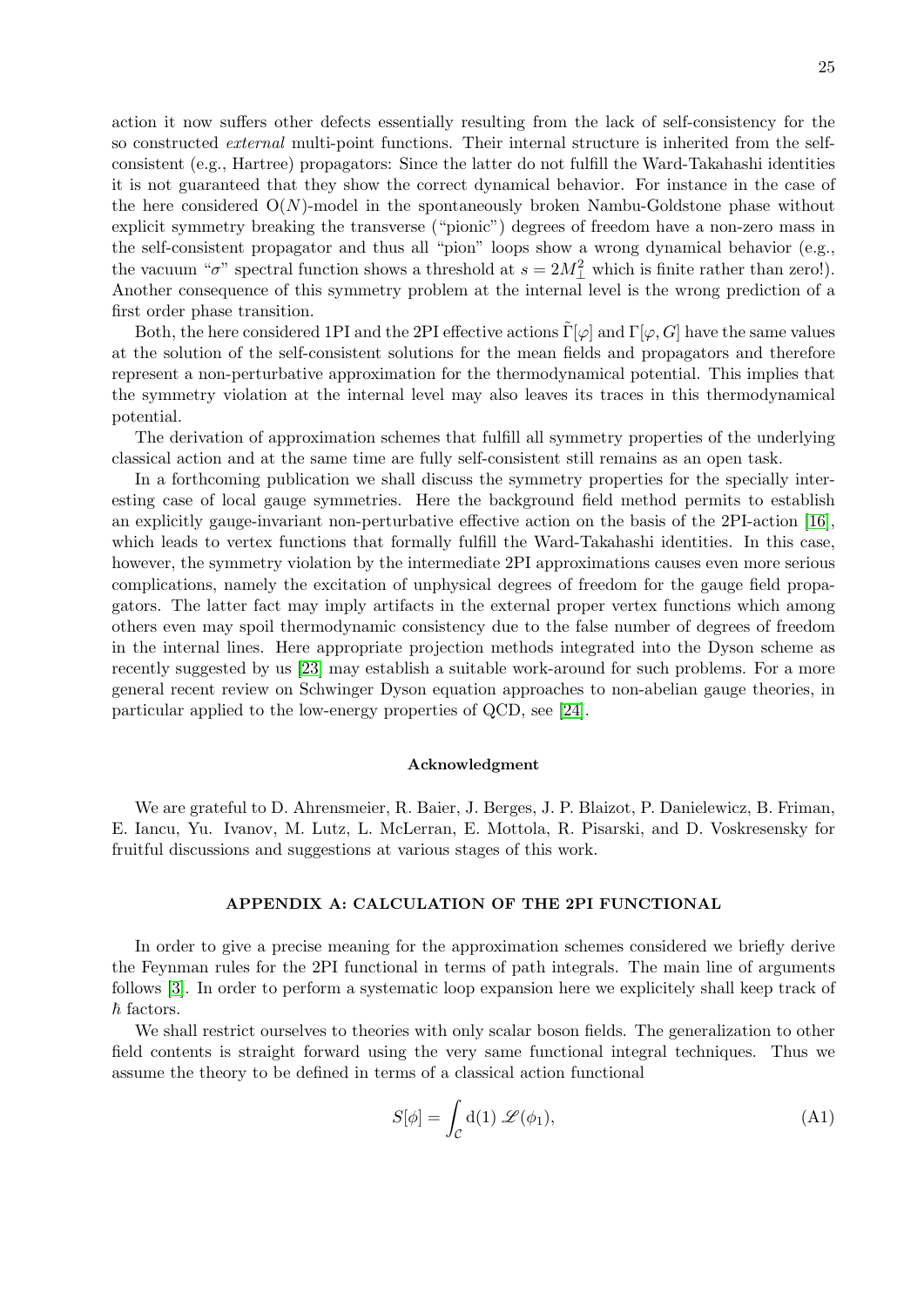where  $\phi$  denotes a multiplet of scalar fields. Here and in the following we use the notation introduced in I:  $\int_{\mathcal{C}} d(1 \ldots n) f(1, 2, \ldots, n)$  denotes the *d*-dimensional integral in the sense of dimensional regularization with the 0-component running along the extended Schwinger-Keldysh path  $\mathcal C$  (running from the initial time  $t_i$  to a final time  $t_f$  and back along the real time axis and then down to  $t_i - i\beta$  parallel to the imaginary time axis and at the end taken  $t_i \rightarrow -\infty$  and  $t_f \rightarrow +\infty$ ). Here this contour integral also implies the appropriate sums over charge-space indices.

The generating functional with local and bilocal sources is defined by

<span id="page-25-2"></span>
$$
Z[J, B] = N \int D\phi \exp\left[\frac{i}{\hbar}S[\phi] + \frac{i}{\hbar} \int_C d(1) J_1 \phi_1 + \frac{i}{2\hbar} \int_C d(12) B_{12} \phi_1 \phi_2\right],
$$
 (A2)

where  $N$  is a indefinite normalization constant which will be chosen such that for the temperature  $T \rightarrow 0$  and  $J = B = 0$  the functional is normalized to 1.

Shifting the integration variable of the path integral by an arbitrary field  $\varphi$  one obtains

$$
Z[J, B] = N \exp\left[\frac{i}{\hbar}S[\varphi] + \frac{i}{\hbar} \int_{\mathcal{C}} d(1) J_1 \varphi_1 + \frac{i}{2\hbar} \int_{\mathcal{C}} d(12) B_{12} \varphi_1 \varphi_2\right] \times \times \underbrace{\int D\phi' \exp\left[\frac{i}{2\hbar} \int_{\mathcal{C}} d(12) (G^{-1})_{12} \phi'_1 \phi'_2 + \frac{i}{\hbar} S_I[\phi', \varphi] + \frac{i}{\hbar} \int_{\mathcal{C}} d(1) J'_1 \phi'_1\right]}_{Z_1[J']},
$$
 (A3)

where we introduced the following abbreviations

<span id="page-25-1"></span>
$$
(G^{-1})_{12} = \frac{\delta^2 S[\varphi]}{\delta \varphi_1 \delta \varphi_2} + B_{12} := (\mathcal{D}^{-1})_{12} + B_{12},
$$
  
\n
$$
S_I[\phi', \varphi] = S[\phi' + \varphi] - S[\varphi] - \int_C d(1) \frac{\delta S[\varphi]}{\delta \varphi_1} \phi'_1 - \frac{1}{2} \int_C d(12) \frac{\delta^2 S[\varphi]}{\delta \varphi_1 \delta \varphi_2} \phi'_1 \phi'_2,
$$
  
\n
$$
J'_1 = J_1 + \frac{\delta S[\varphi]}{\delta \varphi_1} + \int_C d(1') B_{11'} \varphi_{1'}.
$$
\n(A4)

Now we want to chose J and B such that  $\varphi$  and G are the exact mean field and the exact propagator respectively. These are defined with help of  $W[J, B] = -i\hbar \ln Z[J, B]$  via

$$
\varphi_1 = \frac{\delta W[J, B]}{\delta J_1}, \text{ if } G_{12} = 2\frac{\delta W[J, B]}{\delta B_{12}} - \varphi_1 \varphi_2. \tag{A5}
$$

From the first condition we derive immediately that we have to chose  $J' = J'_0$  such that

<span id="page-25-3"></span><span id="page-25-0"></span>
$$
\left. \frac{\delta Z_1[J']}{\delta J'} \right|_{J'=J'_0} \stackrel{!}{=} 0. \tag{A6}
$$

In this way the functional  $Z_1[J_0']$  defines completely  $Z[J, B]$  and can be calculated approximately with well-known standard techniques (see, e.g., [\[18\]](#page-31-14)). An example will be given in Sect. [IV.](#page-12-0) In this way any expansion with respect to the number of loops (powers of  $\hbar$ ) or with respect to the coupling constant defines a Φ-derivable approximation. Of course any other expansion scheme, known from usual perturbation theory, is feasible. E.g., recently in [\[25\]](#page-31-21) and [\[14\]](#page-31-10) investigations of the Large-N-expansion description for Baym's functional were undertaken.

For sake of completeness we give the derivation of Baym's Φ-functional. To that end we only have to perform the  $\hbar$ -expansion up to first order, i.e., up to one-loop order in terms of diagrams. For this task it is convenient to introduce the new action

$$
\tilde{S}[\phi';J'] = \frac{1}{2} \int_{\mathcal{C}} d(12) (G^{-1})_{12} \phi'_1 \phi'_2 + S_I[\phi', \varphi] + \int_{\mathcal{C}} d(1) J'_1 \phi'_1 \tag{A7}
$$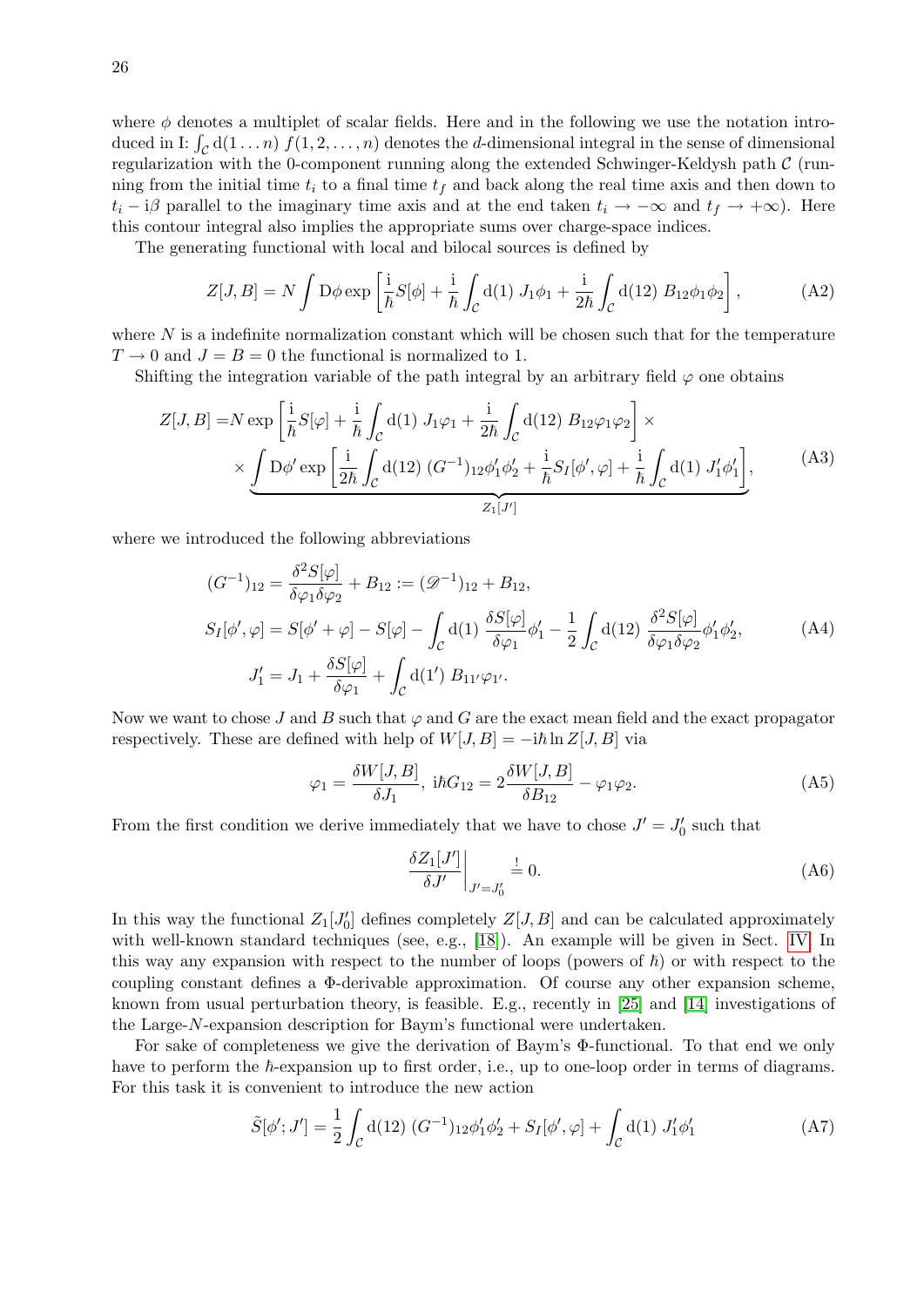so that the functional  $Z_1$ , defined in  $(A3)$ , reads

$$
Z_1[J'] = N \int \mathcal{D}\phi \exp\left[\frac{i}{\hbar}\tilde{S}[\phi';J']\right] = \exp\left(\frac{i}{\hbar}W_1[J']\right). \tag{A8}
$$

To obtain the  $\hbar$ -expansion we have to expand the functional integral around the solution of the classical field equations  $\varphi'_0$ , which is the stationary point of the classical action:

<span id="page-26-0"></span>
$$
\frac{\delta \tilde{S}[\varphi_0'; J']}{\delta \varphi_{01}'} = 0 \tag{A9}
$$

and substitute  $\sqrt{\hbar}\phi'' = \phi' - \varphi'_0$ :

$$
Z_1[J'] = N \exp\left\{\frac{\mathrm{i}}{\hbar}\tilde{S}[\varphi_0', J']\right\} \int \mathcal{D}\phi'' \exp\left[\frac{\mathrm{i}}{2} \int_C \mathrm{d}(12) \, (\mathscr{G}^{-1})_{12} \phi_1'' \phi_2'' + \frac{\mathrm{i}}{\hbar} \tilde{S}_I[\sqrt{\hbar} \phi'', \varphi_0']\right] \tag{A10}
$$

with the definitions

$$
(\mathcal{G}^{-1})_{1j,2k} = \frac{\delta^2 \tilde{S}[\varphi_0'; J']}{\delta \varphi_{01} \delta \varphi_{02}},
$$
  
\n
$$
\tilde{S}_I[\sqrt{\hbar} \phi'', \varphi_0'] = \tilde{S}[\varphi_0' + \sqrt{\hbar} \phi''; J'] - \tilde{S}[\sqrt{\hbar} \varphi_0'; J'] - \frac{\hbar}{2} \int_C d(12) (\mathcal{G}^{-1})_{12} \phi_1'' \phi_2''.
$$
\n(A11)

Note that  $(\mathscr{G}^{-1})_{12}$  and  $\tilde{S}_I$  both depend on J' only implicitly via  $\varphi'_0$  and that  $\tilde{S}_I^{(k)}$  $\int\limits_{I}^{\left( \kappa\right) }\left[ 1_{0}\right] ^{\left( \kappa\right) }$  $[\sqrt{\hbar}\varphi'',\varphi_0]\,=\,$  $O[\hbar^{k/2}]$  where  $\tilde{S}^{(k)}_I$  $\mu_I^{(k)}$  denotes the monomial to order  $\phi''^k$ . By definition only the terms with  $k \geq 3$  are different from 0. The most general renormalizable theory has only  $k = 3$  and  $k = 4$  contributions in  $\tilde{S}_I$  and we shall restrict ourselves to this case.

Now it is easy to extract the one-loop contribution (i.e., the  $O(\hbar)$ -contribution) to the generating functional  $W'$  for connected diagrams:

<span id="page-26-1"></span>
$$
W_1[J'] = -i\hbar \left[ \ln N + \frac{i}{\hbar} \tilde{S}[\varphi'_0, J'] + \ln \int D\phi'' \exp\left[ \frac{i}{2} \mathcal{G}_{12}^{-1} \phi''_1 \phi''_2 \right] + W_2[J'] \right]
$$
  
=  $\tilde{S}[\varphi'_0, J'] + \frac{i\hbar}{2} \text{Tr} \ln(\mathcal{G}_{12}^{-1}/M^2) + W_2'[J'].$  (A12)

Herein we have introduced an arbitrary mass scale  $M$  to avoid dimensionful quantities within the logarithm which takes account of the overall normalization of  $Z$  which is irrelevant for any physical quantity derived from it. Now according to [\(A6\)](#page-25-3) we have to chose  $J' = J'_0$  such that  $\varphi' = \delta W_1 / \delta J' = 0$ , and we have

<span id="page-26-2"></span>
$$
\varphi_1' := \frac{\delta \tilde{S}[\varphi_0', J']}{\delta J_1'} + O(\hbar),\tag{A13}
$$

so that we can substitute  $\varphi'$  instead of  $\varphi'_0$  in [\(A12\)](#page-26-1) leading only to a modification of the functional  $W_2'$  to order  $O(h^2)$  while the  $O(h)$ -part remains unchanged.

According to [\(A6\)](#page-25-3) we have to chose  $J' = J'_0$  such that  $\varphi' = 0$  to obtain the original W-functional. We also note that for this choice  $\mathscr G$  becomes G according to [\(A3\)](#page-25-2):

$$
W[J, B] = -i\hbar \ln Z[J, B] = S[\varphi] + \int_{\mathcal{C}} d(1) J_1 \varphi_1 + \frac{1}{2} \int_{\mathcal{C}} d(12) B_{12} \varphi_1 \varphi_2 + W_1[J_0']. \tag{A14}
$$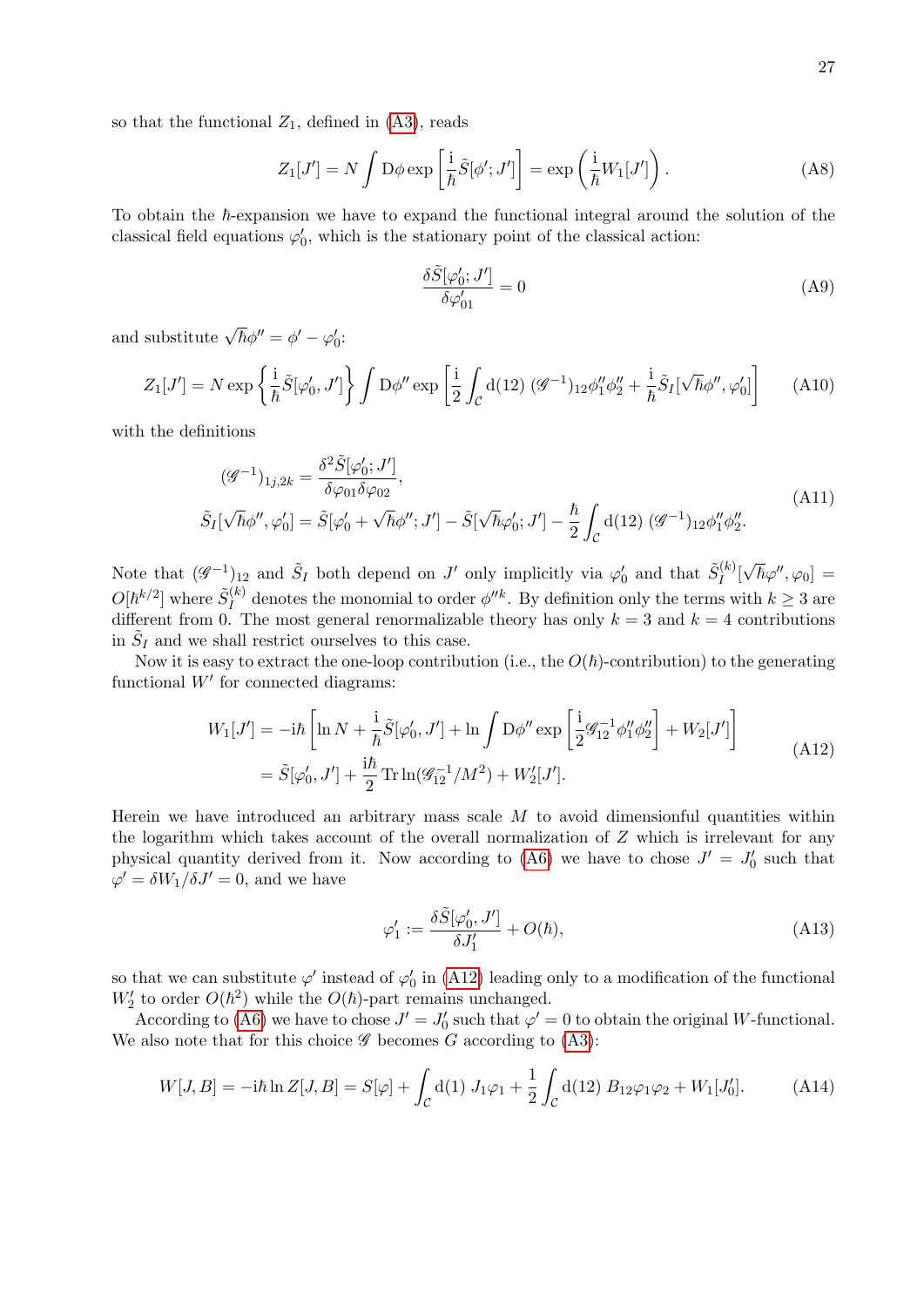Now we define the 2PI effective action by the double Legendre transformation of  $W$  with respect to  $J$  and  $B$ . Using  $(A5)$  this leads to

<span id="page-27-0"></span>
$$
\Gamma[\varphi, G] = W[J, B] - \int_{\mathcal{C}} d(1) J_1 \varphi_1 - \frac{1}{2} \int_{\mathcal{C}} d(12) (\varphi_1 \varphi_2 + i\hbar G_{12}) B_{12}
$$
\n
$$
= S[\varphi] + \frac{i\hbar}{2} \text{Tr} \ln(G^{-1}/M^2) + \frac{i\hbar}{2} \int_{\mathcal{C}} d(12) (\mathcal{D}^{-1})_{12} (G_{12} - \mathcal{D}_{12}) + \Phi[\varphi, G].
$$
\n(A15)

From the derivation we note that  $\Phi[\varphi, G] = O(\hbar^2)$ , i.e., in the language of diagrams it contains only diagrams with at least two loops. The main difference to the usual 1PI effective action is that the lines appearing in the diagrams symbolize full propagators iG rather than perturbative ones.

The equations of motion are now given by the fact that we like to study the theory for vanishing auxiliary sources  $J$  and  $B$ . From the Legendre transformation  $(A14)$  we can immediately express this in terms of the functional Γ:

<span id="page-27-2"></span>
$$
\frac{\delta\Gamma[\varphi, G]}{\delta\varphi} = -J_1 - \int_C d(2) B_{12}\varphi_{12} \stackrel{!}{=} 0
$$
\n
$$
\frac{\delta\Gamma[\varphi, G]}{\delta G} = -\frac{i\hbar}{2} B_{12} \stackrel{!}{=} 0.
$$
\n(A16)

Using the  $\hbar$ -expansion [\(A15\)](#page-27-0) the last line reads:

<span id="page-27-1"></span>
$$
\mathcal{D}_{12}^{-1} - G_{12}^{-1} = \frac{2i}{\hbar} \frac{\delta \Phi[\varphi, G]}{\delta G_{12}} := \Sigma_{12}.
$$
 (A17)

It is clear that  $\Sigma_{12}$  is the exact self-energy expressed in terms of the exact connected propagator G and the exact mean field  $\varphi$  and thus [\(A17\)](#page-27-1) is the full self-consistent Dyson equation. This implies that no propagator line in the diagrams must contain any self-energy insertion, because these lines denote already the full propagator. Thus  $\Phi[\varphi, G]$  consists of all closed diagrams with point vertices from the action  $S_I[\varphi, \phi]$  with at least two loops<sup>8</sup>, which have the additional property that it is impossible to disjoin them by cutting only one or two lines, i.e., all diagrams contained on  $\Phi$  must be two-particle irreducible (2PI). This must hold true because taking the derivative of  $\Phi$  with respect to G according to [\(A17\)](#page-27-1) defines the full proper self-energy which must be 1PI and no propagator line should contain any self-energy insertion. Now taking this derivatives diagrammatically means to open any propagator line of all diagrams contained in  $\Phi$  and taking the sum of the so obtained skeleton self-energy diagrams. This indeed implies the 2PI property for the diagrams defining  $\Phi$  since otherwise one could disjoin a diagram by cutting two lines, leading to a 1PR diagram contributing to the self-energy which by definition cannot be contained in the diagram expansion of the self-energy.

In Sect. [IV](#page-12-0) on the analytical example for the O(N)-linear  $\sigma$ -model up to order  $\hbar^2$  we see that the double Legendre transformation [\(A15\)](#page-27-0) indeed leads to 2PI diagrams for  $\Phi[\varphi, G]$ . In this section also an example of diagrammatical derivations for the Φ-functional for the same theory is given.

# APPENDIX B: SYMMETRIES OF THE CLASSICAL ACTION

For sake of completeness we summarize the derivation of Noether's theorem [\[26\]](#page-31-22) for symmetries of a classical action functional. For sake of simplicity we shall restrict ourselves again to a multiplet of scalar fields. The extension to more general cases is straight forward.

<sup>&</sup>lt;sup>8</sup> Note that  $\phi$  denotes the "quantum field", integrated over within the path integral and  $\varphi$  the "classical background" field".  $S_I$  consists of the sum over all monomials with at least three quantum fields.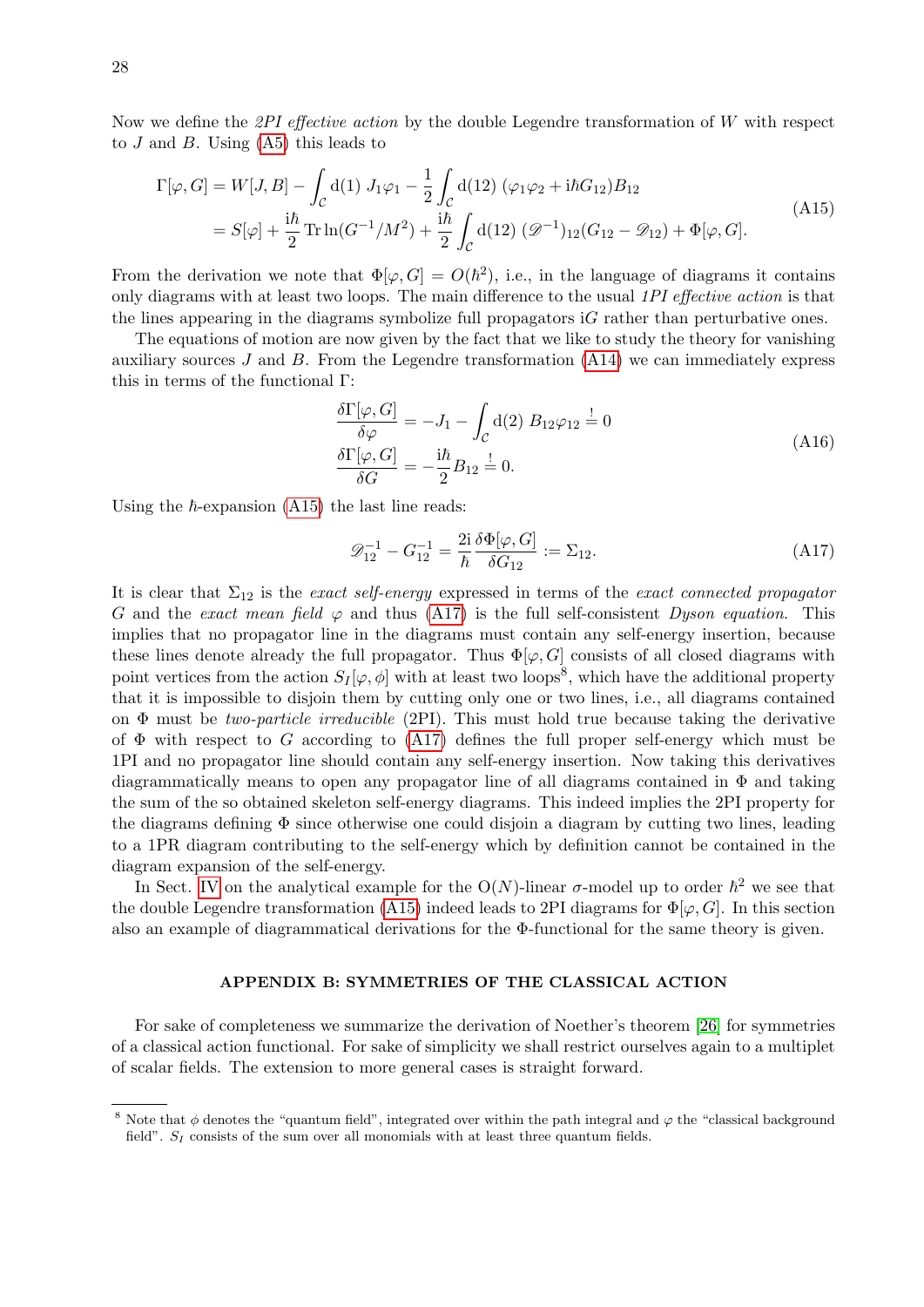We investigate the behavior of the classical action functional  $S[\vec{\phi}]$  under a general infinitesimal transformation of the form

<span id="page-28-2"></span><span id="page-28-1"></span>
$$
x^{\prime \mu} = x^{\mu} + \delta x^{\mu}, \ \vec{\phi}'(x^{\prime}) = \vec{\phi}(x) + \delta \vec{\phi}(x), \tag{B1}
$$

where  $\delta \vec{\phi}$  may depend on both, the fields and the space-time argument. The action functional is defined to be symmetric under the transformation [\(B1\)](#page-28-1) if its variation

$$
\delta S[\vec{\phi}] = \int d^d x' \mathcal{L}(\vec{\phi}', \partial'_{\mu}\vec{\phi}', x') - \int d^d x \mathcal{L}(\vec{\phi}, \partial_{\mu}\vec{\phi}, x) \equiv 0.
$$
 (B2)

vanishes *identically*, i.e., without any restrictions on the fields. To derive explicit conditions for  $\mathscr L$ to fulfill the symmetry condition  $(B2)$  we have to rewrite the first integral in terms of x, where we have to take into account the Jacobian of the volume element. In linear order of the variation we have

$$
\det\left(\frac{\partial x^{\prime \mu}}{\partial x^{\nu}}\right) = 1 + \partial_{\mu}\delta x^{\mu}.
$$
 (B3)

The transformation and differentiation with respect to the space-time arguments does not commute:

$$
\delta(\partial_{\mu}\phi) := \partial'_{\mu}\phi'(x') - \partial_{\mu}\phi = \partial_{\mu}(\delta\phi) - (\partial_{\mu}\delta x^{\nu})\partial_{\nu}\phi.
$$
 (B4)

After some algebraic manipulations we find

<span id="page-28-3"></span>
$$
\delta S[\phi] = \int d^n x \frac{\delta S[\phi]}{\delta \phi} [\delta \phi - (\partial_\nu \phi) \delta x^\nu] \equiv 0.
$$
 (B5)

Let now  $\delta\eta^a$  be the independent parameters of the Lie group acting on the fields and the space-time variables, i.e., [\(B1\)](#page-28-1) reads

$$
\delta\phi(x) = \tau_a(x,\phi)\delta\eta^a, \ \delta x^\mu = -\tilde{\tau}_a^\mu(x,\phi)\delta\eta^a. \tag{B6}
$$

This means that the symmetry condition [\(B5\)](#page-28-3) reads

$$
\int d^{n}x \frac{\delta S[\phi]}{\delta \phi(x)} \left\{ \tau_{a}(x,\phi) + [\partial_{\nu}\phi(x)]\tilde{\tau}_{a}^{\nu}(x,\phi) \right\} \delta \eta^{a} \equiv 0. \tag{B7}
$$

Since this must hold for any field configuration for which the action is well defined and the  $\delta\eta^a$ are independent generators of the group operation for each  $a$  there must exist a current  $j^a$ , the Noether currents corresponding to the symmetry group, such that

<span id="page-28-0"></span>
$$
\frac{\delta S[\phi]}{\delta \phi(x)} \left\{ \tau_a(x,\phi) + [\partial_\nu \phi(x)] \tilde{\tau}_a^\nu(x,\phi) \right\} = \partial_\mu j_a^\mu. \tag{B8}
$$

Now the classical field equations of motion are given by the stationarity of the action. Thus for the solutions of the equations of motion the Noether-currents are conserved.

To find the explicit expression for the Noether-currents we go back to [\(B5\)](#page-28-3) and express it in terms of the Lagrangian. After some calculations we obtain

$$
\delta \eta^a \partial_\mu j^\mu_a = \partial_\mu \left[ \left( (\partial_\nu \phi) \frac{\partial \mathcal{L}}{\partial (\partial_\mu \phi)} - \delta^\mu_\nu \mathcal{L} \right) \delta x^\nu - \frac{\partial \mathcal{L}}{\partial (\partial_\mu \phi)} \delta \phi \right] + \delta \mathcal{L} + \mathcal{L} \partial_\mu \delta x^\mu. \tag{B9}
$$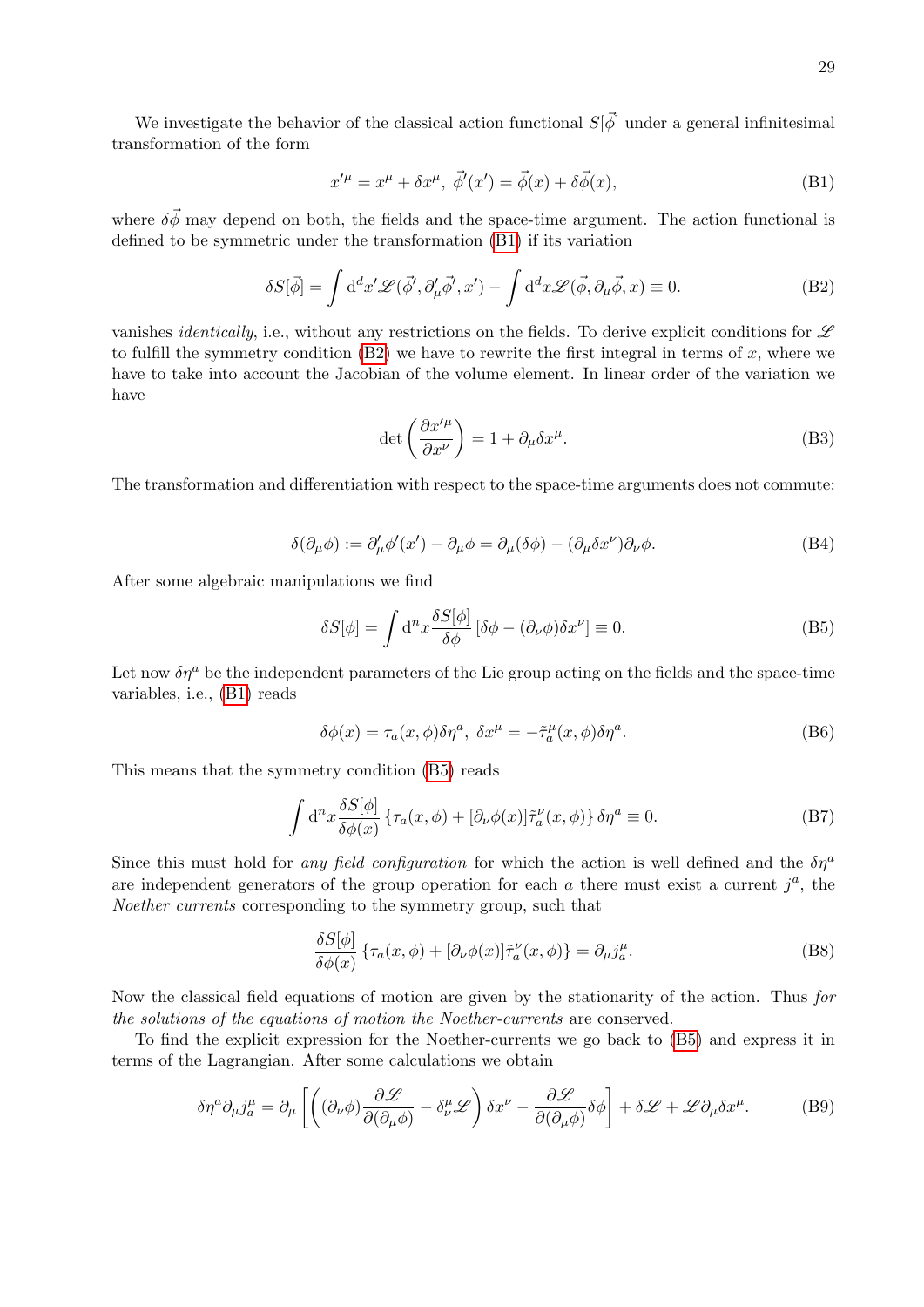This means that there must exist local functionals  $\Omega_a^{\mu}(\phi, x)$  such that

<span id="page-29-0"></span>
$$
\delta \mathcal{L} + \mathcal{L} \partial_{\mu} \delta x^{\mu} = \partial_{\mu} \Omega^{\mu}_{a} \delta \eta^{a}, \tag{B10}
$$

which leads to the desired explicit expression for the conserved Noether current:

$$
\delta \eta^a j_a^\mu = \left( (\partial_\nu \phi) \frac{\partial \mathcal{L}}{\partial (\partial_\mu \phi)} - \delta^\mu_\nu \mathcal{L} \right) \delta x^\nu - \frac{\partial \mathcal{L}}{\partial (\partial_\mu \phi)} \delta \phi + \Omega_a^\mu \delta \eta^a. \tag{B11}
$$

It should be noted that within special relativity only the total conserved quantities are physical observables, not the local currents themselves. Those follow from the continuity equation  $\partial_{\mu}j^{\mu} = 0$ by integration over a space-like closed hypersurface of space-time. Taking the special hypersurface given in a Lorentz reference frame by  $x^0 = t_0$  and  $x^0 = t_1$  we find

$$
Q(t_1) - Q(t_0) = \int_{t_0}^{t_1} dx^0 \int_{\mathbb{R}^3} d^3 \vec{x} \, \partial_0 \vec{j}^0(\vec{x}) = \int_{t_0}^{t_1} \int_{\mathbb{R}^3} d^3 \vec{x} \, \text{div } \vec{j} = 0,
$$
 (B12)

<span id="page-29-4"></span>where we have made use of the continuity equation. Eq. [\(B12\)](#page-29-3) tells us that the *total Noether* charge

<span id="page-29-5"></span><span id="page-29-3"></span>
$$
Q(t) = \int_{\mathbb{R}^3} d^3 \vec{x} j^0 = \text{const.}
$$
 (B13)

For sake of completeness it should be mentioned that the currents [\(B11\)](#page-29-0) are not determined uniquely by the symmetries since changing it according to

$$
(j')^{\mu} = \partial_{\rho} \omega^{\rho \mu} \text{ with } \omega^{\rho \mu} = -\omega^{\mu \rho} \tag{B14}
$$

does not change the Noether charge  $(B13)$ , and for  $j'$  the continuity equation holds true as well as for  $j$ . This notion is important especially in the context of particles of higher spin where the freedom of choice of the Noether current, in [\(B14\)](#page-29-5) parameterized by the antisymmetric tensor  $\omega^{\rho\mu}$ , can be used to give gauge invariant definitions of the energy momentum tensor. In general its canonical version

<span id="page-29-6"></span>
$$
\Theta^{\mu\nu} = \partial^{\mu} \frac{\partial \mathcal{L}}{\partial(\partial_{\nu} \phi)} - g^{\mu\nu} \mathcal{L}
$$
 (B15)

is not gauge invariant. It is clear from [\(B11\)](#page-29-0) that [\(B15\)](#page-29-6) is the "Noether current" of the symmetry of the physical laws against space-time translations which leads to energy-momentum conservation:

<span id="page-29-2"></span>
$$
\frac{\mathrm{d}}{\mathrm{d}t} \int \mathrm{d}^3 \vec{x} \; \Theta^{0\nu}(x) = 0. \tag{B16}
$$

#### <span id="page-29-1"></span>APPENDIX C: SOME FEYNMAN INTEGRALS

In this appendix we give three dimensionally regularized Feynman integrals, needed for the application to the tadpole approximation and the corresponding RPA-summed external self-energies. The techniques to obtain them can be found in standard textbooks, for instance in [\[27\]](#page-31-23). As usual we set  $d = 4 - 2\epsilon$  for the space-time dimension in the sense of dimensional regularization,  $\mu$  for the regularization scale;  $\gamma \approx 0.577$  stands for the Euler-Mascheroni constant.

The first integral is the vacuum tadpole with a free propagator for a mass m:

$$
\Theta_1(m^2) = i \int \frac{d^d l}{(2\pi)^d} \frac{\mu^{2\epsilon}}{l^2 - m^2 + i\eta} = \frac{m^2}{16\pi^2} \left[ -\frac{1}{\epsilon} - 1 + \gamma + \ln\left(\frac{m^2}{4\pi\mu^2}\right) \right] + O(\epsilon). \tag{C1}
$$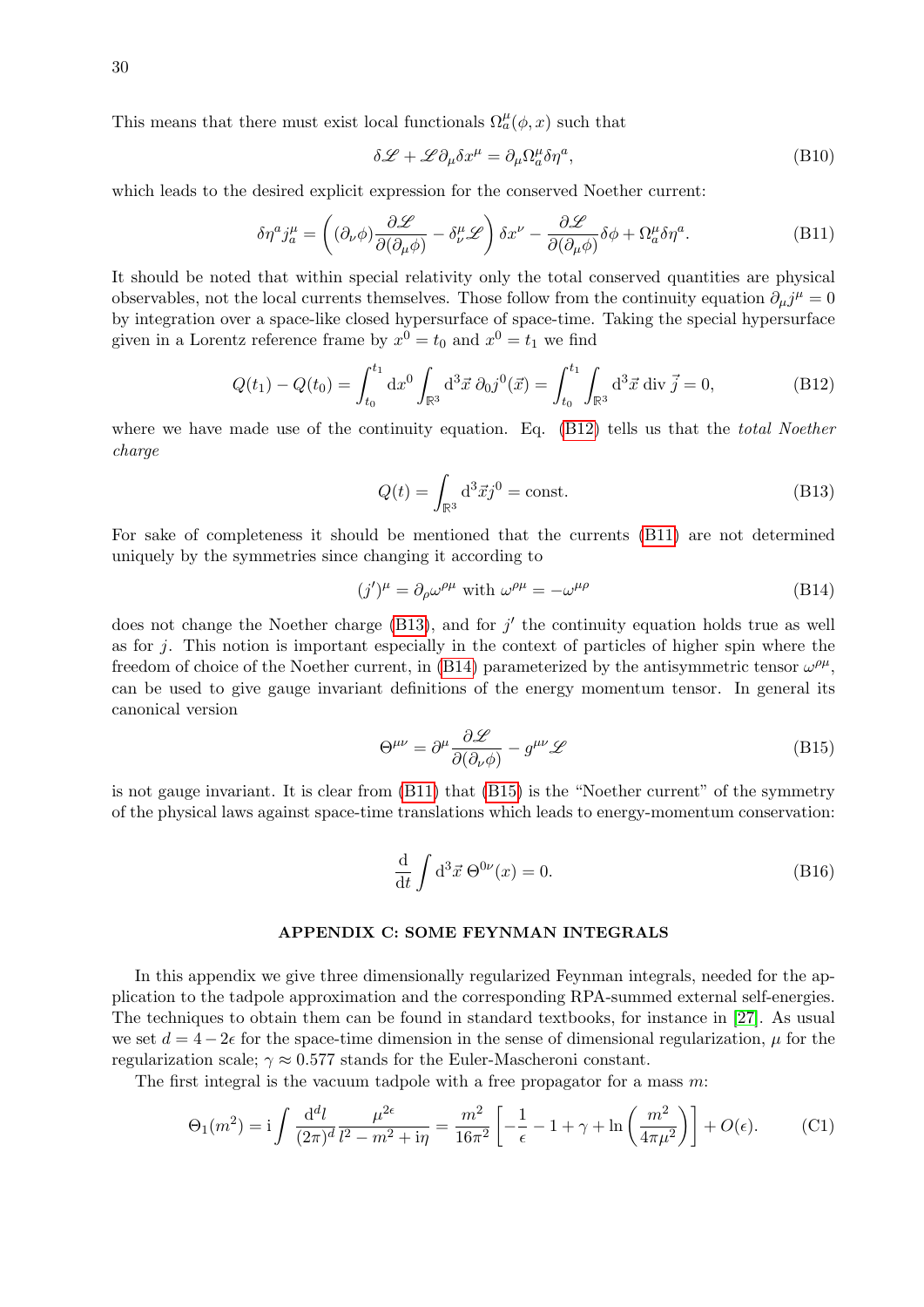The next integral is used to renormalize the divergent four-point sub-diagrams contained in the tadpole approximation as a hidden divergence:

<span id="page-30-3"></span>
$$
\Theta_2(m^2) = i \int \frac{d^d l}{(2\pi)^d} \frac{\mu^{2\epsilon}}{(l^2 - m^2 + i\eta)^2} = \frac{1}{2m} \partial_m \Theta_1(m^2)
$$
  
= 
$$
\frac{1}{16\pi^2} \left[ -\frac{1}{\epsilon} + \gamma + \ln \left( \frac{m^2}{4\pi \mu^2} \right) \right] + O(\epsilon).
$$
 (C2)

Further for the calculation of the external self-energy we need the two-point function

$$
L_{m_1,m_2}(p^2) = \mathbf{i} \int \frac{\mathrm{d}^d l}{(2\pi)^d} \frac{\mu^{2\epsilon}}{(l^2 - m_1^2 + \mathbf{i}\eta)[(l-p)^2 - m_2^2 + \mathbf{i}\eta]}
$$
  
\n
$$
= \frac{1}{16\pi^2} \Bigg\{ -\frac{1}{\epsilon} - 2 + \gamma + \frac{\lambda(p^2, m_1^2, m_2^2)}{p^2} \Bigg\}
$$
  
\n
$$
\times \Bigg[ \operatorname{artanh}\left( \frac{m_1^2 - m_2^2 + p^2}{\lambda(p^2, m_1^2, m_2^2)} \right) + \operatorname{artanh}\left( \frac{m_2^2 - m_1^2 + p^2}{\lambda(p^2, m_1^2, m_2^2)} \right) \Bigg] \qquad (C3)
$$
  
\n
$$
+ \frac{m_1^2 - m_2^2}{p^2} \ln \left( \frac{m_1}{m_2} \right) + \ln \left( \frac{m_1 m_2}{4\pi \mu^2} \right) \Bigg\} + O(\epsilon),
$$

where the Källèn function reads

$$
\lambda(p^2, m_1^2, m_2^2) = \sqrt{[p^2 - (m_1 + m_2)^2][p^2 - (m_1 - m_2)^2]}.
$$
 (C4)

For the proof of Goldstone's theorem for the external propagator we need this function at  $p = 0$ which can be expressed with help of the already defined function  $\Theta_1$ :

<span id="page-30-4"></span>
$$
L_{m_1,m_2}(0) = \frac{1}{m_1^2 - m_2^2} \left[ \Theta_1(m_1^2) - \Theta_1(m_2^2) \right]
$$
 (C5)

Their expressions for equal masses read

$$
L_{m,m}(p) = \frac{1}{16\pi^2} \left[ -\frac{1}{\epsilon} - 2 + \gamma + \ln\left(\frac{m^2}{4\pi\mu^2}\right) + 2\frac{\lambda(p^2, m^2, m^2)}{p^2} \arctan\left(\frac{p^2}{\lambda(p^2, m^2, m^2)}\right) \right]
$$
(C6)

and for  $p = 0$  this expression becomes

$$
L_{m,m}(0) = \frac{1}{2m} \partial_m \Theta_1(m^2) = \Theta_2(m^2).
$$
 (C7)

- <span id="page-30-0"></span>[1] J. Luttinger and J. Ward, Phys. Rev. 118, 1417 (1960), URL <http://link.aps.org/abstract/PR/v118/i5/p1417>.
- <span id="page-30-1"></span>[2] T. D. Lee and C. N. Yang, Phys. Rev. 117, 22 (1961), URL <http://link.aps.org/abstract/PR/v117/i1/p22>.
- <span id="page-30-2"></span>[3] M. Cornwall, R. Jackiw, and E. Tomboulis, Phys. Rev. D 10, 2428 (1974), URL <http://link.aps.org/abstract/PRD/v10/i8/p2428>.